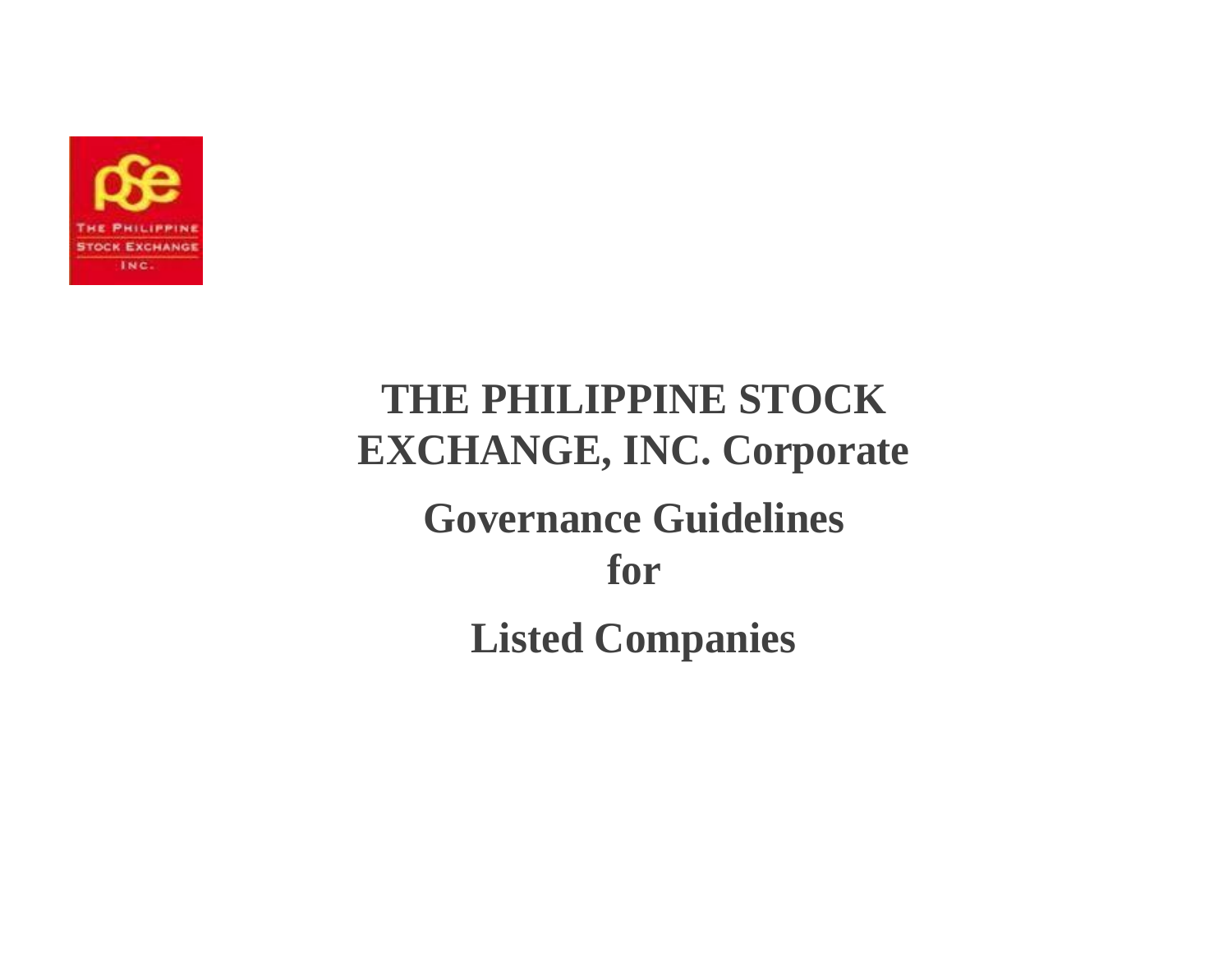|                                                                            | <b>COMPLY</b> | <b>EXPLAIN / REFERENCE</b>                                                                                                                                                                                                                                                                                                                                                                                                                                                                                                                                                                                                                                                                                                                                                                                                                                                                                                                                                          |
|----------------------------------------------------------------------------|---------------|-------------------------------------------------------------------------------------------------------------------------------------------------------------------------------------------------------------------------------------------------------------------------------------------------------------------------------------------------------------------------------------------------------------------------------------------------------------------------------------------------------------------------------------------------------------------------------------------------------------------------------------------------------------------------------------------------------------------------------------------------------------------------------------------------------------------------------------------------------------------------------------------------------------------------------------------------------------------------------------|
| <b>Guideline No. 1:</b><br>DEVELOPS AND EXECUTES A SOUND BUSINESS STRATEGY |               |                                                                                                                                                                                                                                                                                                                                                                                                                                                                                                                                                                                                                                                                                                                                                                                                                                                                                                                                                                                     |
| Have a clearly defined vision, mission and core values.<br>1.1             | Yes           | FDC<br>a holding<br>that<br>$\overline{\mathsf{is}}$<br>company<br>was<br>established out<br>of<br>businesses<br>ofl<br>and Mercedes Gotianun which were<br>Andrew<br>started over half a century ago.<br>diverse<br>businesses, it<br>Through<br>its<br>hasl<br>established a strong reputation as a dependable<br>partner in economic development.<br>It is built on the values of integrity, hard<br>work and<br>$\mathsf{a}$<br>philosophy<br>of<br>our employees to deliver<br>partnering with<br>goods and services that enhance the lives of<br>customers and in so doing, create shareholder<br>value.<br>Its aim is to grow this legacy of success<br>by continuing to<br>strengthen<br>its<br>position<br>in the industries where it competes and<br>embarking on new endeavors that will bolster<br>its role in the nation's economic development.<br>Company Website:<br>$\bullet$<br>https://www.filinvestgroup.com/our<br>-company/vision-mission-and-core-<br>values |
| Have a well developed business strategy.<br>1.2                            | Yes           | Annual Report<br>http://www.filinvestgroup.com/wp-<br>content/uploads/2016/05/FDC-Annual-                                                                                                                                                                                                                                                                                                                                                                                                                                                                                                                                                                                                                                                                                                                                                                                                                                                                                           |

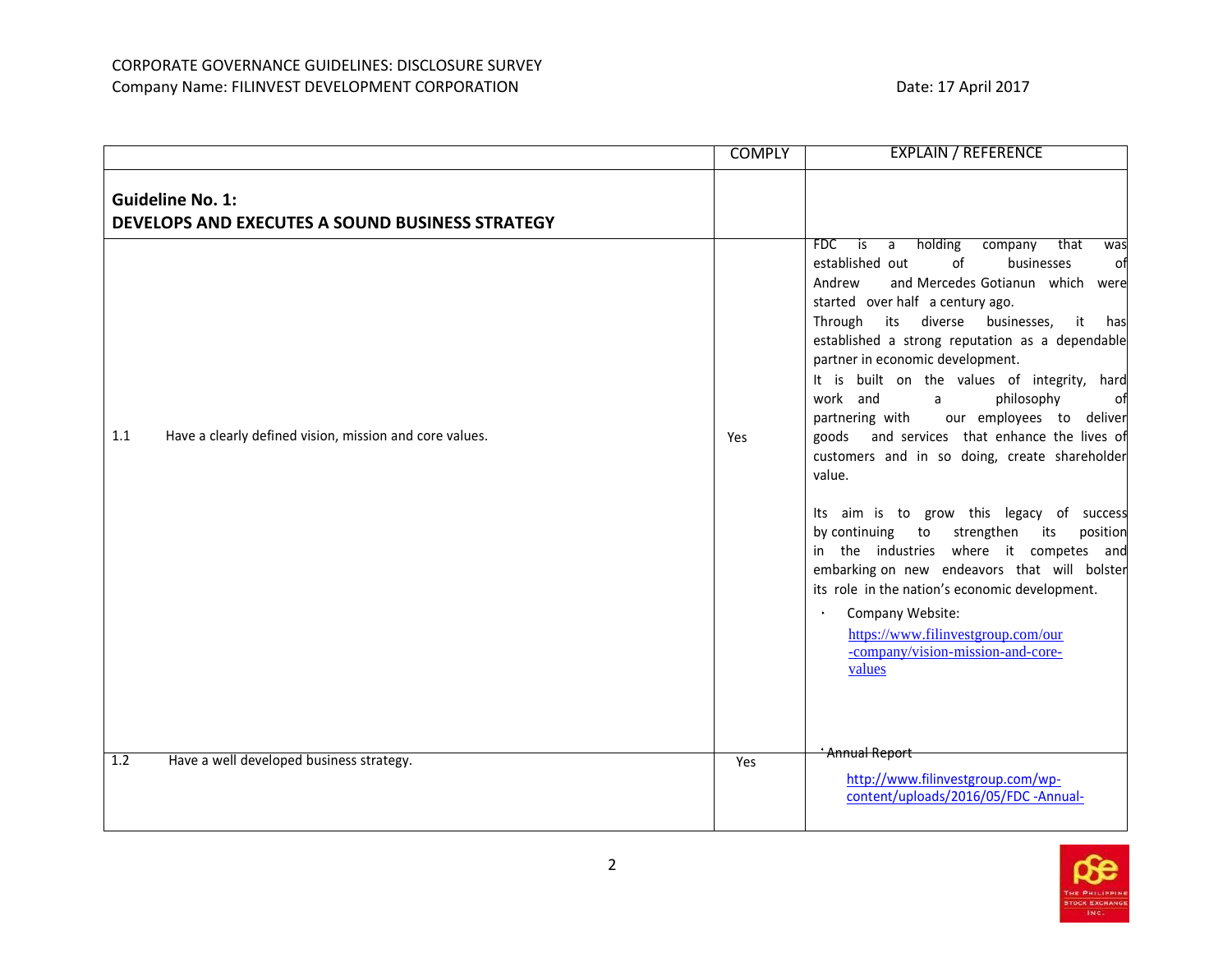|      |                                                                                                                                                                                |     | Report-20152.pdf                                                                                                                                                                                  |
|------|--------------------------------------------------------------------------------------------------------------------------------------------------------------------------------|-----|---------------------------------------------------------------------------------------------------------------------------------------------------------------------------------------------------|
| 1.3  |                                                                                                                                                                                |     |                                                                                                                                                                                                   |
|      | Have a strategy execution process that facilitates effective performance management,<br>and is attuned to the company's business environment, management style and<br>culture. | Yes | Annual Report, Part II, Item 6<br>http://www.filinvestgroup.com/wp-<br>content/uploads/2016/05/FDC -<br>Annual-Report-20152.pdf                                                                   |
|      |                                                                                                                                                                                |     |                                                                                                                                                                                                   |
| 1.4  | Have its board continually engaged in discussions of strategic business issues.                                                                                                | Yes | Revised Manual on Corporate Governance<br>$\bullet$<br>https://www.filinvestgroup.com/corpora<br>te-governance/manual-corporate-<br>governance<br>Annual Corporate Governance Report<br>$\bullet$ |
|      | Guideline No. 2:                                                                                                                                                               |     | http://www.filinvestgroup.com/wp-<br>content/uploads/2017/01/FDC-ACGR-<br>2016.pdf                                                                                                                |
|      |                                                                                                                                                                                |     |                                                                                                                                                                                                   |
|      | <b>ESTABLISHES A WELL-STRUCTURED AND FUNCTIONING BOARD</b>                                                                                                                     |     | Company Website                                                                                                                                                                                   |
| 2.1. | Have a board composed of directors of proven competence and integrity.                                                                                                         | Yes | https://www.filinvestgroup.com/our -<br>$\bullet$<br>company/board-of-director<br>Revised<br>Manual<br>Corporate<br>on                                                                            |
|      |                                                                                                                                                                                |     | Governance<br>https://www.filinvestgroup.com/corpora<br>te-governance/manual-corporate-<br>governance                                                                                             |

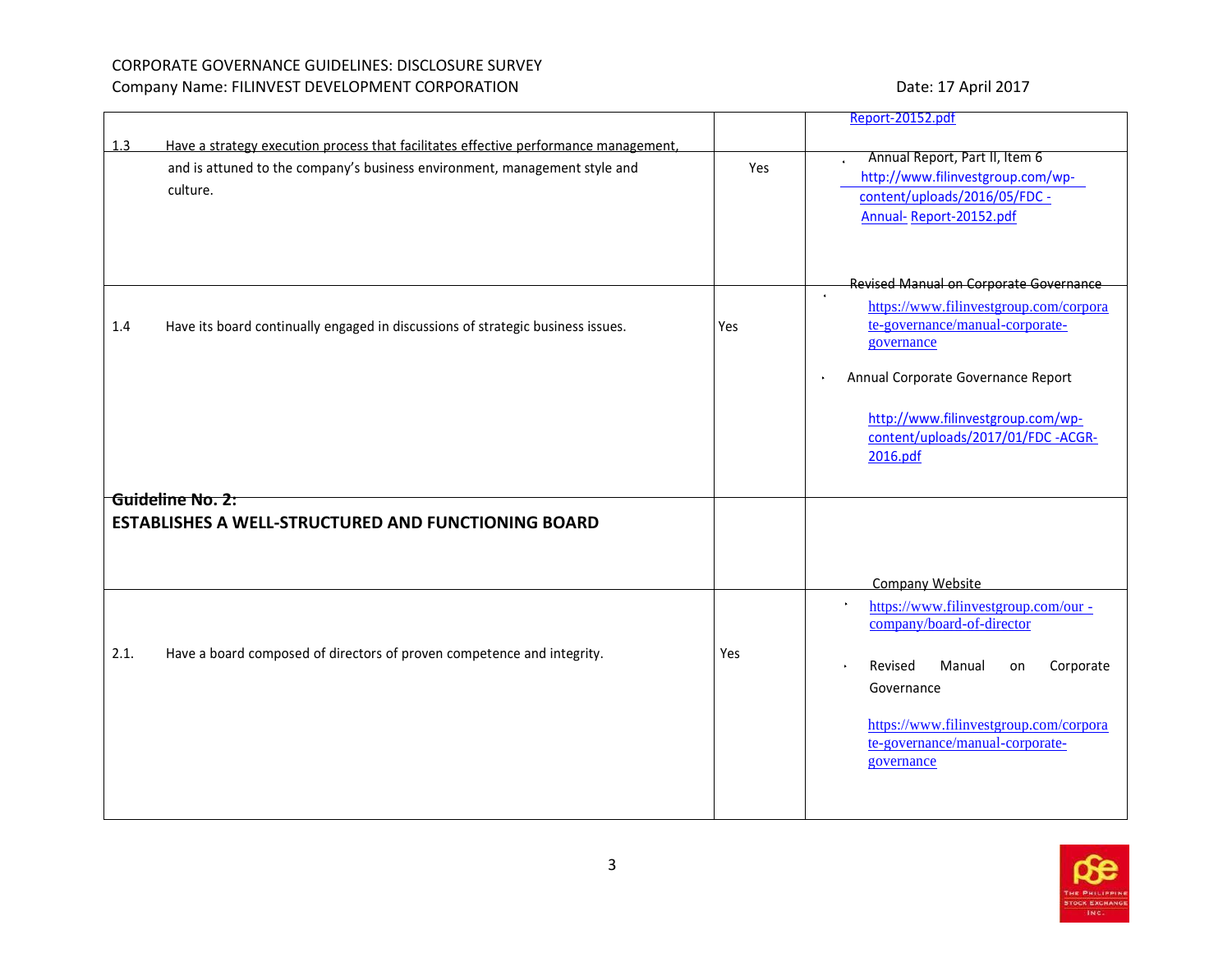|                                                                                                                 |     | Annual Corporate Governance Report<br>$\bullet$                                                                                 |
|-----------------------------------------------------------------------------------------------------------------|-----|---------------------------------------------------------------------------------------------------------------------------------|
|                                                                                                                 |     | http://www.filinvestgroup.com/wp-<br>content/uploads/2017/01/FDC -ACGR-<br>2016.pdf                                             |
|                                                                                                                 |     | Annual Report, Part III, Item 9                                                                                                 |
|                                                                                                                 |     | http://www.filinvestgroup.com/wp-<br>content/uploads/2016/05/FDC -Annual-<br>Report-20152.pdf                                   |
|                                                                                                                 |     | $\bullet$<br><b>SEC</b><br>$20-IS$<br>(Information<br>Form<br>Statement)                                                        |
|                                                                                                                 |     | http://www.filinvestgroup.com/wp-<br>content/uploads/2016/04/FDC -<br>DEFINITIVE-INFORMATION-<br>STATEMENT-2016.compressed.pdf  |
|                                                                                                                 |     | Company Website<br>$\bullet$<br>https://www.filinvestgroup.com/our-<br>company/board-of-director                                |
| 2.2<br>Be lead by a chairman who shall ensure that the board functions in an effective and<br>collegial manner. | Yes | Corporate<br>Revised<br>Manual<br>on<br>Governance<br>https://www.filinvestgroup.com/corpora<br>te-governance/manual-corporate- |
|                                                                                                                 |     | governance                                                                                                                      |

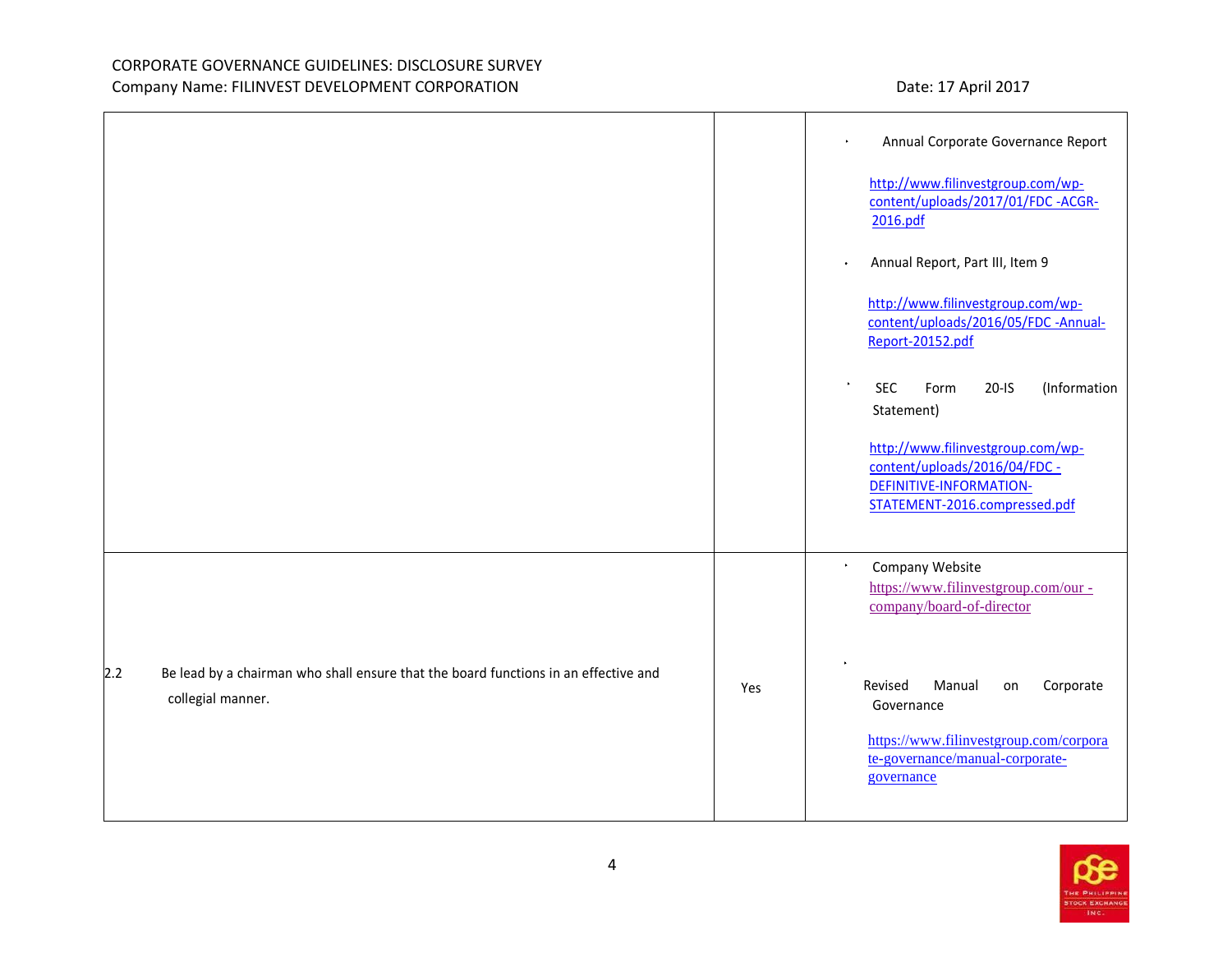|     |                                                                                               |           | Annual Corporate Governance Report                                                                                                                                                                                                                                                                                                                                                                                                                                                                                                                                                                                                                                 |
|-----|-----------------------------------------------------------------------------------------------|-----------|--------------------------------------------------------------------------------------------------------------------------------------------------------------------------------------------------------------------------------------------------------------------------------------------------------------------------------------------------------------------------------------------------------------------------------------------------------------------------------------------------------------------------------------------------------------------------------------------------------------------------------------------------------------------|
|     |                                                                                               |           | http://www.filinvestgroup.com/wp-<br>content/uploads/2017/01/FDC-ACGR-<br>2016.pdf                                                                                                                                                                                                                                                                                                                                                                                                                                                                                                                                                                                 |
| 2.3 | Have at least three (3) of thirty percent (30%) of its directors as independent<br>directors. | <b>No</b> | FDC has 2 independent directors in compliance<br>the Securities Regulations Code (SRC) and<br>with<br>Securities<br>&<br>Commission<br>Exchange<br>(SEC) circulars.<br>$\bullet$<br>Company Website<br>https://www.filinvestgroup.com/our-<br>company/board-of-director<br>Revised<br>Manual<br>Corporate<br>on<br>$\bullet$<br>Governance<br>https://www.filinvestgroup.com/corpora<br>te-governance/manual-corporate-<br>governance<br>Annual Corporate Governance Report<br>http://www.filinvestgroup.com/wp-<br>content/uploads/2017/01/FDC-ACGR-<br>2016.pdf<br>Company By-Laws<br>https://www.filinvestgroup.com/our-<br>company/articles-incorporation-laws |

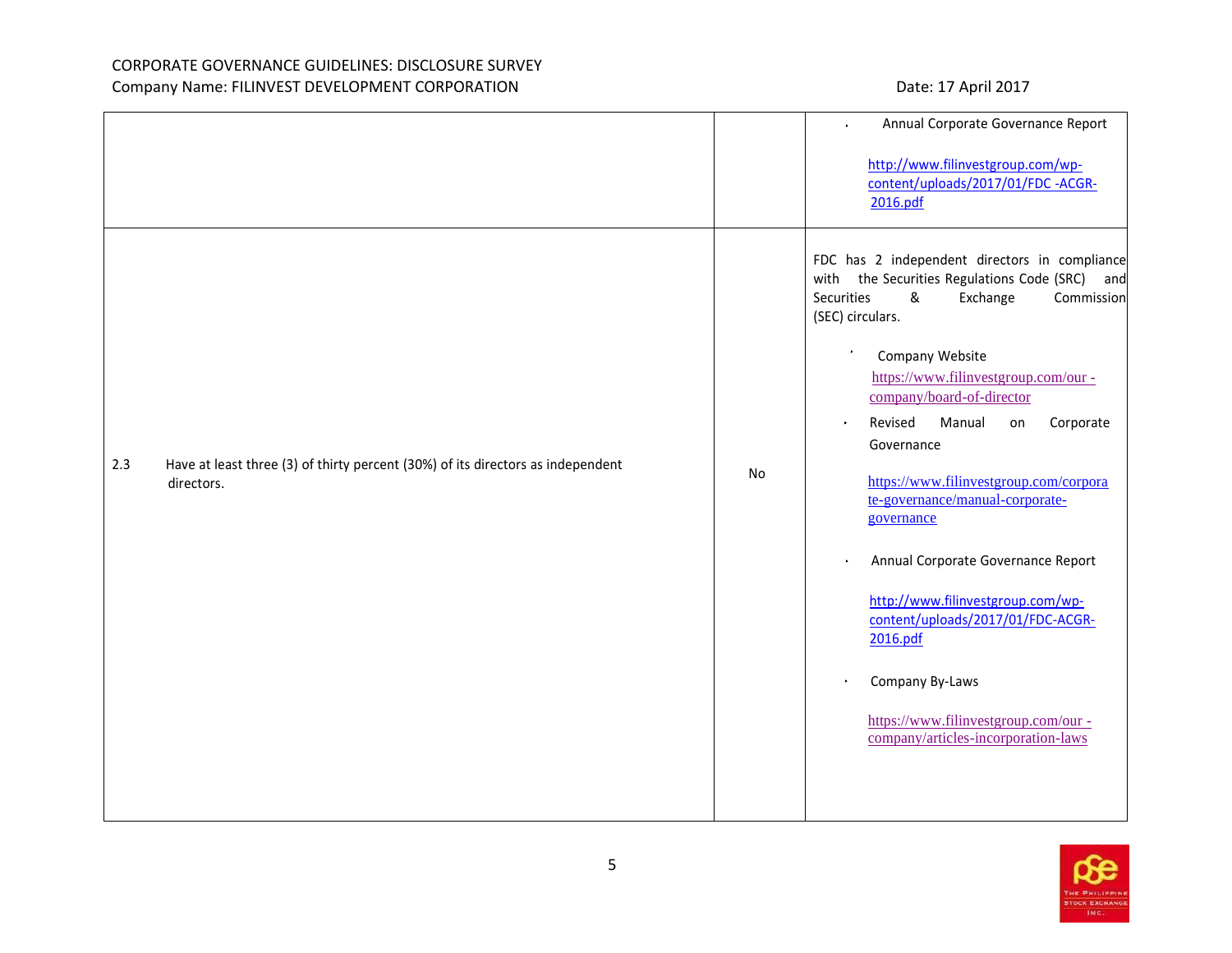|     |                                                                                                   |     | (Information<br><b>SEC</b><br>Form<br>$20 - IS$<br>Statement)<br>http://www.filinvestgroup.com/wp-<br>content/uploads/2016/04/FDC -<br>DEFINITIVE-INFORMATION-<br>STATEMENT-2016.compressed.pdf                                                                                                                                                                                                                                                                             |
|-----|---------------------------------------------------------------------------------------------------|-----|-----------------------------------------------------------------------------------------------------------------------------------------------------------------------------------------------------------------------------------------------------------------------------------------------------------------------------------------------------------------------------------------------------------------------------------------------------------------------------|
| 2.4 | Have in place written manuals, guidelines and issuances that outline procedures and<br>processes. | Yes | Corporate<br>Revised<br>Manual<br>on<br>Governance<br>https://www.filinvestgroup.com/corpora<br>te-governance/manual-corporate-<br>governance<br>Annual Corporate Governance Report<br>http://www.filinvestgroup.com/wp-<br>content/uploads/2017/01/FDC-ACGR-<br>2016.pdf<br>Company By-Laws<br>https://www.filinvestgroup.com/our-<br>company/articles-incorporation-laws<br>existing<br>board<br>committees<br>The<br>are:<br>Audit Committee,<br>Nomination<br>Committee |
| 2.5 | Have Audit, Risk, Governance and Nomination & Election Committees of the board.                   | Yes | H <sub>he</sub><br>and Compensation<br>Committee.<br>Audit Committee,<br>coordination<br>in<br>with<br>the Compliance Officer, also carries out risk<br>and governance functions.<br>Revised<br>Manual<br>Corporate<br>on<br>Governance                                                                                                                                                                                                                                     |

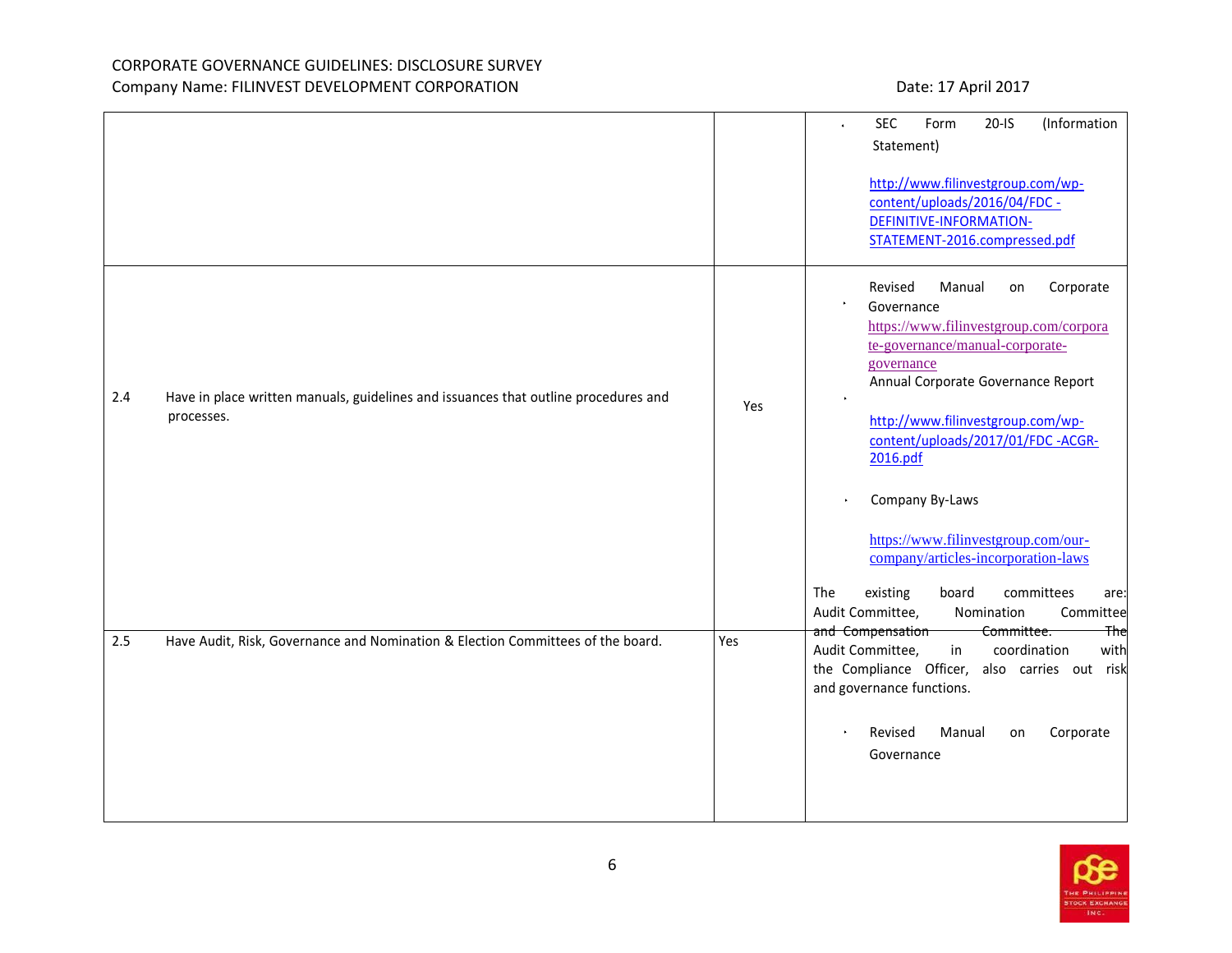|                                                                                                                 |     | https://www.filinvestgroup.com/corpora<br>te-governance/manual-corporate-<br>governance                                            |
|-----------------------------------------------------------------------------------------------------------------|-----|------------------------------------------------------------------------------------------------------------------------------------|
|                                                                                                                 |     | Annual Corporate Governance Report                                                                                                 |
|                                                                                                                 |     | http://www.filinvestgroup.com/wp-<br>content/uploads/2017/01/FDC -ACGR-<br>2016.pdf                                                |
|                                                                                                                 |     | Company Website<br>https://www.filinvestgroup.com/corpor<br>ate-governance/committees-and-<br>members                              |
|                                                                                                                 |     | https://www.filinvestgroup.com/corpora<br>te-governance/board-committee-<br>charters<br>The roles of the Chairman and CEO are held |
|                                                                                                                 |     | individuals<br>who<br>related.<br>by separate<br>are<br>functions<br>Their respective<br>and                                       |
|                                                                                                                 |     | responsibilities are clearly identified in the<br>Revised Manual on Corporate Governance.                                          |
| 2.6<br>Have its Chairman and CEO positions held separately by individuals who are not<br>related to each other. | No  | Revised<br>Manual<br>Corporate<br>$\bullet$ .<br>on<br>Governance                                                                  |
|                                                                                                                 |     | https://www.filinvestgroup.com/corpora<br>te-governance/manual-corporate-<br>governance                                            |
| 2.7<br>Have a director nomination and election process that ensures that all shareholders are                   | Yes | Corporate<br>Revised<br>Manual<br>on                                                                                               |
| given the opportunity to nominate and elect directors individually based on the                                 |     | Governance<br>· https://www.filinvestgroup.com/corporate-                                                                          |
| number of shares voted.                                                                                         |     | governance/manual-corporate-governance                                                                                             |

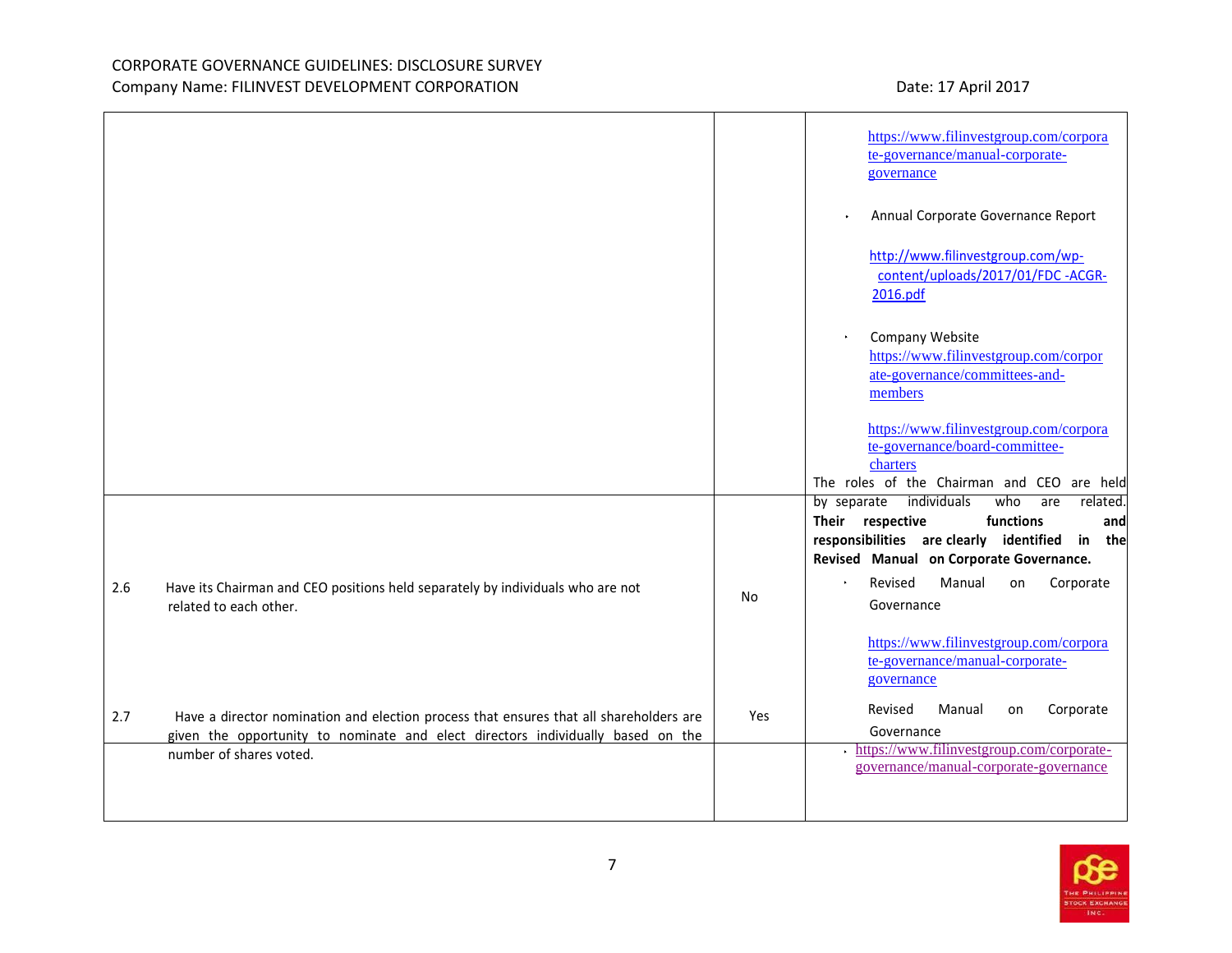|     |                                                                |     | Annual Corporate Governance Report<br>$\bullet$                                                                                                             |
|-----|----------------------------------------------------------------|-----|-------------------------------------------------------------------------------------------------------------------------------------------------------------|
|     |                                                                |     | http://www.filinvestgroup.com/wp-<br>content/uploads/2017/01/FDC-ACGR-<br>2016.pdf                                                                          |
|     |                                                                |     | Company By-Laws                                                                                                                                             |
|     |                                                                |     | qhttps://www.filinvestgroup.com/our<br>-company/articles-incorporation-<br>laws                                                                             |
|     |                                                                |     | <b>SEC</b><br>$20-IS$<br>(Information<br>Form<br>Statement), Voting Procedures                                                                              |
|     |                                                                |     | http://www.filinvestgroup.com/wp-<br>content/uploads/2016/04/FDC -<br><b>DEFINITIVE-INFORMATION-</b><br>STATEMENT-2016.compressed.pdf                       |
|     |                                                                |     | provides<br>The<br>Company<br>that<br>and<br>ensures<br>the Board<br>participates<br>in<br>annual<br>corporate governance related trainings.                |
| 2.8 | Have in place a formal board and director development program. | Yes | $\bullet$<br>Corporate<br>Revised<br>Manual<br>on<br>Governance<br>https://www.filinvestgroup.com/corpora te-<br>governance/manual-corporate-<br>governance |
|     |                                                                |     | Annual Corporate Governance Report<br>http://www.filinvestgroup.com/wp-<br>content/uploads/2017/01/FDC -ACGR-                                               |

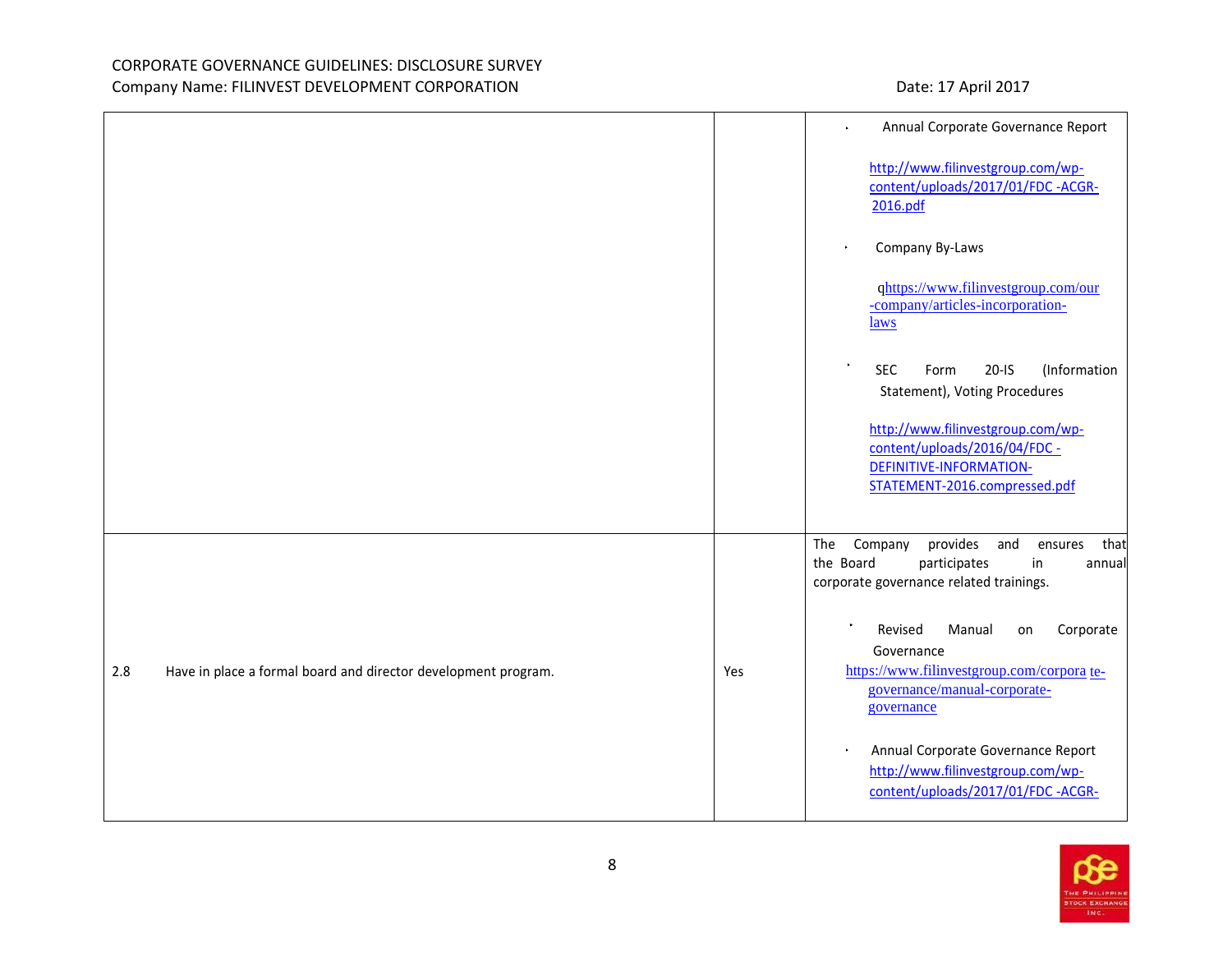|      |                                                                                                                                            |     | 2016.pdf                                                                                                                                                                                                                                                                                                                                                                        |
|------|--------------------------------------------------------------------------------------------------------------------------------------------|-----|---------------------------------------------------------------------------------------------------------------------------------------------------------------------------------------------------------------------------------------------------------------------------------------------------------------------------------------------------------------------------------|
|      |                                                                                                                                            |     |                                                                                                                                                                                                                                                                                                                                                                                 |
| 2.9  | Have a corporate secretary.                                                                                                                | Yes | Revised<br>Manual<br>Corporate<br>on<br>Governance<br>https://www.filinvestgroup.com/corpora<br>te-governance/manual-corporate-<br>governance<br>Annual Corporate Governance Report<br>http://www.filinvestgroup.com/w<br>p- content/uploads/2017/01/FDC-<br>ACGR-<br>2016.pdf<br>Company By-Laws<br>https://www.filinvestgroup.com/our-<br>company/articles-incorporation-laws |
|      |                                                                                                                                            |     | <b>SEC</b><br>Form<br>$20-IS$<br>(Information<br>$\bullet$<br>Statement)<br>http://www.filinvestgroup.com/wp-<br>content/uploads/2016/04/FDC -<br>DEFINITIVE-INFORMATION-<br>STATEMENT-2016.compressed.pdf<br>Revised<br>Manual<br>Corporate<br>on                                                                                                                              |
| 2.10 | Have no shareholder agreements, by-laws provisions, or other arrangements that<br>constrains the directors' ability to vote independently. | Yes | Governance<br>https://www.filinvestgroup.com/corpora<br>te-governance/manual-corporate-<br>governance                                                                                                                                                                                                                                                                           |

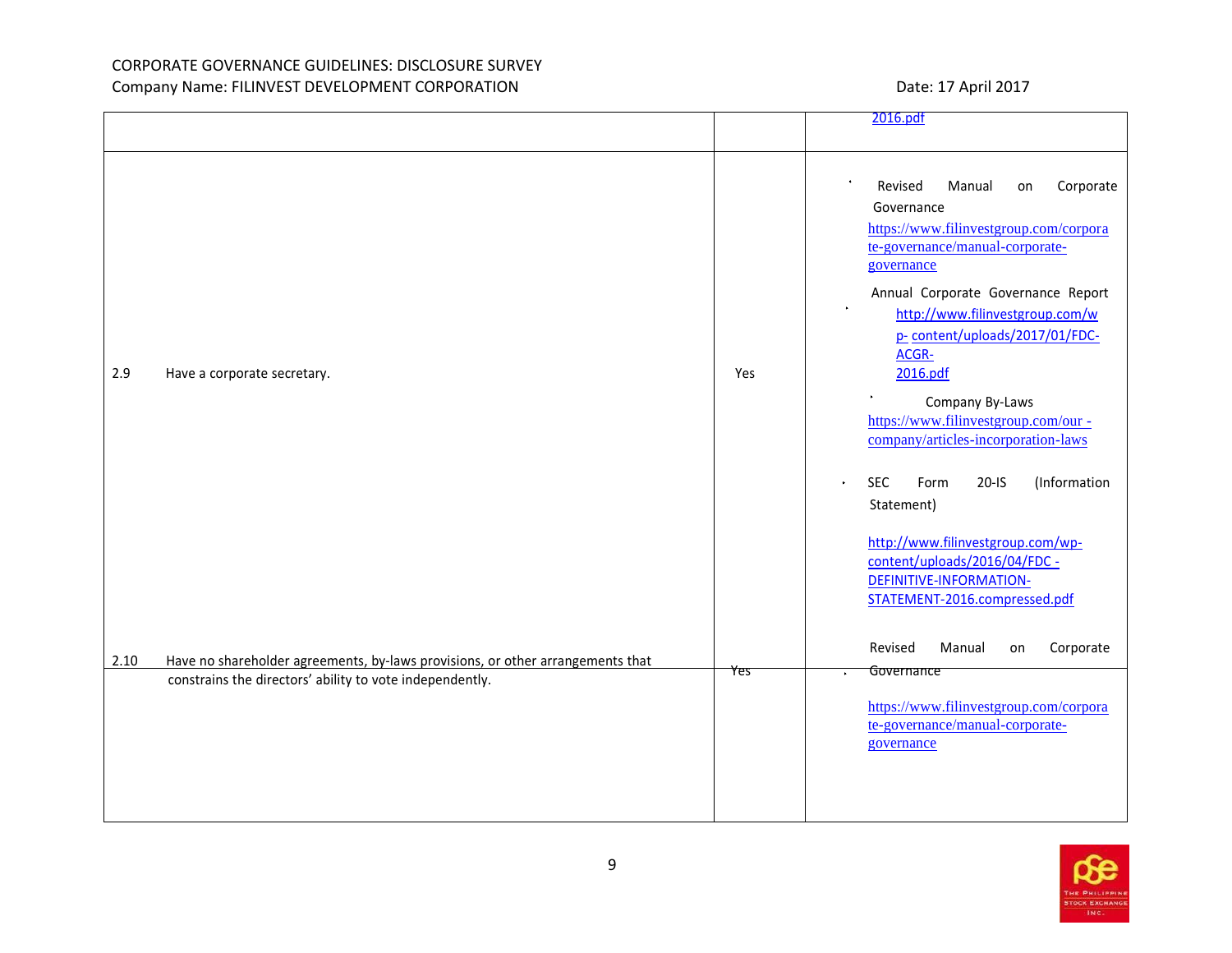|     |                                                                                                                        |            | Annual Corporate Governance Report                                                                                                                                                                                                                             |
|-----|------------------------------------------------------------------------------------------------------------------------|------------|----------------------------------------------------------------------------------------------------------------------------------------------------------------------------------------------------------------------------------------------------------------|
|     |                                                                                                                        |            | http://www.filinvestgroup.com/wp-<br>content/uploads/2017/01/FDC -ACGR-<br>2016.pdf                                                                                                                                                                            |
|     |                                                                                                                        |            | Company By-Laws                                                                                                                                                                                                                                                |
|     |                                                                                                                        |            | https://www.filinvestgroup.com/our-<br>company/articles-incorporation-laws                                                                                                                                                                                     |
|     |                                                                                                                        |            | $\bullet$<br>(Information<br><b>SEC</b><br>$20-IS$<br>Form<br>Statement)                                                                                                                                                                                       |
|     |                                                                                                                        |            | http://www.filinvestgroup.com/wp-<br>content/uploads/2016/04/FDC -<br>DEFINITIVE-INFORMATION-<br>STATEMENT-2016.compressed.pdf                                                                                                                                 |
|     | <b>Guideline No. 3:</b><br>MAINTAINS A ROBUST INTERNAL AUDIT AND CONTROL SYSTEM                                        |            |                                                                                                                                                                                                                                                                |
| 3.1 | Establish the internal audit function as a separate unit in the company which would<br>be overseen at the Board level. | Yes        | Corporate<br>Revised<br>Manual<br>on<br>Governance<br>https://www.filinvestgroup.com/corpora<br>te-governance/manual-corporate-<br>governance<br>Annual Corporate Governance Report<br>http://www.filinvestgroup.com/wp-<br>content/uploads/2017/01/FDC -ACGR- |
| 3.2 | Have a comprehensive enterprise-wide compliance program that is annually<br>reviewed.                                  | <b>Yes</b> | 2016.pdf<br>Revised<br>Manual<br>Corporate<br>on                                                                                                                                                                                                               |

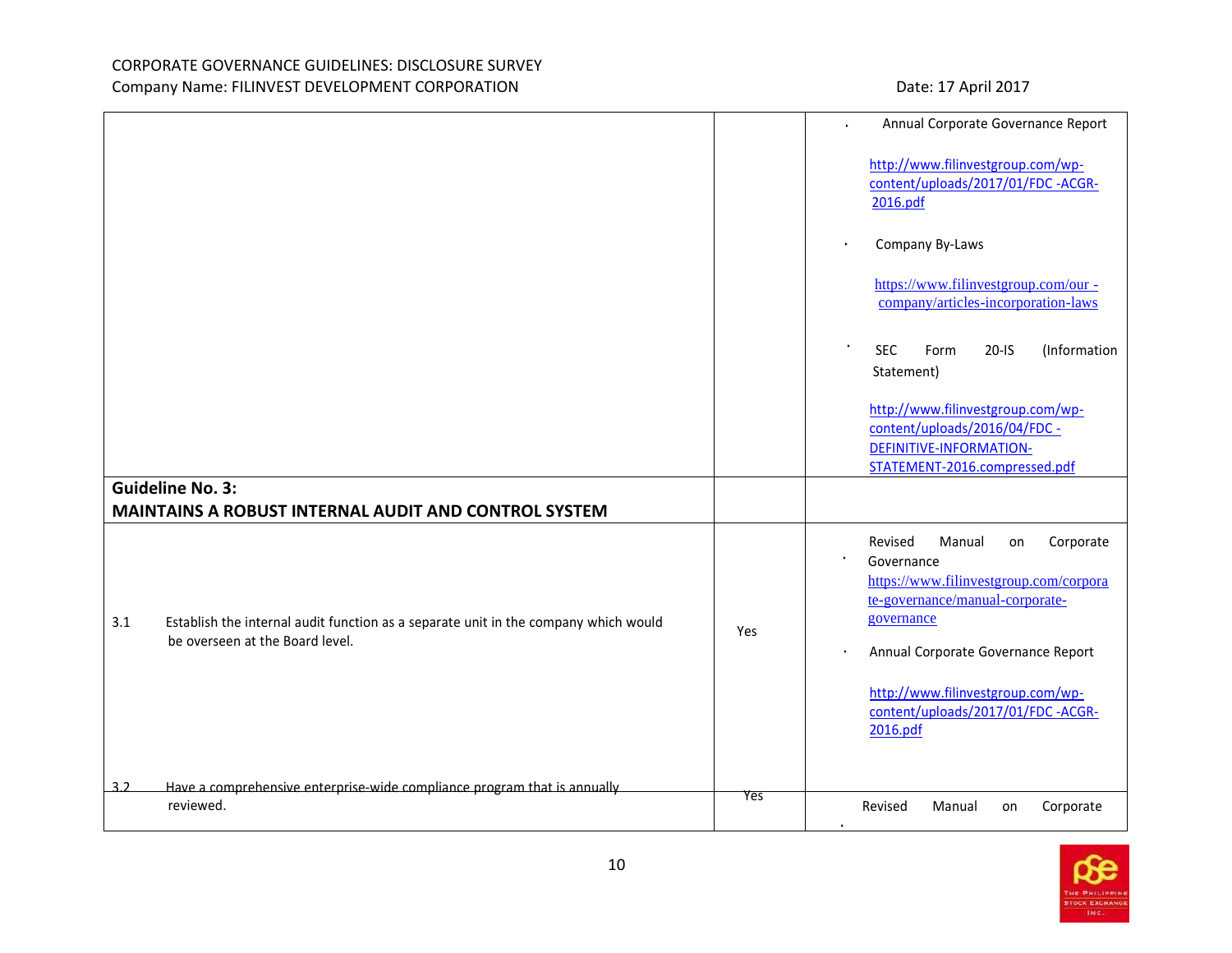|     |                                                                                                             |     | Governance                                                                                                                                                                                |
|-----|-------------------------------------------------------------------------------------------------------------|-----|-------------------------------------------------------------------------------------------------------------------------------------------------------------------------------------------|
|     |                                                                                                             |     | https://www.filinvestgroup.com/corpora<br>te-governance/manual-corporate-<br>governance                                                                                                   |
|     |                                                                                                             |     | Annual Corporate Governance Report<br>$\bullet$<br>http://www.filinvestgroup.com/wp-<br>content/uploads/2017/01/FDC -ACGR-<br>2016.pdf                                                    |
| 3.3 | Institutionalize quality service programs for the internal audit function.                                  | Yes | Revised –<br><b>Manual</b><br>on Corporate<br>Governance<br>https://www.filinvestgroup.com/corpora<br>te-governance/manual-corporate-<br>governance<br>Annual Corporate Governance Report |
|     |                                                                                                             |     | http://www.filinvestgroup.com/wp-<br>content/uploads/2017/01/FDC -ACGR-<br>2016.pdf<br>Company Website<br>https://www.filinvestgroup.com/corpora<br>te-governance/code-business-conduct-  |
| 3.4 | Have in place a mechanism that allows employees, suppliers and other stakeholders<br>to raise valid issues. | Yes | and-ethics<br>$\ddot{\phantom{1}}$<br>https://www.filinvestgroup.com/govern<br>ance/company-policies/                                                                                     |
|     |                                                                                                             |     | Annual Corporate Governance Report                                                                                                                                                        |
|     |                                                                                                             |     | http://www.filinvestgroup.com/wp-                                                                                                                                                         |

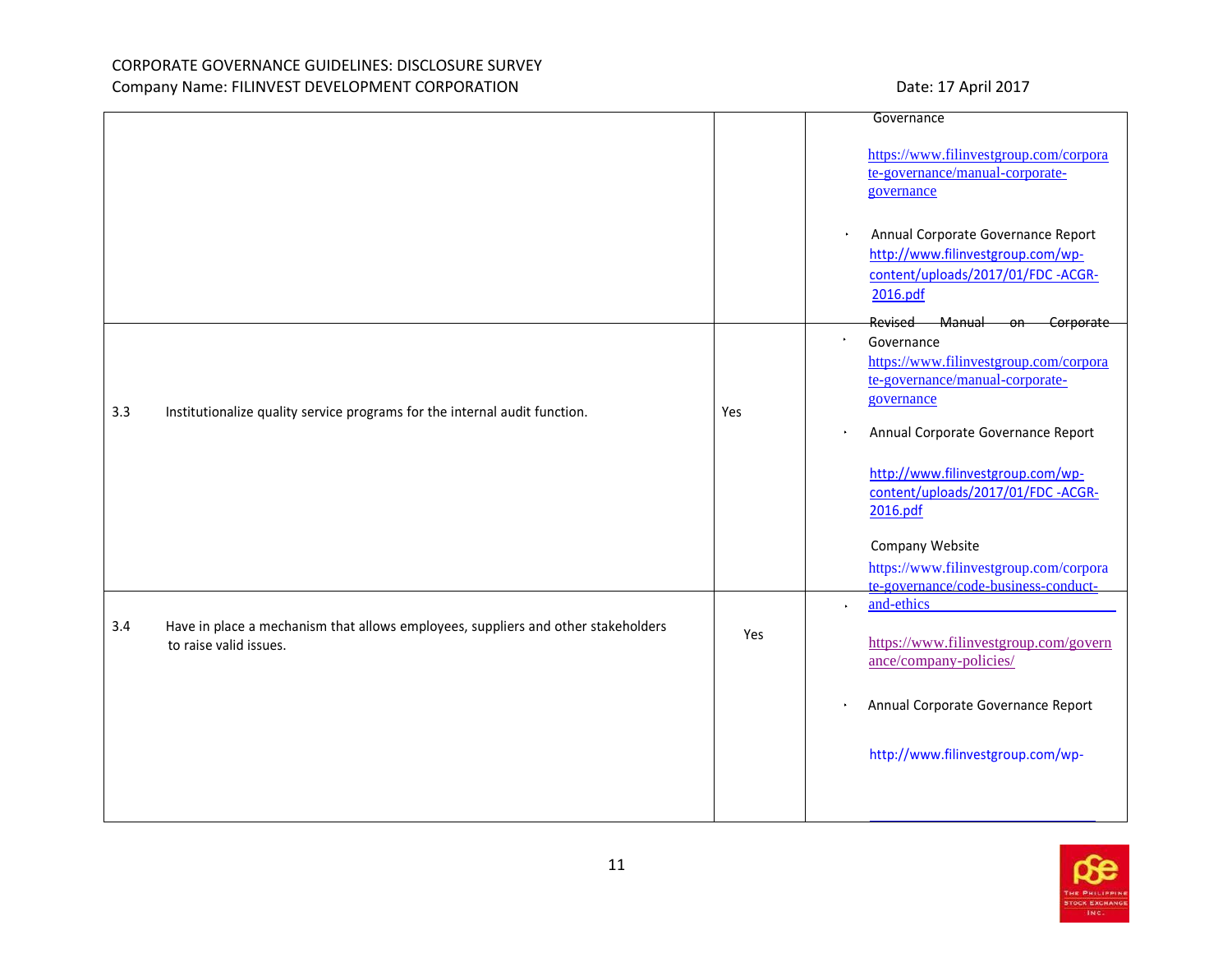|     |                                                                                                                            |     | content/uploads/2017/01/FDC -ACGR-<br>2016.pdf                         |
|-----|----------------------------------------------------------------------------------------------------------------------------|-----|------------------------------------------------------------------------|
|     |                                                                                                                            |     |                                                                        |
|     |                                                                                                                            |     | Revised Manual on Corporate<br>Governance                              |
|     |                                                                                                                            |     | https://www.filinvestgroup.com/corpora                                 |
| 3.5 | Have the Chief Executive Officer and Chief Audit Executive attest in writing, at least                                     |     | te-governance/manual-corporate-                                        |
|     | annually, that a sound internal audit, control and compliance system is in place and<br>working effectively.               | Yes | governance                                                             |
|     |                                                                                                                            |     | Annual Corporate Governance Report                                     |
|     |                                                                                                                            |     | http://www.filinvestgroup.com/wp-                                      |
|     |                                                                                                                            |     | content/uploads/2017/01/FDC -ACGR-                                     |
|     |                                                                                                                            |     | 2016.pdf                                                               |
|     | <b>Guideline No. 4:</b>                                                                                                    |     |                                                                        |
|     | RECOGNIZES AND MANAGES ITS ENTERPRISE RISKS                                                                                |     |                                                                        |
|     |                                                                                                                            |     | The Audit Committee, in coordination<br>with<br>thel                   |
|     |                                                                                                                            |     | Compliance Officer, also carries out risk<br>and governance functions. |
|     |                                                                                                                            |     |                                                                        |
|     |                                                                                                                            |     | Revised<br>Corporate<br>Manual<br>on<br>Governance                     |
|     |                                                                                                                            |     |                                                                        |
| 4.1 | Have its board oversee the company's risk management function.                                                             | Yes | https://www.filinvestgroup.com/corpora                                 |
|     |                                                                                                                            |     | te-governance/manual-corporate-<br>governance                          |
|     |                                                                                                                            |     |                                                                        |
|     |                                                                                                                            |     | Annual Corporate Governance Report                                     |
|     |                                                                                                                            |     | http://www.filinvestgroup.com/wp-                                      |
|     |                                                                                                                            |     | content/uploads/2017/01/FDC -ACGR-                                     |
|     |                                                                                                                            |     | 2016.pdf                                                               |
| 4.2 | Have a formal risk management policy that guides the company's risk management<br>and compliance processes and procedures. | Yes | The Audit Committee, in coordination with the                          |
|     |                                                                                                                            |     | Compliance Officer, also carries out risk and                          |
|     |                                                                                                                            |     |                                                                        |
|     |                                                                                                                            |     |                                                                        |

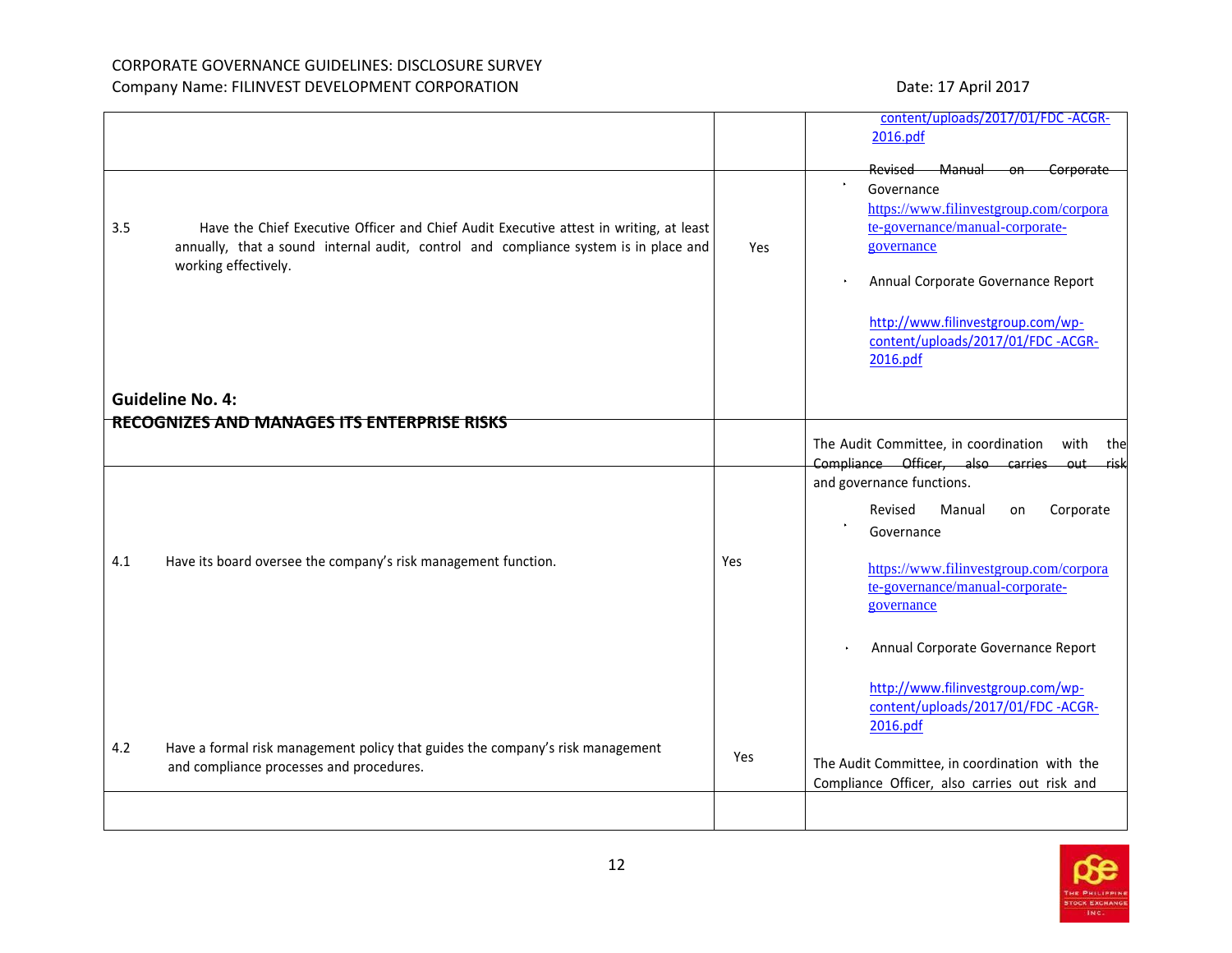|      |                                                                                                                                                                                                                                                                                |     | governance functions.                                                                                                                   |
|------|--------------------------------------------------------------------------------------------------------------------------------------------------------------------------------------------------------------------------------------------------------------------------------|-----|-----------------------------------------------------------------------------------------------------------------------------------------|
|      |                                                                                                                                                                                                                                                                                |     |                                                                                                                                         |
|      |                                                                                                                                                                                                                                                                                |     | Revised<br>Manual<br>Corporate<br>on<br>Governance                                                                                      |
|      |                                                                                                                                                                                                                                                                                |     | https://www.filinvestgroup.com/corpora<br>te-governance/manual-corporate-<br>governance                                                 |
|      |                                                                                                                                                                                                                                                                                |     | Annual Corporate Governance Report                                                                                                      |
|      |                                                                                                                                                                                                                                                                                |     | http://www.filinvestgroup.com/wp-<br>content/uploads/2017/01/FDC -ACGR-<br>2016.pdf                                                     |
|      |                                                                                                                                                                                                                                                                                |     | The Audit Committee, in coordination<br>with<br>thel<br>Compliance Officer, also<br>carries<br>out<br>risk<br>and governance functions. |
|      |                                                                                                                                                                                                                                                                                |     | Revised<br>Manual<br>Corporate<br>$\bullet$<br>on<br>Governance                                                                         |
| 4.3  | Design and undertake its Enterprise Risk Management (ERM) activities on the basis<br>of, or in accordance with, internationally recognized frameworks such as but not<br>limited to, COSO, (The Committee of Sponsoring Organizations of the Treadway<br>Commission) I and II. | Yes | https://www.filinvestgroup.com/corpora<br>te-governance/manual-corporate-<br>governance                                                 |
|      |                                                                                                                                                                                                                                                                                |     | Annual Corporate Governance Report                                                                                                      |
|      |                                                                                                                                                                                                                                                                                |     | http://www.filinvestgroup.com/wp-<br>content/uploads/2017/01/FDC -ACGR-<br>2016.pdf                                                     |
|      |                                                                                                                                                                                                                                                                                |     | The Chief Executive Officer performs and carries                                                                                        |
| -4.4 | Have a unit at the management level, headed by a Risk Management Officer (RMO).                                                                                                                                                                                                | No  | out the enterprise risk management function of the<br>company.                                                                          |
|      |                                                                                                                                                                                                                                                                                |     |                                                                                                                                         |

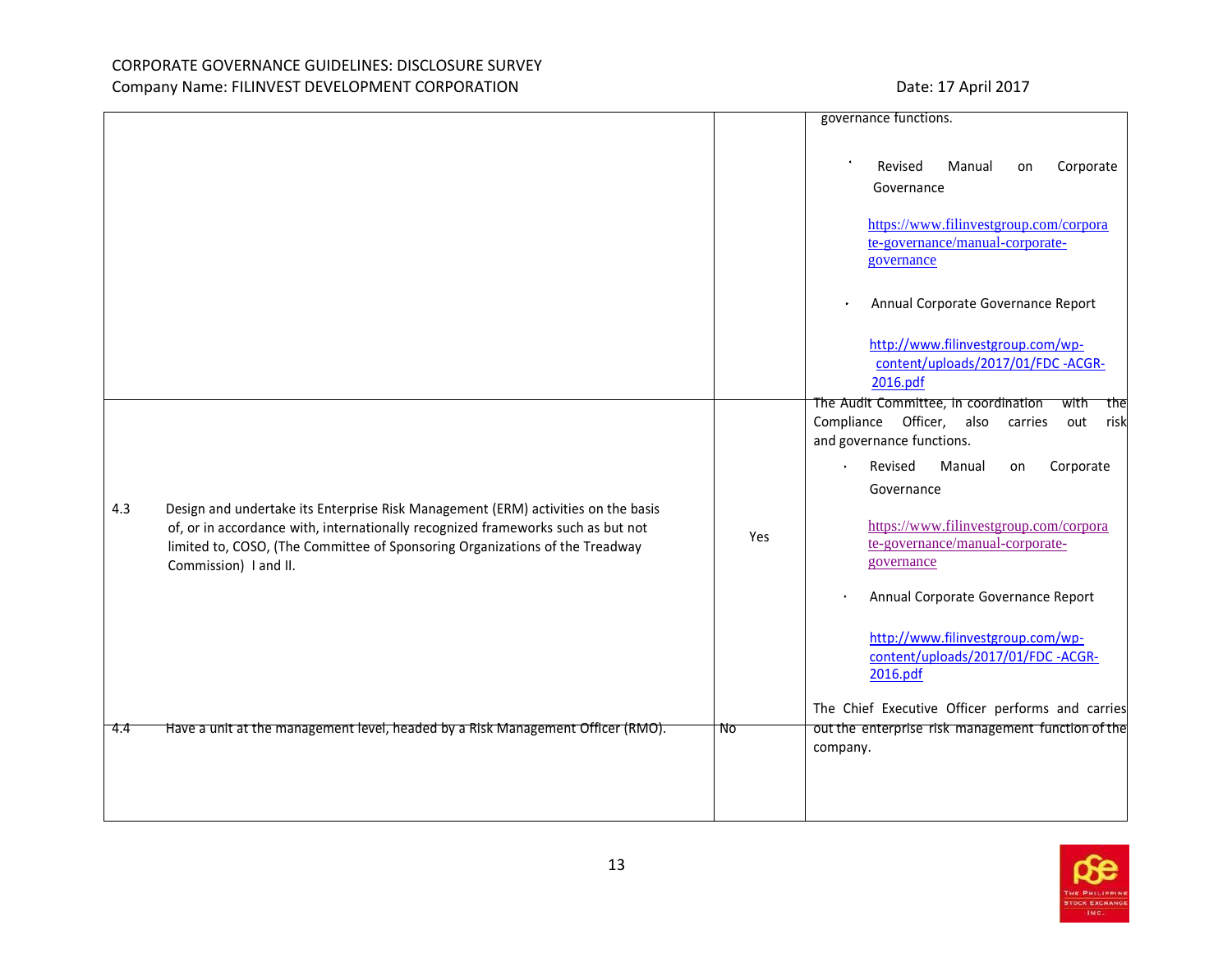|     |                                                                                            |     | The Audit Committee, in coordination<br>with<br>the |
|-----|--------------------------------------------------------------------------------------------|-----|-----------------------------------------------------|
|     |                                                                                            |     | Compliance Officer, also<br>risk<br>carries<br>out  |
|     |                                                                                            |     | and governance functions.                           |
|     |                                                                                            |     |                                                     |
|     |                                                                                            |     | Revised<br>Manual<br>Corporate<br>on                |
|     |                                                                                            |     | Governance                                          |
| 4.5 | Disclose sufficient information about its risk management procedures and processes as well |     | https://www.filinvestgroup.com/corpora              |
|     | as the key risks the company is currently facing including how these are being             | Yes | te-governance/manual-corporate-                     |
|     | managed.                                                                                   |     | governance                                          |
|     |                                                                                            |     |                                                     |
|     |                                                                                            |     |                                                     |
|     |                                                                                            |     | Annual Corporate Governance Report                  |
|     |                                                                                            |     |                                                     |
|     |                                                                                            |     | http://www.filinvestgroup.com/wp-                   |
|     |                                                                                            |     | content/uploads/2017/01/FDC-ACGR-                   |
|     |                                                                                            |     | 2016.pdf                                            |
|     |                                                                                            |     |                                                     |
|     |                                                                                            |     | Corporate<br>Revised<br>Manual<br>on                |
|     |                                                                                            |     | Governance                                          |
|     |                                                                                            |     | https://www.filinvestgroup.com/corpora              |
|     |                                                                                            |     | te-governance/manual-corporate-                     |
| 4.6 | Seek external technical support in risk management when such competence is not             |     | governance                                          |
|     | available internally.                                                                      | Yes |                                                     |
|     |                                                                                            |     | Annual Corporate Governance Report                  |
|     |                                                                                            |     |                                                     |
|     |                                                                                            |     | http://www.filinvestgroup.com/wp-                   |
|     |                                                                                            |     | content/uploads/2017/01/FDC -ACGR-                  |
|     |                                                                                            |     | 2016.pdf                                            |
|     |                                                                                            |     |                                                     |
|     | <b>Guideline No. 5:</b>                                                                    |     |                                                     |
|     | <b>ENSURES THE INTEGRITY OF FINANCIAL REPORTS AS WELL AS ITS EXTERNAL</b>                  |     |                                                     |
|     |                                                                                            |     |                                                     |
|     | <b>AUDITING FUNCTION</b>                                                                   |     |                                                     |
| 5.1 | Have the board Audit Committee approve all non-audit services conducted by the             | Yes |                                                     |
|     | external auditor. The Committee should ensure that the non-audit fees do not               |     | Corporate<br>Manual<br>Revised<br>on                |
|     |                                                                                            |     |                                                     |
|     |                                                                                            |     | $\bullet$                                           |
|     |                                                                                            |     |                                                     |
|     |                                                                                            |     |                                                     |

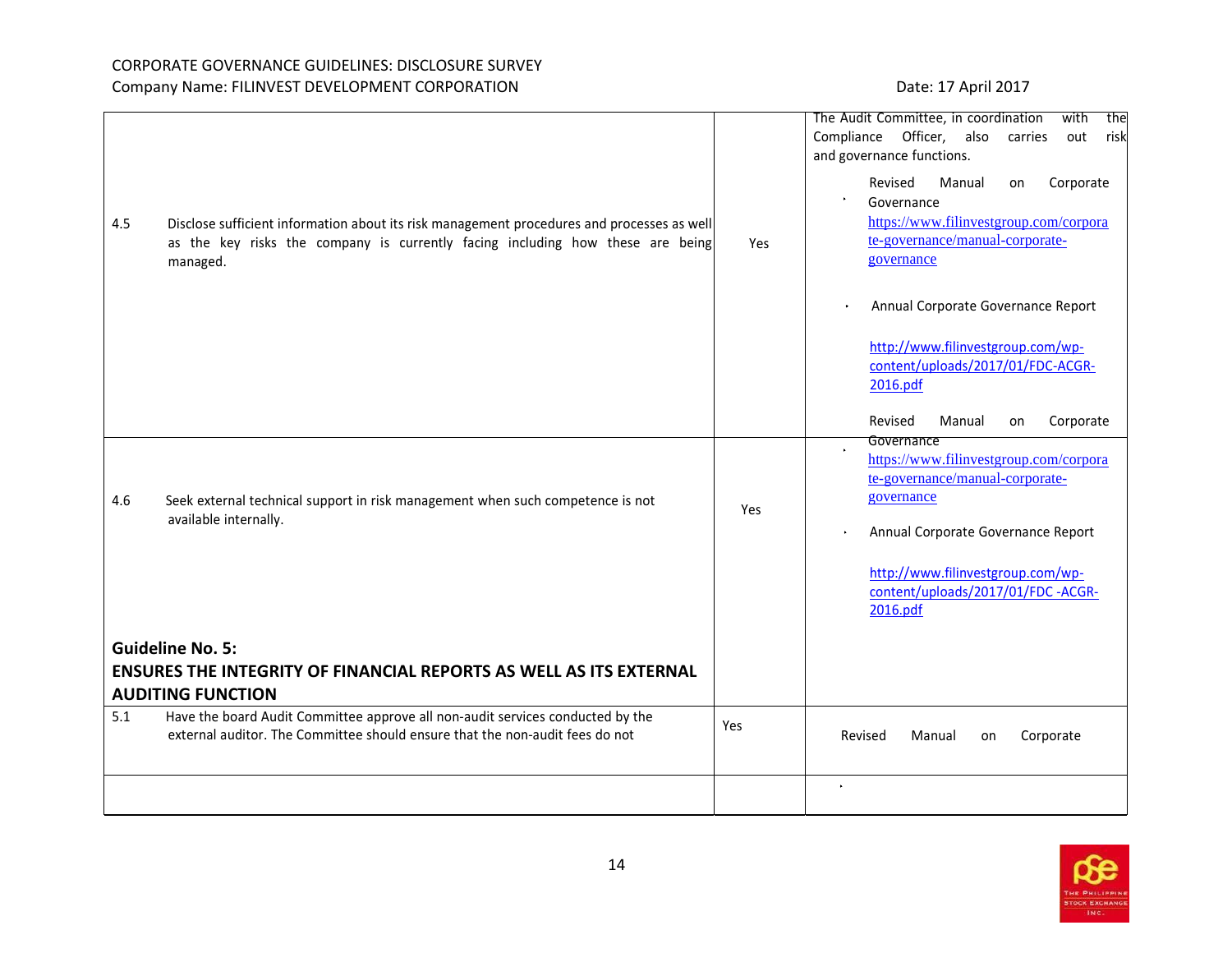|     | outweigh the fees earned from the external audit.                                                                                                                               |     | Governance                                                                                                                      |
|-----|---------------------------------------------------------------------------------------------------------------------------------------------------------------------------------|-----|---------------------------------------------------------------------------------------------------------------------------------|
|     |                                                                                                                                                                                 |     | https://www.filinvestgroup.com/corpora<br>te-governance/manual-corporate-<br>governance                                         |
|     |                                                                                                                                                                                 |     | Annual Corporate Governance Report                                                                                              |
|     |                                                                                                                                                                                 |     | http://www.filinvestgroup.com/wp-<br>content/uploads/2017/01/FDC-ACGR-<br>2016.pdf                                              |
|     |                                                                                                                                                                                 |     | <b>SEC</b><br>$20-IS$<br>(Information<br>Form<br>Statement), Independent Auditors                                               |
|     |                                                                                                                                                                                 |     | http://www.filinvestgroup.com/wp-<br>content/uploads/2016/04/FDC -<br>DEFINITIVE-INFORMATION-<br>STATEMENT-2016.compressed.pdf  |
|     |                                                                                                                                                                                 |     | Annual Report, Part II, Item 8<br>http://www.filinvestgroup.com/wp-<br>content/uploads/2016/05/FDC -<br>Annual-Report-20152.pdf |
|     |                                                                                                                                                                                 |     | Revised Manual<br>Corporate<br>$\alpha$ n                                                                                       |
| 5.2 | Ensure that the external auditor is credible, competent, and should have the ability to<br>understand complex related party transactions, its counterparties, and valuations of | Yes | Governance<br>https://www.filinvestgroup.com/corpora<br>te-governance/manual-corporate-<br>governance                           |
|     | such transactions.                                                                                                                                                              |     | Annual Corporate Governance Report                                                                                              |
|     |                                                                                                                                                                                 |     | http://www.filinvestgroup.com/wp-<br>content/uploads/2017/01/FDC -ACGR-                                                         |

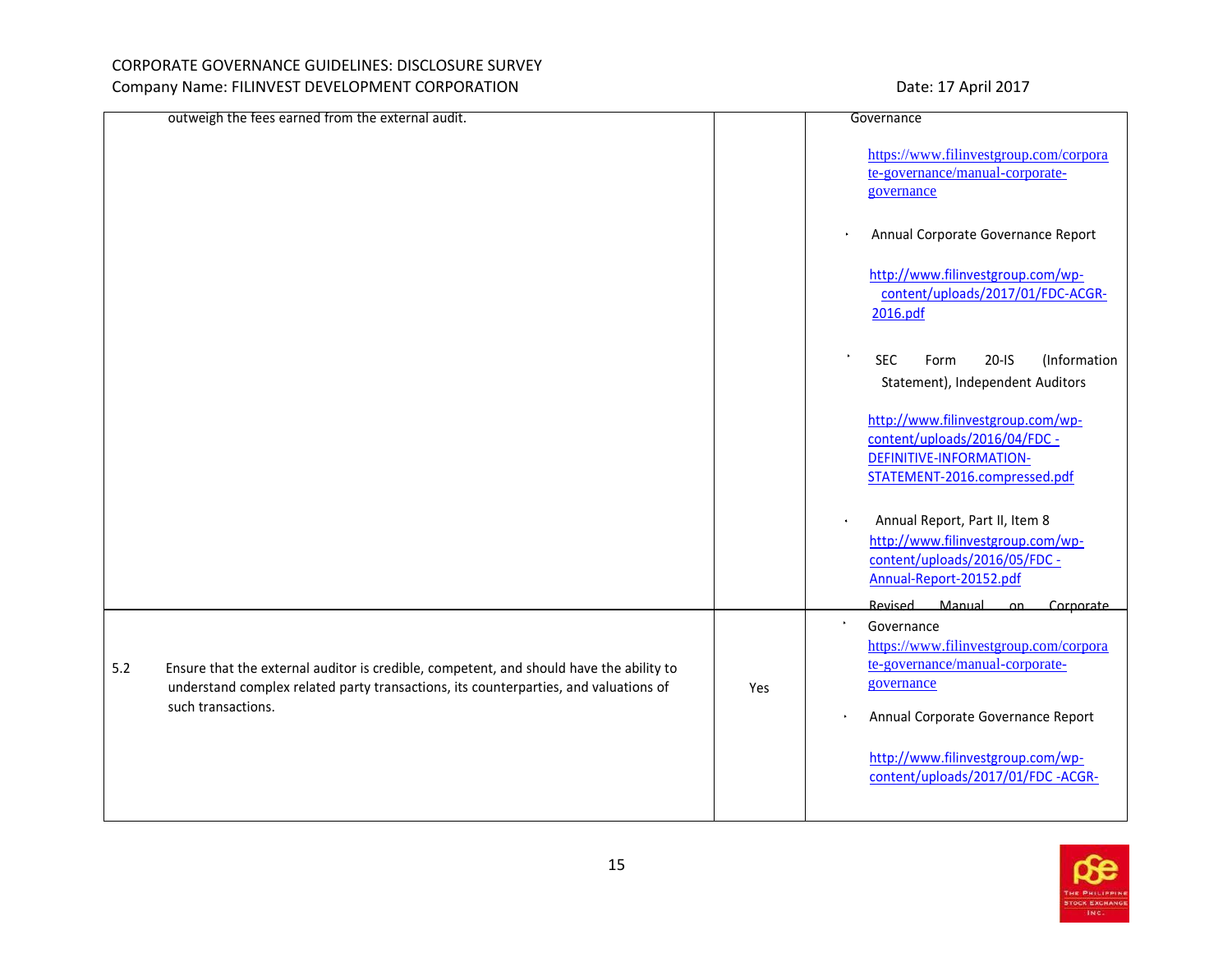|     |                                                                           |     | 2016.pdf                                                                                                                                      |
|-----|---------------------------------------------------------------------------|-----|-----------------------------------------------------------------------------------------------------------------------------------------------|
|     |                                                                           |     | $20-IS$<br>(Information<br><b>SEC</b><br>Form<br>Statement), Independent Auditors                                                             |
|     |                                                                           |     | http://www.filinvestgroup.com/wp-<br>content/uploads/2016/04/FDC -<br>DEFINITIVE-INFORMATION-<br>STATEMENT-2016.compressed.pdf                |
|     |                                                                           |     | Annual Report, Part II, Item 8                                                                                                                |
|     |                                                                           |     | http://www.filinvestgroup.com/wp-<br>content/uploads/2016/05/FDC -Annual-<br>Report-20152.pdf                                                 |
|     |                                                                           |     | Revised<br>Corporate<br>Manual<br>on<br>Governance<br>https://www.filinvestgroup.com/corpora<br>te-governance/manual-corporate-<br>governance |
| 5.3 | Ensure that the external auditor has adequate quality control procedures. | Yes | Annual Corporate Governance Report<br>http://www.filinvestgroup.com/wp-<br>content/uploads/2017/01/FDC -ACGR-<br>2016.pdf                     |
|     |                                                                           |     | $\bullet$<br><b>SEC</b><br>$20-IS$<br>(Information<br>Form<br>Statement), Independent Auditors                                                |
|     |                                                                           |     | http://www.filinvestgroup.com/wp-<br>content/uploads/2016/04/FDC -<br>DEFINITIVE-INFORMATION-<br>STATEMENT-2016.compressed.pdf                |

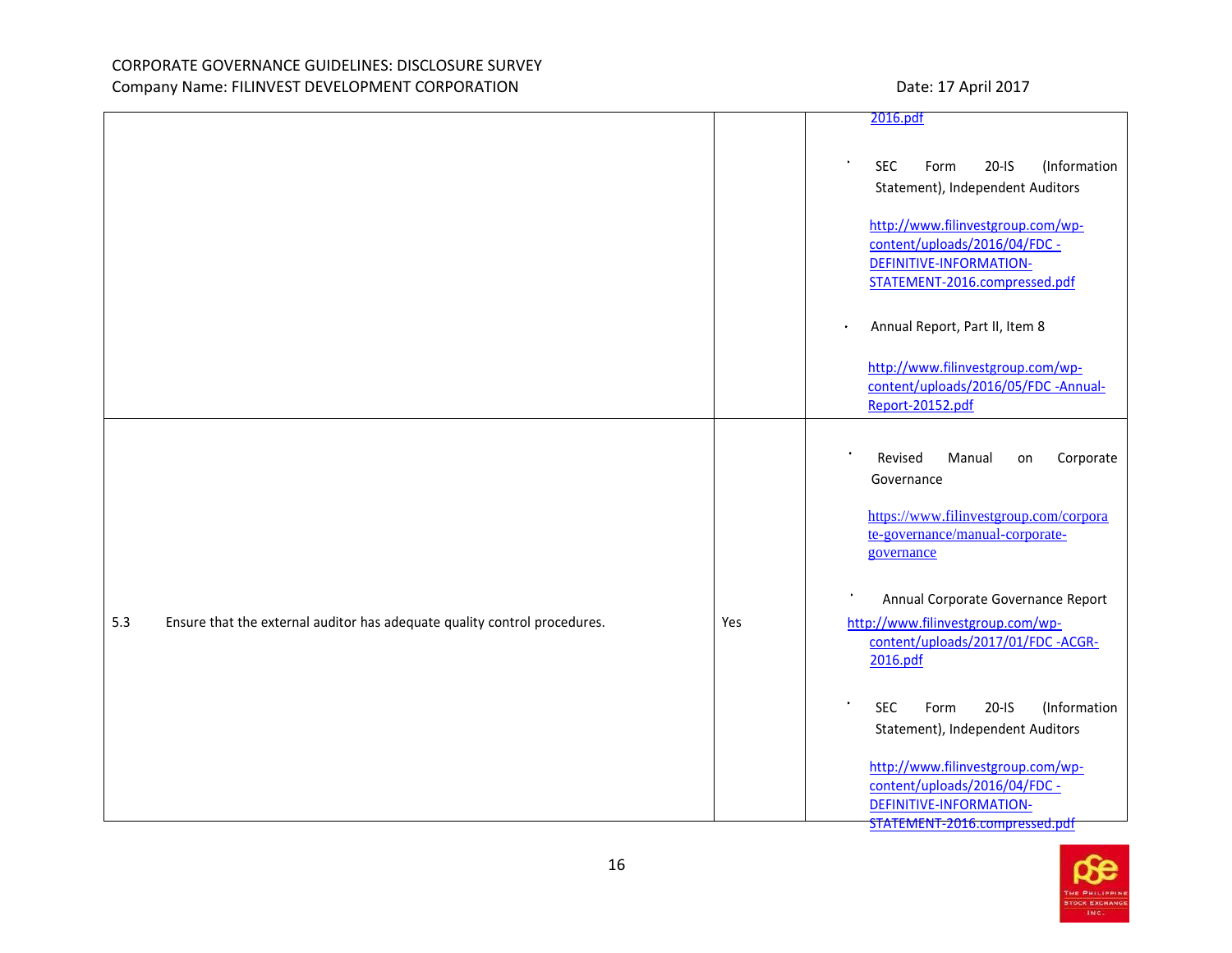|     |                                                                                         |     | Annual Report, Part II, Item 8                                                                                                                                                                                                                                                                                                                                                                                                                                                                                                                                                                                                                          |
|-----|-----------------------------------------------------------------------------------------|-----|---------------------------------------------------------------------------------------------------------------------------------------------------------------------------------------------------------------------------------------------------------------------------------------------------------------------------------------------------------------------------------------------------------------------------------------------------------------------------------------------------------------------------------------------------------------------------------------------------------------------------------------------------------|
|     |                                                                                         |     | http://www.filinvestgroup.com/wp-<br>content/uploads/2016/05/FDC-Annual-<br>Report-20152.pdf                                                                                                                                                                                                                                                                                                                                                                                                                                                                                                                                                            |
| 5.4 | Disclose relevant information on the external auditors.                                 | Yes | Revised<br>Manual<br>Corporate<br>on<br>Governance<br>https://www.filinvestgroup.com/corpora<br>te-governance/manual-corporate-<br>governance<br>Annual Corporate Governance Report<br>http://www.filinvestgroup.com/wp-<br>content/uploads/2017/01/FDC-ACGR-<br>2016.pdf<br>$20-IS$<br>(Information<br><b>SEC</b><br>Form<br>$\bullet$<br>Statement), Independent Auditors<br>http://www.filinvestgroup.com/wp-<br>content/uploads/2016/04/FDC -<br><b>DEFINITIVE-INFORMATION-</b><br>STATEMENT-2016.compressed.pdf<br>Annual Report, Part II, Item 8<br>http://www.filinvestgroup.com/wp-<br>content/uploads/2016/05/FDC -Annual-<br>Report-20152.pdf |
| 5.5 | Ensures that the external audit firm is selected on the basis of a fair and transparent |     |                                                                                                                                                                                                                                                                                                                                                                                                                                                                                                                                                                                                                                                         |
|     | tender process.                                                                         | Yes | Revised<br>Manual<br>Corporate<br>on<br>Governance                                                                                                                                                                                                                                                                                                                                                                                                                                                                                                                                                                                                      |

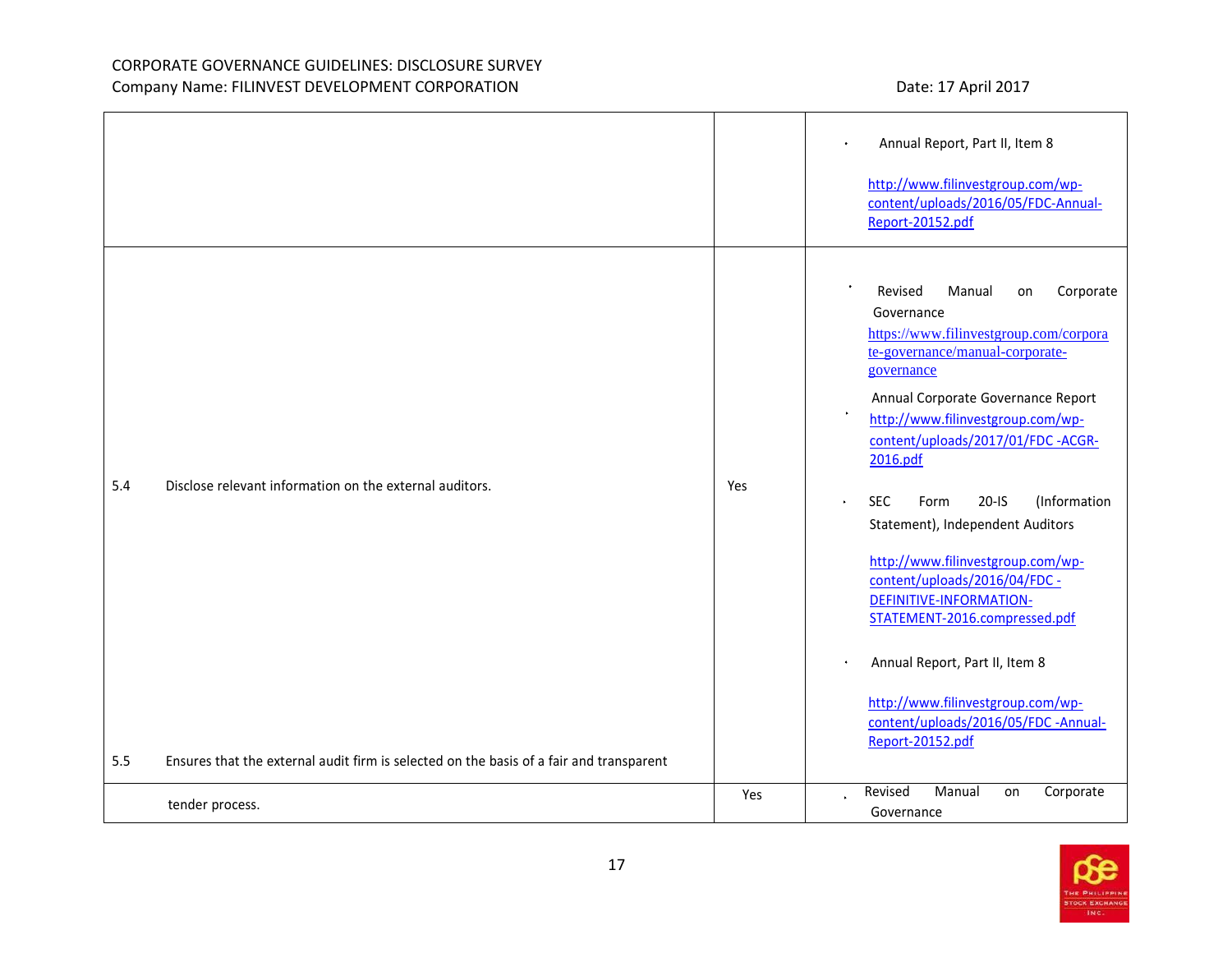|     |                                                                                                                                         |     | https://www.filinvestgroup.com/corpora<br>te-governance/manual-corporate-<br>governance                                                       |
|-----|-----------------------------------------------------------------------------------------------------------------------------------------|-----|-----------------------------------------------------------------------------------------------------------------------------------------------|
|     |                                                                                                                                         |     | Annual Corporate Governance Report                                                                                                            |
|     |                                                                                                                                         |     | http://www.filinvestgroup.com/wp-<br>content/uploads/2017/01/FDC -ACGR-<br>2016.pdf                                                           |
|     |                                                                                                                                         |     | $20-IS$<br>(Information<br><b>SEC</b><br>Form<br>Statement), Independent Auditors                                                             |
|     |                                                                                                                                         |     | http://www.filinvestgroup.com/wp-<br>content/uploads/2016/04/FDC -<br>DEFINITIVE-INFORMATION-<br>STATEMENT-2016.compressed.pdf                |
|     |                                                                                                                                         |     | Annual Report, Part II, Item 8                                                                                                                |
|     |                                                                                                                                         |     | http://www.filinvestgroup.com/wp-<br>content/uploads/2016/05/FDC-Annual-<br>Report-20152.pdf                                                  |
| 5.6 | Have its audit committee conduct regular meetings and dialogues with the external<br>audit team without anyone from management present. | Yes | Corporate<br>Revised<br>Manual<br>on<br>Governance<br>https://www.filinvestgroup.com/corpora<br>te-governance/manual-corporate-<br>governance |
|     |                                                                                                                                         |     | Annual Corporate Governance Report                                                                                                            |
|     |                                                                                                                                         |     | http://www.filinvestgroup.com/wp-<br>content/uploads/2017/01/FDC-ACGR-                                                                        |

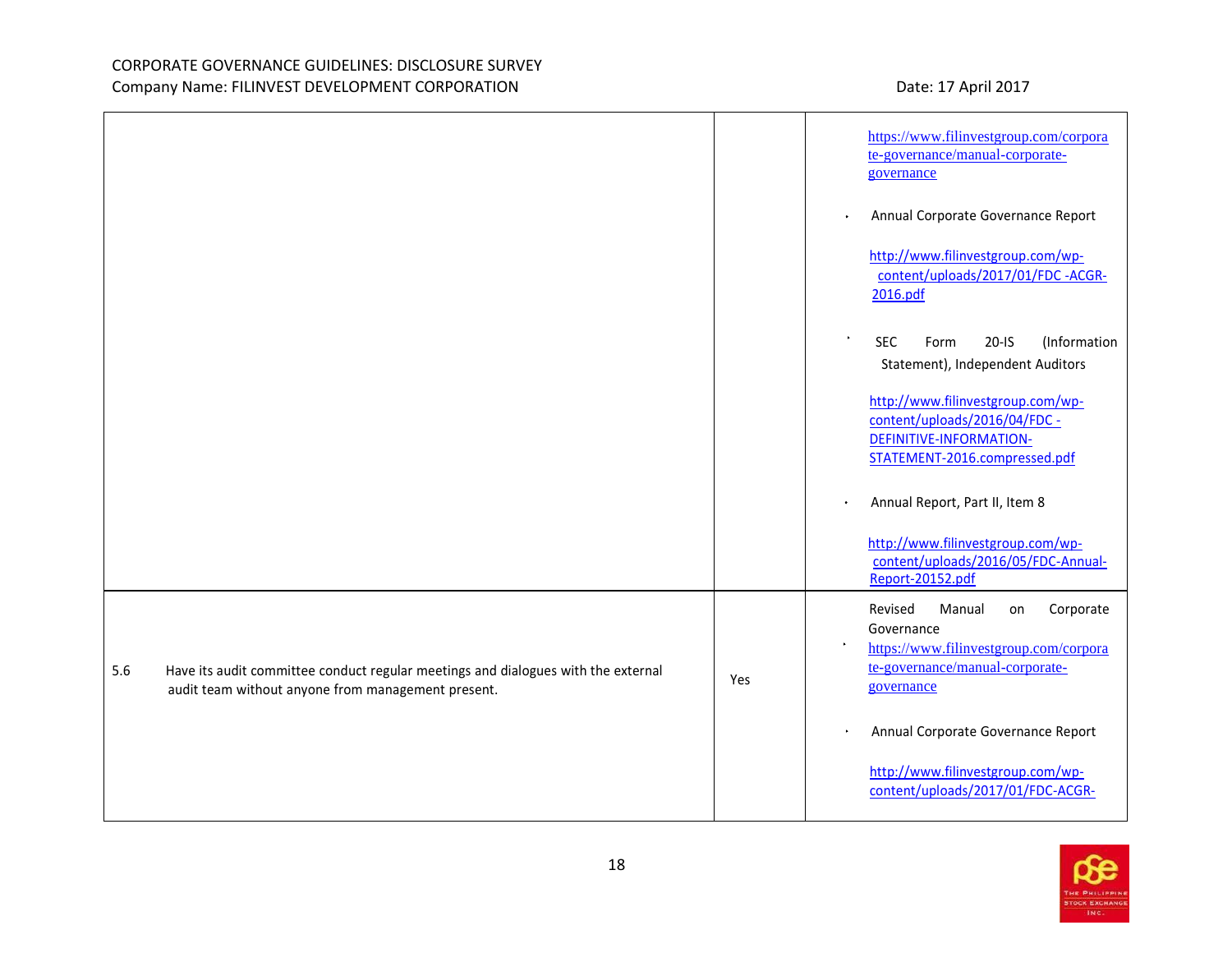|     |                                                                                                       |     | 2016.pdf                                                                                                                                                                                                                                                                                                                                                                                                                                                                                                                                                                                            |
|-----|-------------------------------------------------------------------------------------------------------|-----|-----------------------------------------------------------------------------------------------------------------------------------------------------------------------------------------------------------------------------------------------------------------------------------------------------------------------------------------------------------------------------------------------------------------------------------------------------------------------------------------------------------------------------------------------------------------------------------------------------|
| 5.7 | Have the financial reports attested to by the Chief Executive Officer and Chief<br>Financial Officer. | Yes | Statement of Management's Responsibility for<br>Financial Statements (attached to SEC Form<br>$20 -$<br>IS)                                                                                                                                                                                                                                                                                                                                                                                                                                                                                         |
|     |                                                                                                       |     | Corporate<br>Revised<br>Manual<br>on                                                                                                                                                                                                                                                                                                                                                                                                                                                                                                                                                                |
| 5.8 | Have a policy of rotating the lead audit partner every five years.                                    | Yes | Governance<br>https://www.filinvestgroup.com/corpora<br>te-governance/manual-corporate-<br>governance<br>Annual Corporate Governance Report<br>http://www.filinvestgroup.com/wp-<br>content/uploads/2017/01/FDC -ACGR-<br>2016.pdf<br><b>SEC</b><br>$20-IS$<br>(Information<br>Form<br>Statement), Independent Auditors<br>http://www.filinvestgroup.com/wp-<br>content/uploads/2016/04/FDC -<br><b>DEFINITIVE-INFORMATION-</b><br>STATEMENT-2016.compressed.pdf<br>Annual Report, Part II, Item 8<br>http://www.filinvestgroup.com/wp-<br>content/uploads/2016/05/FDC -Annual-<br>Report-20152.pdf |
|     |                                                                                                       |     |                                                                                                                                                                                                                                                                                                                                                                                                                                                                                                                                                                                                     |

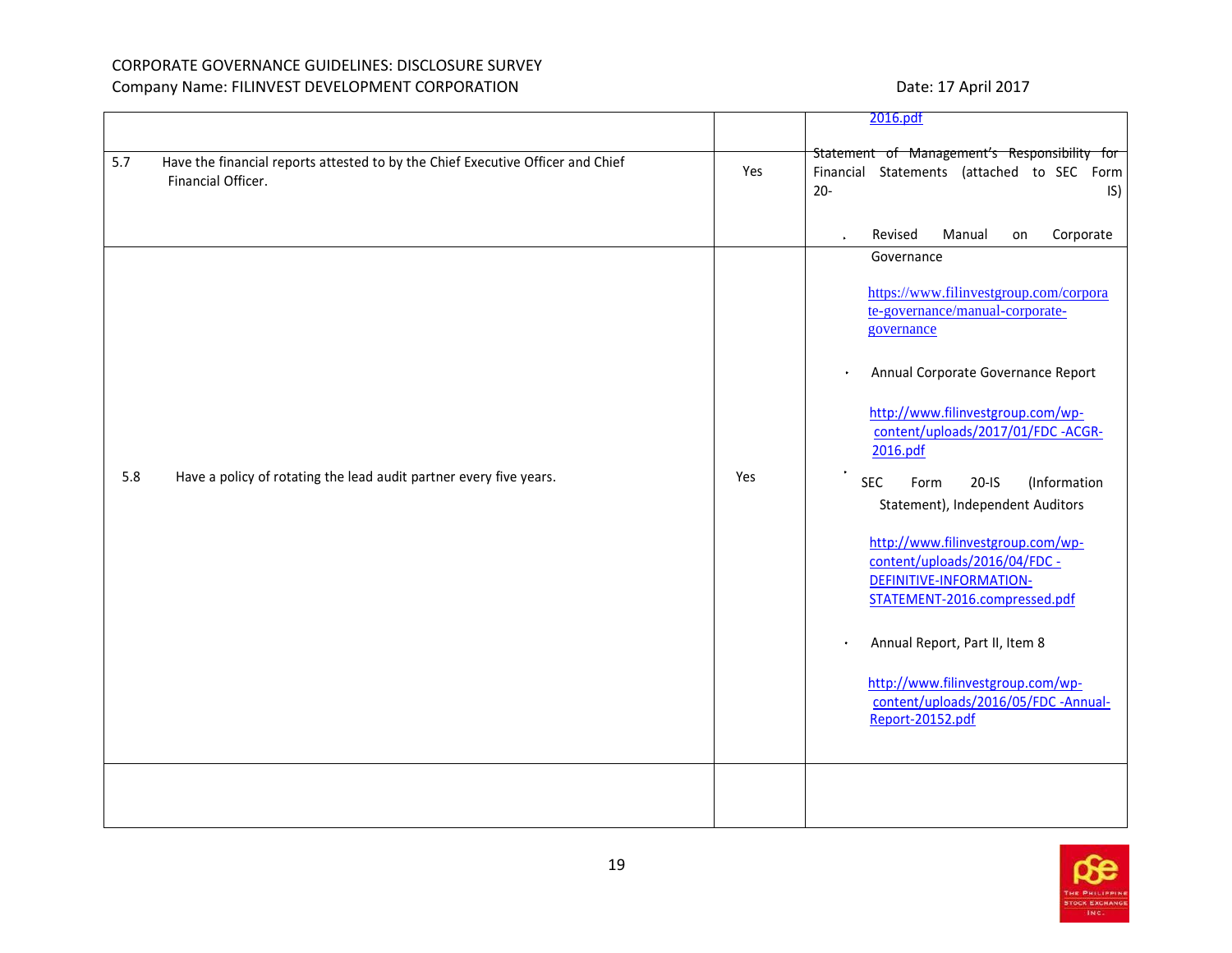| <b>Guideline No. 6:</b><br>RESPECTS AND PROTECTS THE RIGHTS OF ITS SHAREHOLDERS,<br>PARTICULARLY THOSE THAT BELONG TO THE MINORITY OR NON-<br><b>CONTROLLING GROUP</b> |     |                                                                                                                                                                                                                                                                                                                                                                                                                                                                                                                                                                                                                                                                                                               |
|------------------------------------------------------------------------------------------------------------------------------------------------------------------------|-----|---------------------------------------------------------------------------------------------------------------------------------------------------------------------------------------------------------------------------------------------------------------------------------------------------------------------------------------------------------------------------------------------------------------------------------------------------------------------------------------------------------------------------------------------------------------------------------------------------------------------------------------------------------------------------------------------------------------|
| 6.1<br>Adopt the principle of "one share, one vote."                                                                                                                   | Yes | Revised<br>Corporate<br>Manual<br>on<br>Governance<br>https://www.filinvestgroup.com/corpora<br>te-governance/manual-corporate-<br>governance<br>Annual Corporate Governance Report<br>http://www.filinvestgroup.com/wp-<br>content/uploads/2017/01/FDC -ACGR-<br>2016.pdf<br><b>SEC</b><br>Form<br>$20-IS$<br>(Information<br>$\bullet$<br>Statement), Voting Procedures<br>http://www.filinvestgroup.com/wp-<br>content/uploads/2016/04/FDC -<br><b>DEFINITIVE-INFORMATION-</b><br>STATEMENT-2016.compressed.pdf<br>Stockholders'<br>Notice<br>of<br>Annual<br>Meeting<br>http://www.filinvestgroup.com/wp-<br>content/uploads/2016/03/FDC Notic<br>e-of-Annual-Stockholders-Meeting-<br>April-29-20161.pdf |

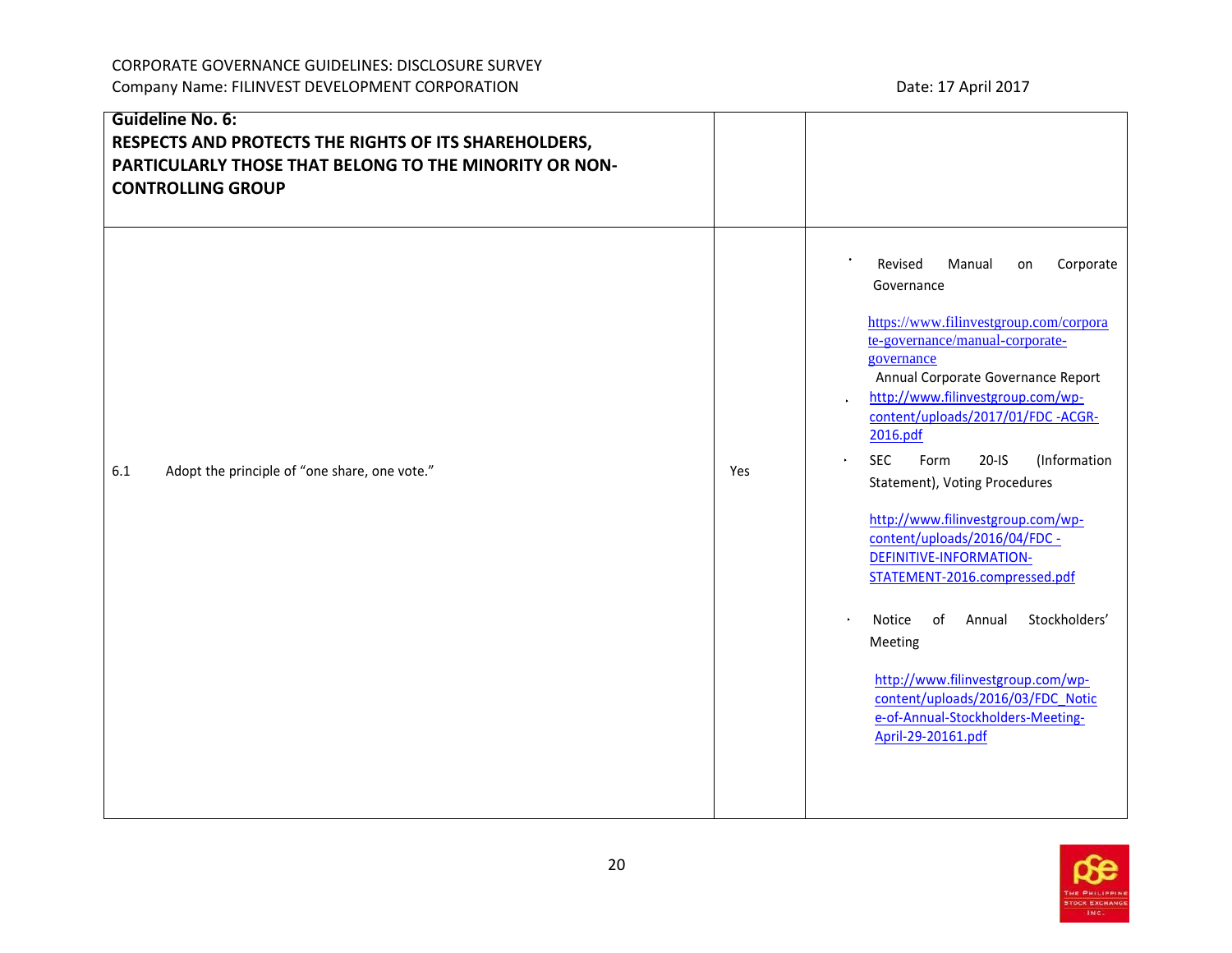|     |                                                                                                                                               |     | Company By-Laws                                                                                                                                                                                                                                                                                                                                                                                                                                                                                                                                                                                                                                                                                                                  |
|-----|-----------------------------------------------------------------------------------------------------------------------------------------------|-----|----------------------------------------------------------------------------------------------------------------------------------------------------------------------------------------------------------------------------------------------------------------------------------------------------------------------------------------------------------------------------------------------------------------------------------------------------------------------------------------------------------------------------------------------------------------------------------------------------------------------------------------------------------------------------------------------------------------------------------|
|     |                                                                                                                                               |     | https://www.filinvestgroup.com/our-<br>company/articles-incorporation-laws                                                                                                                                                                                                                                                                                                                                                                                                                                                                                                                                                                                                                                                       |
| 6.2 | Ensure that all shareholders of the same class are treated equally with respect to<br>voting rights, subscription rights and transfer rights. | Yes | $\bullet$<br>Revised<br>Manual<br>Corporate<br>on<br>Governance<br>https://www.filinvestgroup.com/corpora<br>te-governance/manual-corporate-<br>governance<br>Annual Corporate Governance Report<br>$\bullet$<br>http://www.filinvestgroup.com/wp-<br>content/uploads/2017/01/FDC -ACGR-<br>2016.pdf<br><b>SEC</b><br>$20-IS$<br>(Information<br>Form<br>$\bullet$<br>Statement), Voting Procedures<br>http://www.filinvestgroup.com/wp-<br>content/uploads/2016/04/FDC -<br>DEFINITIVE-INFORMATION-<br>STATEMENT-2016.compressed.pdf<br>Stockholders'<br>Notice<br>of<br>Annual<br>Meeting<br>http://www.filinvestgroup.com/wp-<br>content/uploads/2016/03/FDC Notice-<br>of-Annual-Stockholders-Meeting-April-<br>29-20161.pdf |

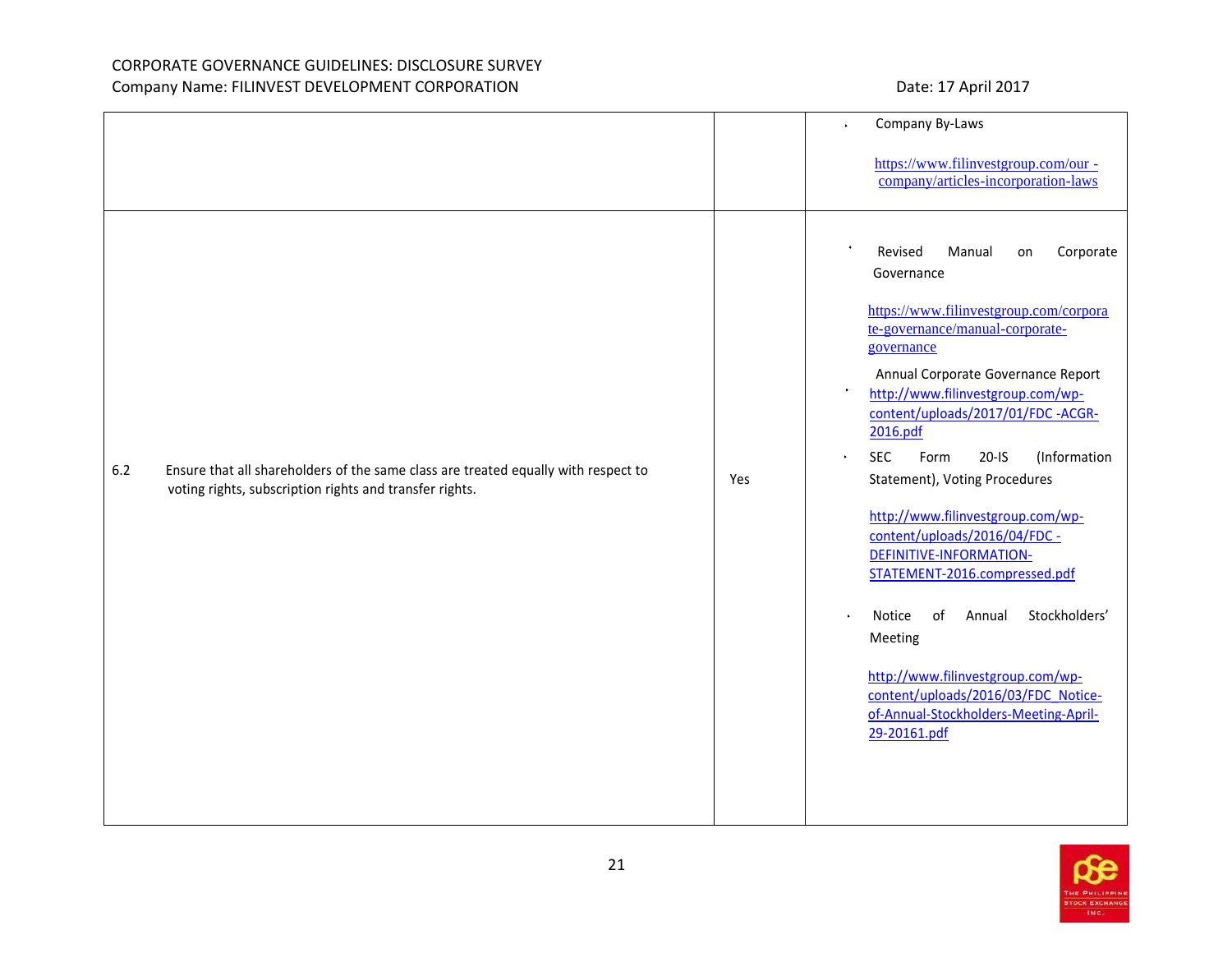|     |                                                        |     | Company By-Laws<br>$\ddot{\phantom{0}}$                                                                                                                                                                                                                                                                                                                                                                                                                                                                                                                                                                                                                                                                                                      |
|-----|--------------------------------------------------------|-----|----------------------------------------------------------------------------------------------------------------------------------------------------------------------------------------------------------------------------------------------------------------------------------------------------------------------------------------------------------------------------------------------------------------------------------------------------------------------------------------------------------------------------------------------------------------------------------------------------------------------------------------------------------------------------------------------------------------------------------------------|
|     |                                                        |     | https://www.filinvestgroup.com/our -<br>company/articles-incorporation-laws                                                                                                                                                                                                                                                                                                                                                                                                                                                                                                                                                                                                                                                                  |
| 6.3 | Have an effective, secure and efficient voting system. | Yes | $\bullet$<br>Revised<br>Manual<br>Corporate<br>on<br>Governance<br>https://www.filinvestgroup.com/corpora<br>te-governance/manual-corporate-<br>governance<br>Annual Corporate Governance Report<br>$\bullet$<br>http://www.filinvestgroup.com/wp-<br>content/uploads/2017/01/FDC-ACGR-<br>2016.pdf<br><b>SEC</b><br>Form<br>$20-IS$<br>(Information<br>$\bullet$<br>Statement), Voting Procedures<br>http://www.filinvestgroup.com/wp-<br>content/uploads/2016/04/FDC -<br>DEFINITIVE-INFORMATION-<br>STATEMENT-2016.compressed.pdf<br>Stockholders'<br>Notice<br>of<br>Annual<br>$\bullet$<br>Meeting<br>http://www.filinvestgroup.com/wp-<br>content/uploads/2016/03/FDC Notice-<br>of-Annual-Stockholders-Meeting-April-<br>29-20161.pdf |

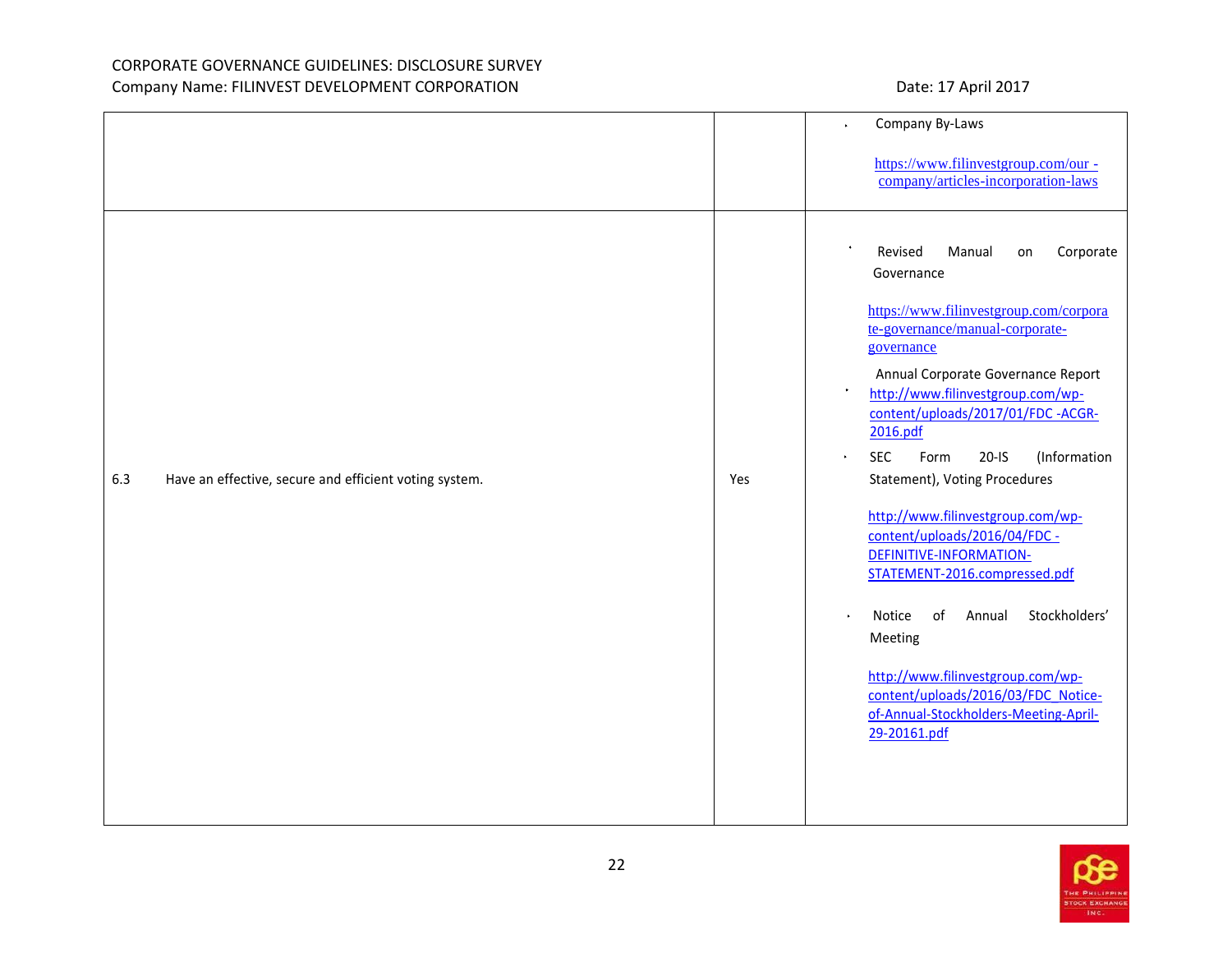|     |                                                                                                                                                                                               |     | Company By-Laws                                                                                                                                                                                                                                                                                                                                                                                                                                                                                                                                                                                                                                                                             |
|-----|-----------------------------------------------------------------------------------------------------------------------------------------------------------------------------------------------|-----|---------------------------------------------------------------------------------------------------------------------------------------------------------------------------------------------------------------------------------------------------------------------------------------------------------------------------------------------------------------------------------------------------------------------------------------------------------------------------------------------------------------------------------------------------------------------------------------------------------------------------------------------------------------------------------------------|
|     |                                                                                                                                                                                               |     | https://www.filinvestgroup.com/our-<br>company/articles-incorporation-laws                                                                                                                                                                                                                                                                                                                                                                                                                                                                                                                                                                                                                  |
| 6.4 | Have effective shareholder voting mechanisms such as supermajority or "majority of<br>minority" requirements to protect minority shareholders against actions of controlling<br>shareholders. | Yes | Corporate<br>Revised<br>Manual<br>on<br>Governance<br>https://www.filinvestgroup.com/corpora<br>te-governance/manual-corporate-<br>governance<br>Annual Corporate Governance Report<br>http://www.filinvestgroup.com/wp-<br>content/uploads/2017/01/FDC -ACGR-<br>2016.pdf<br>(Information<br><b>SEC</b><br>Form<br>$20 - 15$<br>Statement), Voting Procedures<br>http://www.filinvestgroup.com/wp-<br>content/uploads/2016/04/FDC -<br>DEFINITIVE-INFORMATION-<br>STATEMENT-2016.compressed.pdf<br>Stockholders'<br>Notice<br>of<br>Annual<br>Meeting<br>http://www.filinvestgroup.com/wp-<br>content/uploads/2016/03/FDC Notice-<br>of-Annual-Stockholders-Meeting-April-<br>29-20161.pdf |

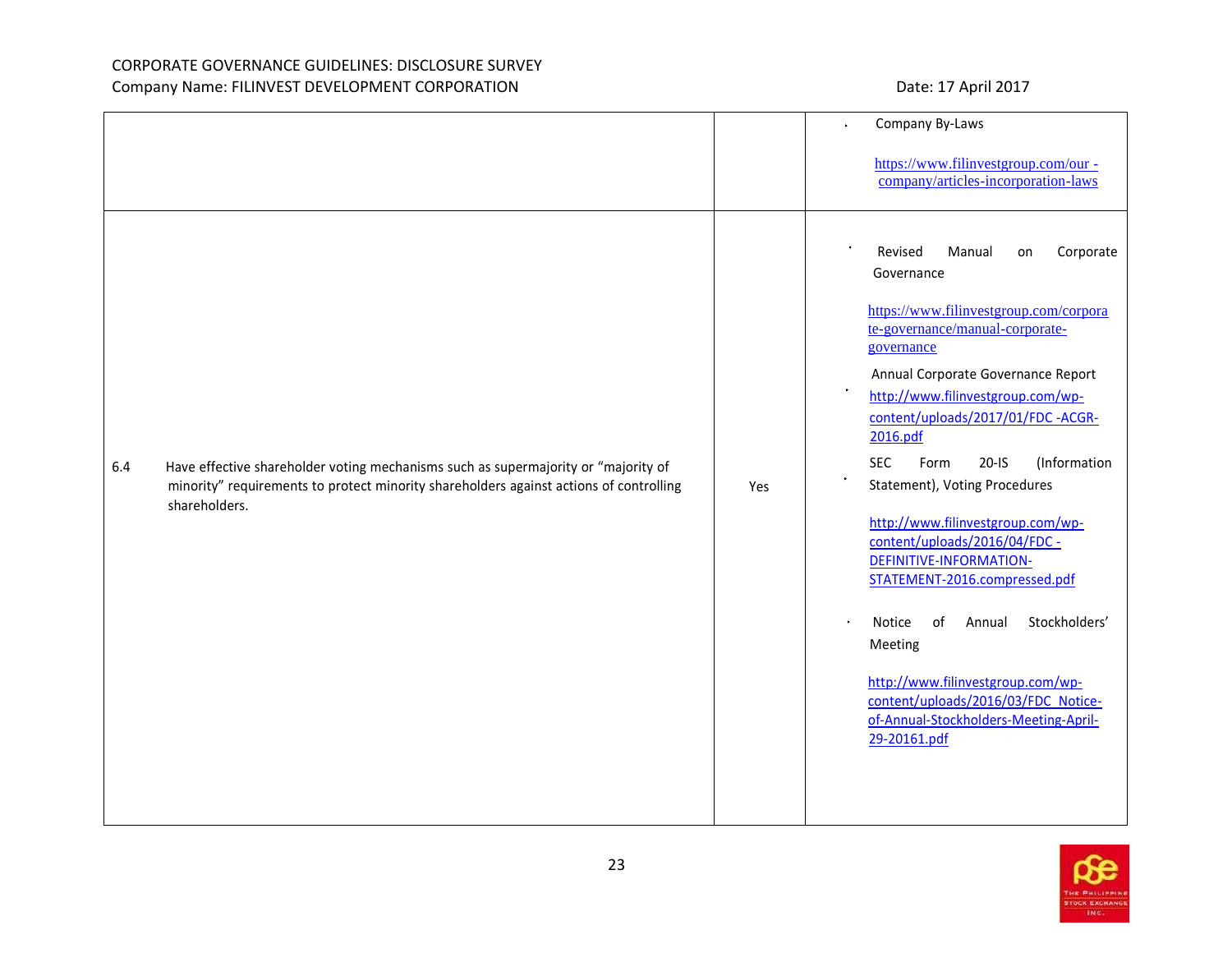| https://www.filinvestgroup.com/our-<br>company/articles-incorporation-laws<br>$\bullet$<br>Revised<br>Corporate<br>Manual<br>on<br>Governance<br>https://www.filinvestgroup.com/corpora<br>te-governance/manual-corporate-<br>governance<br>Annual Corporate Governance Report<br>http://www.filinvestgroup.com/wp-<br>content/uploads/2017/01/FDC -ACGR-<br>2016.pdf<br>(Information<br><b>SEC</b><br>Form<br>$20-IS$<br>$\bullet$<br>Provide all shareholders with the notice and agenda of the annual general meeting<br>6.5<br>Statement)<br>(AGM) at least thirty (30) days before a regular meeting and twenty (20) days before a<br>Yes<br>special meeting.<br>http://www.filinvestgroup.com/wp- |  | Company By-Laws               |
|---------------------------------------------------------------------------------------------------------------------------------------------------------------------------------------------------------------------------------------------------------------------------------------------------------------------------------------------------------------------------------------------------------------------------------------------------------------------------------------------------------------------------------------------------------------------------------------------------------------------------------------------------------------------------------------------------------|--|-------------------------------|
|                                                                                                                                                                                                                                                                                                                                                                                                                                                                                                                                                                                                                                                                                                         |  |                               |
| DEFINITIVE-INFORMATION-<br>STATEMENT-2016.compressed.pdf<br>Stockholders'<br>Notice<br>of<br>Annual<br>Meeting<br>http://www.filinvestgroup.com/wp-<br>content/uploads/2016/03/FDC Notice-<br>of-Annual-Stockholders-Meeting-April-<br>29-20161.pdf<br>Company By-Laws                                                                                                                                                                                                                                                                                                                                                                                                                                  |  | content/uploads/2016/04/FDC - |

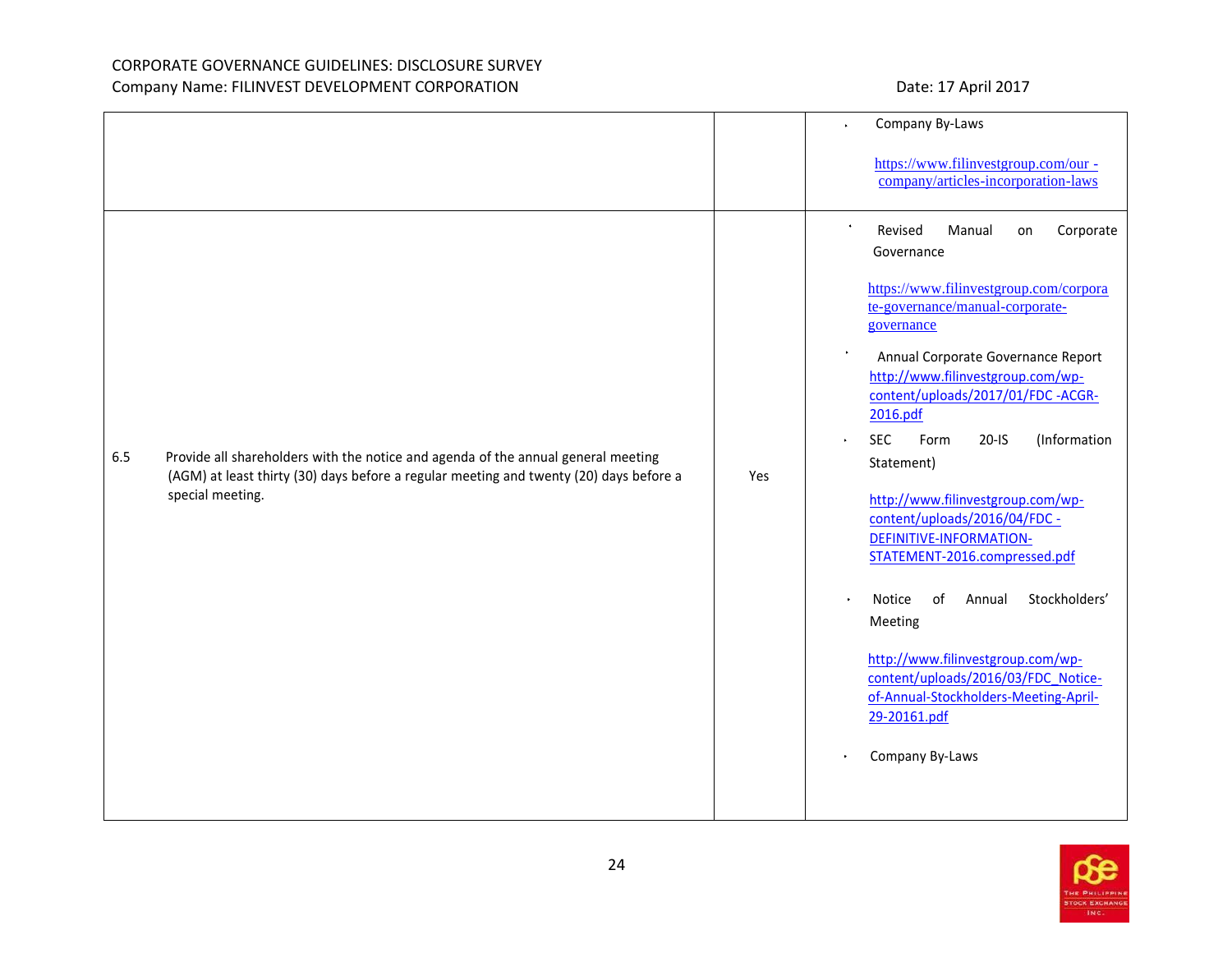| our-company/articles-incorporation-laws                                                                                                                                                                                                                                              |     | https://www.filinvestgroup.com/                                                                                                                                                                                                                                                                                                                                                                                                                                                                                                                                                                                                                                                                                                                                                                                                            |
|--------------------------------------------------------------------------------------------------------------------------------------------------------------------------------------------------------------------------------------------------------------------------------------|-----|--------------------------------------------------------------------------------------------------------------------------------------------------------------------------------------------------------------------------------------------------------------------------------------------------------------------------------------------------------------------------------------------------------------------------------------------------------------------------------------------------------------------------------------------------------------------------------------------------------------------------------------------------------------------------------------------------------------------------------------------------------------------------------------------------------------------------------------------|
| Allow shareholders to call a special shareholders meeting, submit a proposal for<br>6.6<br>consideration at the AGM or the special meeting, and ensure the attendance of the<br>external auditor and other relevant individuals to answer shareholder questions in<br>such meetings. | Yes | Revised<br>Manual<br>Corporate<br>on<br>$\ddot{\phantom{1}}$<br>Governance<br>https://www.filinvestgroup.com/corpora<br>te-governance/manual-corporate-<br>governance<br>Annual Corporate Governance Report<br>http://www.filinvestgroup.com/wp-<br>content/uploads/2017/01/FDC -ACGR-<br>2016.pdf<br><b>SEC</b><br>$20-IS$<br>(Information<br>Form<br>$\bullet$<br>Statement), Independent Auditors<br>http://www.filinvestgroup.com/wp-<br>content/uploads/2016/04/FDC -<br><b>DEFINITIVE-INFORMATION-</b><br>STATEMENT-2016.compressed.pdf<br>Stockholders'<br>of<br>Notice<br>Annual<br>Meeting<br>http://www.filinvestgroup.com/wp-<br>content/uploads/2016/03/FDC Notice-<br>of-Annual-Stockholders-Meeting-April-<br>29-20161.pdf<br>Company By-Laws<br>https://www.filinvestgroup.com/our -<br>company/articles-incorporation-laws |

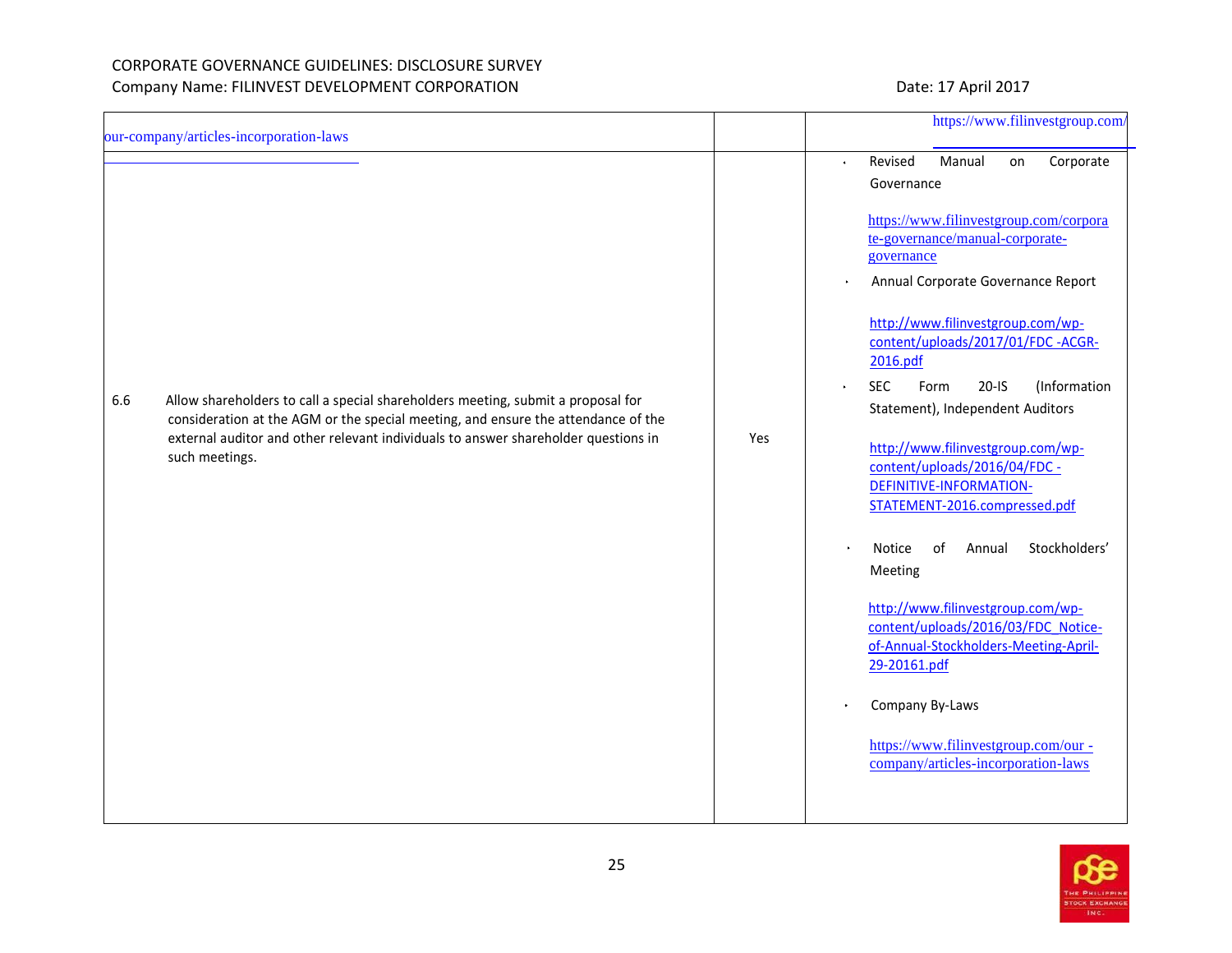| 6.7 | Ensure that all relevant questions during the AGM are answered.                                                                | Yes | Annual Stockholders'<br>of<br>·Minutes<br>Meeting held on April 29, 2016                                                                                                                                                                                                                                   |
|-----|--------------------------------------------------------------------------------------------------------------------------------|-----|------------------------------------------------------------------------------------------------------------------------------------------------------------------------------------------------------------------------------------------------------------------------------------------------------------|
| 6.8 | Have clearly articulated and enforceable policies with respect to treatment of<br>minority shareholders.                       | Yes | Revised<br>Manual<br>Corporate<br>on<br>$\bullet$<br>Governance<br>https://www.filinvestgroup.com/corpora<br>te-governance/manual-corporate-<br>governance<br>Annual Corporate Governance Report<br>http://www.filinvestgroup.com/wp-<br>content/uploads/2017/01/FDC -ACGR-<br>2016.pdf<br>Company By-Laws |
|     |                                                                                                                                |     | https://www.filinvestgroup.com/our-<br>company/articles-incorporation-laws<br>Revised<br>Manual<br>Corporate<br>on<br>Governance<br>https://www.filinvestgroup.com/corpora                                                                                                                                 |
| 6.9 | Avoid anti-takeover measures or similar devices that may entrench management or<br>the existing controlling shareholder group. | Yes | te-governance/manual-corporate-<br>governance<br>Annual Corporate Governance Report<br>http://www.filinvestgroup.com/wp-<br>content/uploads/2017/01/FDC -ACGR-<br>2016.pdf                                                                                                                                 |

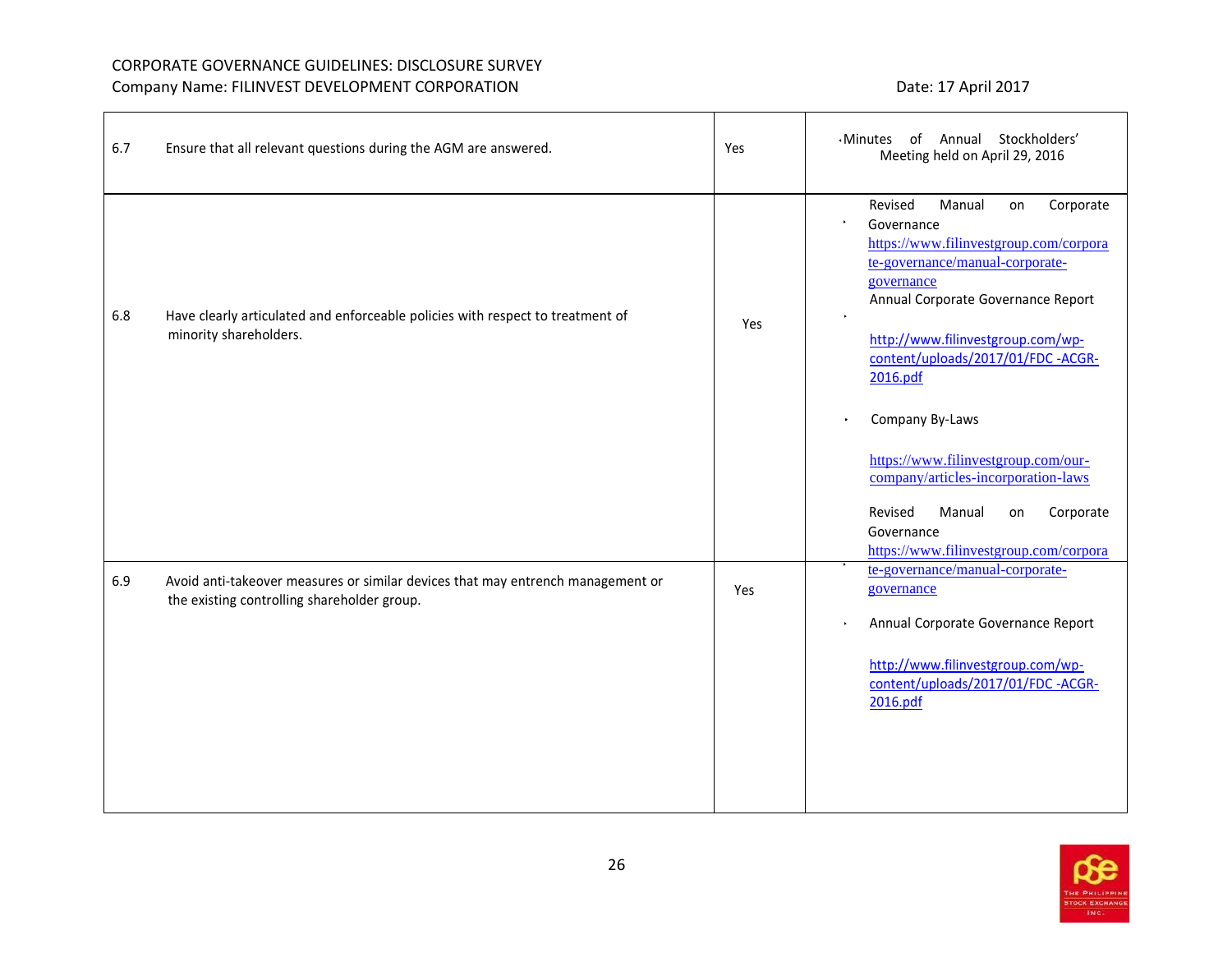| Provide all shareholders with accurate and timely information regarding the number<br>6.10<br>of shares of all classes held by controlling shareholders and their affiliates. | Yes | Annual Corporate Governance Report<br>http://www.filinvestgroup.com/wp-<br>content/uploads/2017/01/FDC -ACGR-<br>2016.pdf<br><b>SEC</b><br>Form<br>$20-IS$<br>(Information<br>Statement)<br>http://www.filinvestgroup.com/wp-<br>content/uploads/2016/04/FDC -<br>DEFINITIVE-INFORMATION-<br>STATEMENT-2016.compressed.pdf<br>Annual Report, Part III, Item 11<br>http://www.filinvestgroup.com/wp-<br>content/uploads/2016/05/FDC-Annual-<br>Report-20152.pdf<br>PSE/SEC Disclosures<br>Company Website<br>http://www.filinvestgroup.com/our-<br>company/shareholding-structure/<br>http://www.filinvestgroup.com/disclos<br>ures/ |
|-------------------------------------------------------------------------------------------------------------------------------------------------------------------------------|-----|-------------------------------------------------------------------------------------------------------------------------------------------------------------------------------------------------------------------------------------------------------------------------------------------------------------------------------------------------------------------------------------------------------------------------------------------------------------------------------------------------------------------------------------------------------------------------------------------------------------------------------------|
| 6.11<br>Have a communications strategy to promote effective communication with<br>shareholders.                                                                               | Yes | Revised<br>Corporate<br>Manual<br>on<br>Governance                                                                                                                                                                                                                                                                                                                                                                                                                                                                                                                                                                                  |
|                                                                                                                                                                               |     | https://www.filinvestgroup.com/corporate-<br>governance/manual-corporate-governance                                                                                                                                                                                                                                                                                                                                                                                                                                                                                                                                                 |

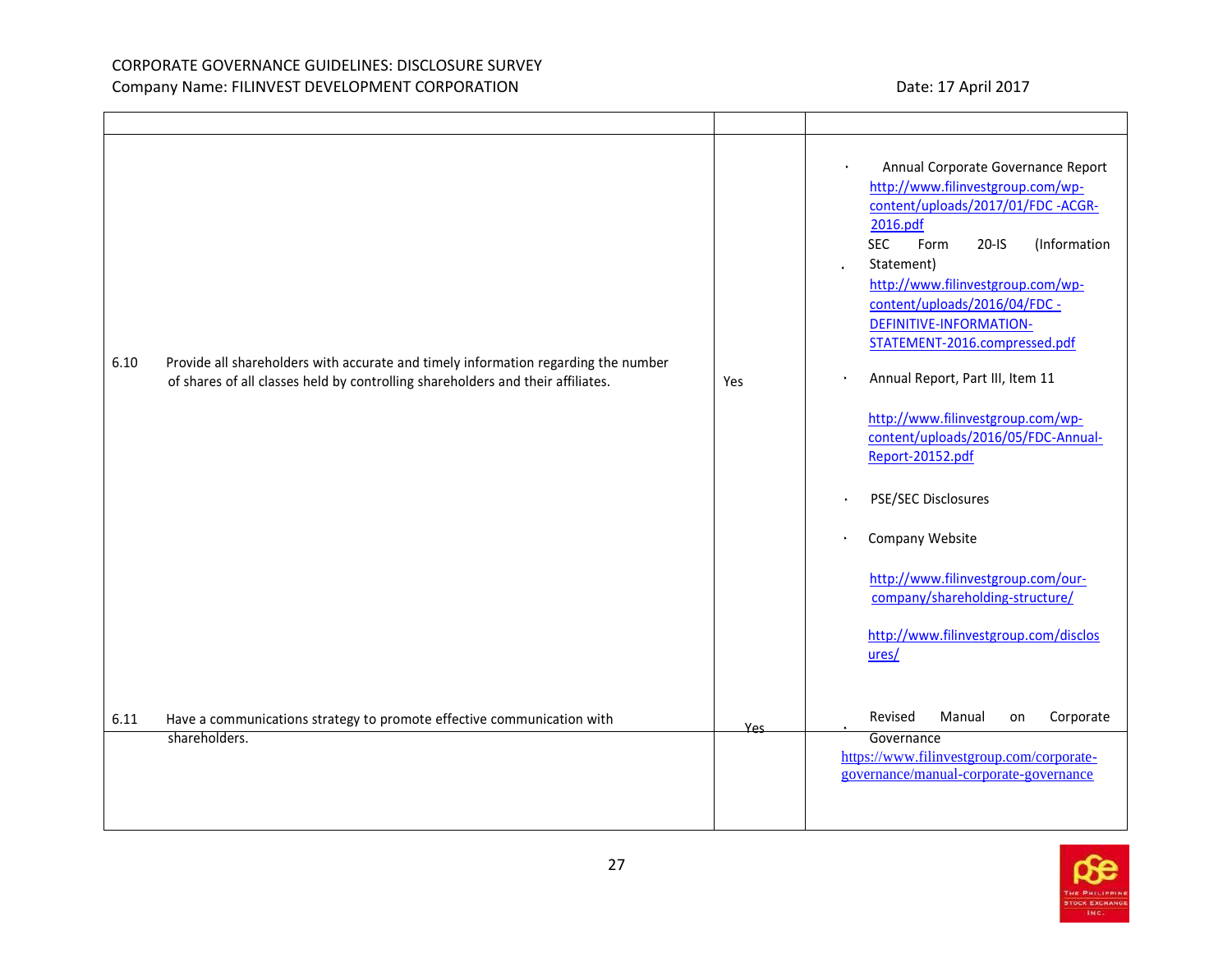|      |                                                                                      |           | Annual Corporate Governance Report                                                                                                                                                                                                                                                                                                |
|------|--------------------------------------------------------------------------------------|-----------|-----------------------------------------------------------------------------------------------------------------------------------------------------------------------------------------------------------------------------------------------------------------------------------------------------------------------------------|
|      |                                                                                      |           | http://www.filinvestgroup.com/wp-<br>content/uploads/2017/01/FDC -ACGR-<br>2016.pdf                                                                                                                                                                                                                                               |
|      |                                                                                      |           | Company Website                                                                                                                                                                                                                                                                                                                   |
|      |                                                                                      |           | qhttp://www.filinvestgroup.com/inves t<br>or-relations/investor-relations-<br>program/                                                                                                                                                                                                                                            |
|      |                                                                                      |           | In 2010, the Management of FDC secured                                                                                                                                                                                                                                                                                            |
|      |                                                                                      |           | approvals from the Board of Directors and<br>the stockholders of FDC<br>for the<br>top-up                                                                                                                                                                                                                                         |
| 6.12 | Have at least thirty percent (30%) public float to increase liquidity in the market. | <b>No</b> | offering of FDC shares. This equity offering<br>was expected to increase the public float of<br>the company to more than 25%. However, the<br>Board, after the company's 6-city international<br>road show in January 2011, decided to defer<br>the follow-on offering of the company due to<br>volatile<br>market<br>conditions. |
|      |                                                                                      |           | Corporate<br>Revised<br>Manual<br>on                                                                                                                                                                                                                                                                                              |
|      |                                                                                      |           | Governance<br>$\overline{\phantom{a}}$<br>https://www.filinvestgroup.com/corpora<br>te-governance/manual-corporate-                                                                                                                                                                                                               |
| 6.13 | Have a transparent dividend policy.                                                  | Yes       | governance                                                                                                                                                                                                                                                                                                                        |
|      |                                                                                      |           | Annual Corporate Governance Report<br>http://www.filinvestgroup.com/wp-<br>content/uploads/2017/01/FDC -ACGR-                                                                                                                                                                                                                     |
|      |                                                                                      |           |                                                                                                                                                                                                                                                                                                                                   |

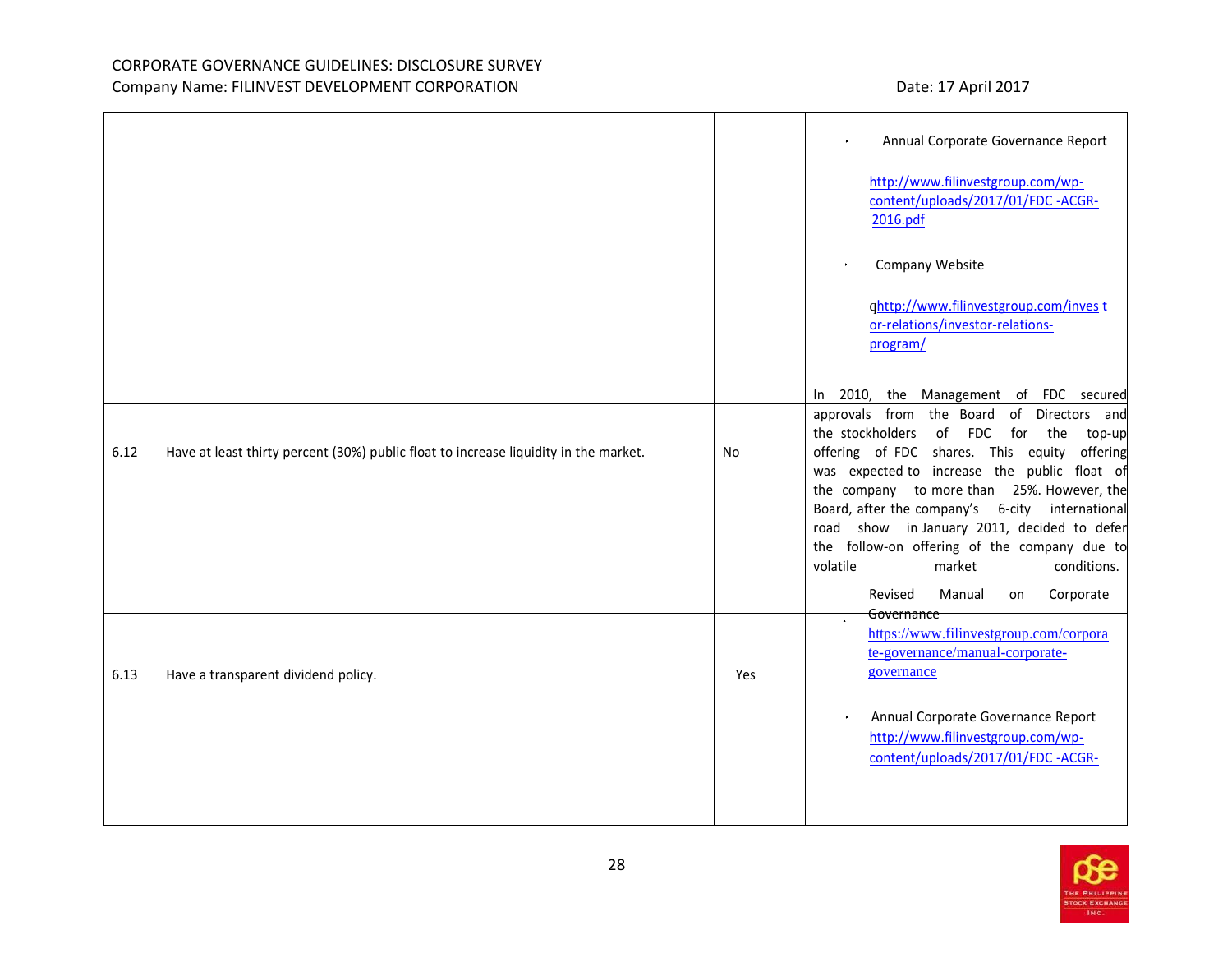|     |                                                                                                                                                                                                                                                        |     | 2016.pdf                                                                                                                                                                                                                                                                               |
|-----|--------------------------------------------------------------------------------------------------------------------------------------------------------------------------------------------------------------------------------------------------------|-----|----------------------------------------------------------------------------------------------------------------------------------------------------------------------------------------------------------------------------------------------------------------------------------------|
|     |                                                                                                                                                                                                                                                        |     | (Information<br><b>SEC</b><br>$20-15$<br>Form<br>Statement), Dividends<br>http://www.filinvestgroup.com/wp-<br>content/uploads/2016/04/FDC -<br><b>DEFINITIVE-INFORMATION-</b><br>STATEMENT-2016.compressed.pdf                                                                        |
|     | <b>Guideline No. 7:</b><br>ADOPTS AND IMPLEMENTS AN INTERNATIONALLY-ACCEPTED DISCLOSURE<br><b>AND TRANSPARENCY REGIME</b>                                                                                                                              |     |                                                                                                                                                                                                                                                                                        |
| 7.1 | Have written policies and procedures designed to ensure compliance with the PSE<br>and SEC disclosure rules, as well as other disclosure requirements under existing<br>laws and regulations.                                                          | Yes | Revised<br>Manual<br>Corporate<br>$\bullet$<br>on<br>Governance<br>https://www.filinvestgroup.com/corpora<br>te-governance/manual-corporate-<br>governance<br>Annual Corporate Governance Report<br>http://www.filinvestgroup.com/wp-<br>content/uploads/2017/01/FDC-ACGR-<br>2016.pdf |
| 7.2 | Disclose the existence, justification, and details on shareholders agreements, voting trust<br>agreements, confidentiality agreements, and such other agreements that may impact<br>on the control, ownership, and strategic direction of the company. | Yes | <b>PSE/SEC Disclosures</b><br>Company Website                                                                                                                                                                                                                                          |
| 7.3 | Disclose its director and executive compensation policy.                                                                                                                                                                                               | Yes | Annual Corporate Governance Report<br>http://www.filinvestgroup.com/wp-                                                                                                                                                                                                                |

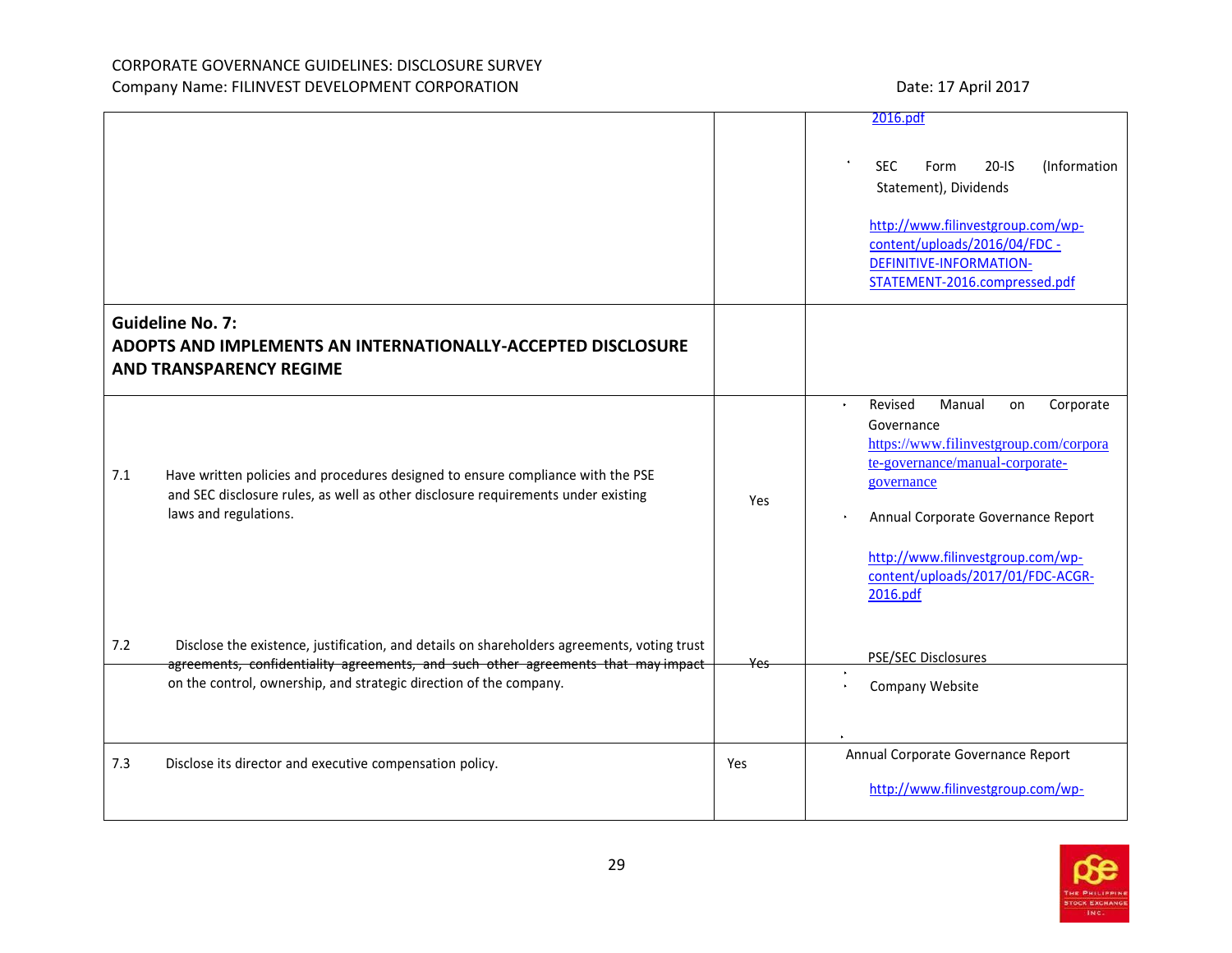|                                                                                                                                                                                                                                                                             |     | content/uploads/2017/01/FDC -ACGR-                                                                                                                                                                                                                                                                                                                                                                                                                                   |
|-----------------------------------------------------------------------------------------------------------------------------------------------------------------------------------------------------------------------------------------------------------------------------|-----|----------------------------------------------------------------------------------------------------------------------------------------------------------------------------------------------------------------------------------------------------------------------------------------------------------------------------------------------------------------------------------------------------------------------------------------------------------------------|
|                                                                                                                                                                                                                                                                             |     | 2016.pdf                                                                                                                                                                                                                                                                                                                                                                                                                                                             |
|                                                                                                                                                                                                                                                                             |     | $20-IS$<br>(Information<br><b>SEC</b><br>Form<br>Statement)                                                                                                                                                                                                                                                                                                                                                                                                          |
|                                                                                                                                                                                                                                                                             |     | http://www.filinvestgroup.com/wp-<br>content/uploads/2016/04/FDC -<br>DEFINITIVE-INFORMATION-<br>STATEMENT-2016.compressed.pdf                                                                                                                                                                                                                                                                                                                                       |
|                                                                                                                                                                                                                                                                             |     | Annual Report, Part III, Item 10                                                                                                                                                                                                                                                                                                                                                                                                                                     |
|                                                                                                                                                                                                                                                                             |     | http://www.filinvestgroup.com/wp-<br>content/uploads/2016/05/FDC-Annual-<br>Report-20152.pdf                                                                                                                                                                                                                                                                                                                                                                         |
| Disclose names of groups or individuals who hold 5% or more ownership interest in<br>7.4<br>the company, significant cross-shareholding relationship and cross guarantees, as<br>well as the nature of the company's other companies if it belongs to a corporate<br>group. | Yes | Annual Corporate Governance Report<br>http://www.filinvestgroup.com/wp-<br>content/uploads/2017/01/FDC-ACGR-<br>2016.pdf<br>(Information<br><b>SEC</b><br>Form<br>$20-IS$<br>Statement)<br>http://www.filinvestgroup.com/wp-<br>content/uploads/2016/04/FDC -<br><b>DEFINITIVE-INFORMATION-</b><br>STATEMENT-2016.compressed.pdf<br>Annual Report, Part III, Item 11<br>http://www.filinvestgroup.com/wp-<br>content/uploads/2016/05/FDC-<br>Annual-Report-20152.pdf |

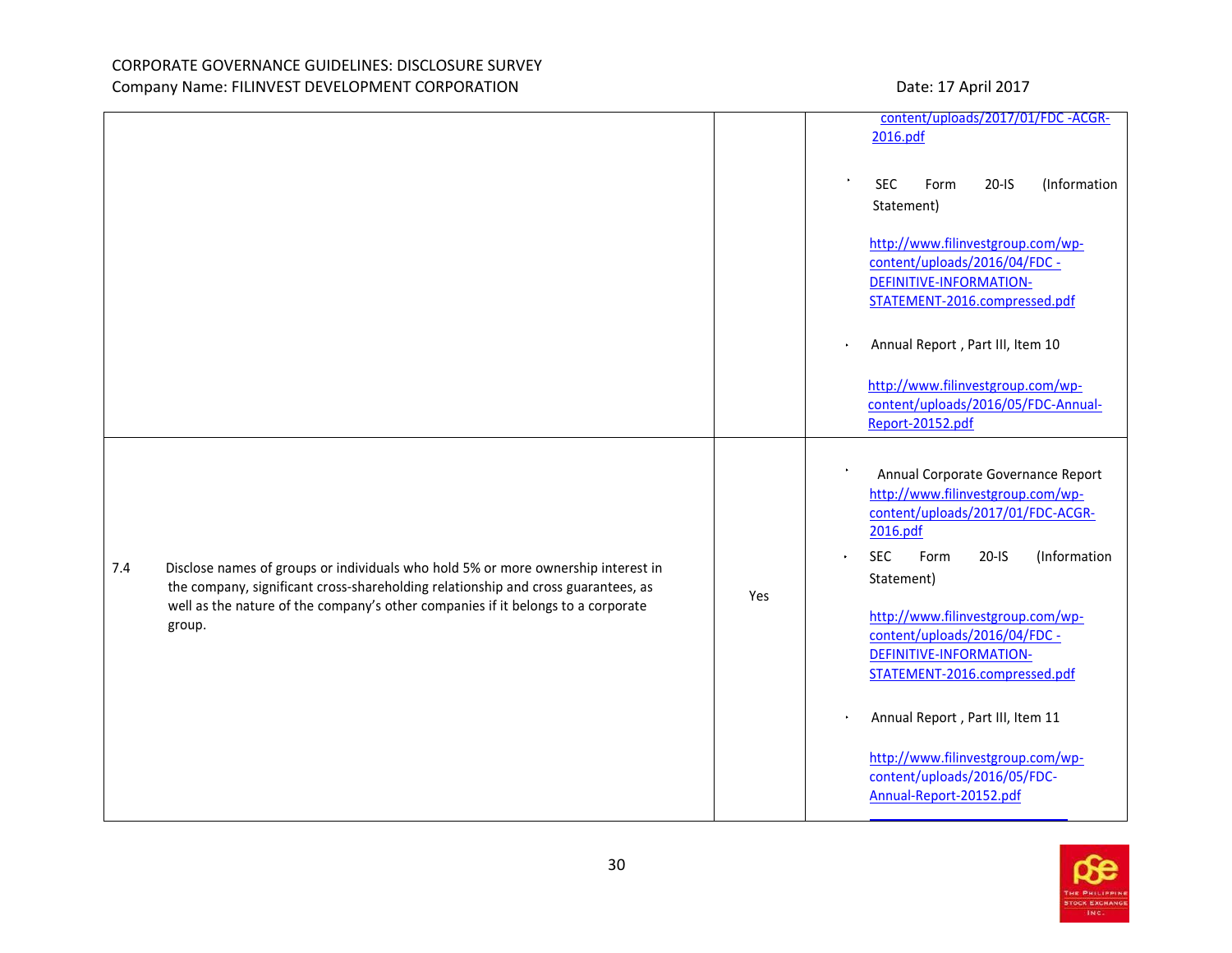|                                                                                                                                                                                                                                                                                                                             |     | PSE/SEC Disclosures<br>Company Website<br>http://www.filinvestgroup.com/our-<br>company/shareholding-structure/<br>http://www.filinvestgroup.com/disclos<br>ures/?disclosures=39&dyear=12                                                   |
|-----------------------------------------------------------------------------------------------------------------------------------------------------------------------------------------------------------------------------------------------------------------------------------------------------------------------------|-----|---------------------------------------------------------------------------------------------------------------------------------------------------------------------------------------------------------------------------------------------|
| Disclose annual and quarterly consolidated reports, cash flow statements and special<br>7.5<br>audit revisions. Consolidated financial statements shall be published within 90 days<br>from the end of the financial year, while interim reports shall be published within 45<br>days from the end of the reporting period. | Yes | Annual Corporate Governance Report<br>http://www.filinvestgroup.com/wp-<br>content/uploads/2017/01/FDC -ACGR-<br>2016.pdf<br>Annual Report<br>http://www.filinvestgroup.com/wp-<br>content/uploads/2016/05/FDC -<br>Annual-Report-20152.pdf |
| 7.6<br>Disclose to shareholders and the Exchange any changes to its corporate governance<br>manual and practices, and the extent to which such practices conform to the SEC and<br>PSE CG Guidelines.                                                                                                                       | Yes | Annual Corporate Governance Report<br>http://www.filinvestgroup.com/wp-<br>content/uploads/2017/01/FDC -ACGR-<br>2016.pdf                                                                                                                   |
| Publish and/or deliver to its shareholders in a timely fashion all information and<br>7.7<br>materials relevant to corporate actions that require shareholder approval.                                                                                                                                                     | Yes | Revised<br>Manual<br>Corporate<br>on<br>Governance<br>https://www.filinvestgroup.com/corporate-<br>governance/manual-corporate-governance                                                                                                   |

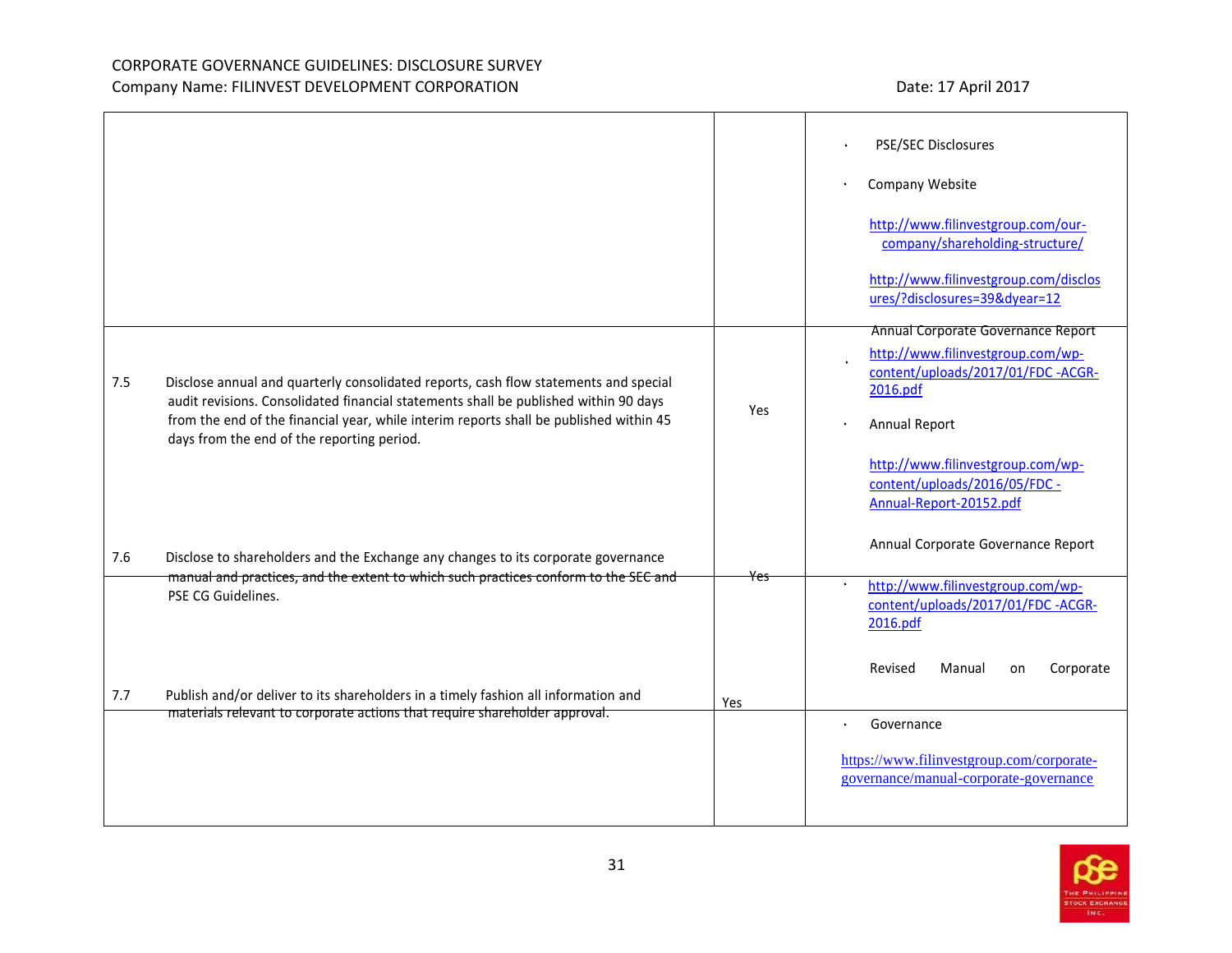|     |                                                                                                                                                                                                                                                                                                                                                                  |     | (Information<br><b>SEC</b><br>$20 - IS$<br>Form<br>Statement), Voting Procedures<br>http://www.filinvestgroup.com/wp-<br>content/uploads/2016/04/FDC -<br><b>DEFINITIVE-INFORMATION-</b><br>STATEMENT-2016.compressed.pdf |
|-----|------------------------------------------------------------------------------------------------------------------------------------------------------------------------------------------------------------------------------------------------------------------------------------------------------------------------------------------------------------------|-----|---------------------------------------------------------------------------------------------------------------------------------------------------------------------------------------------------------------------------|
|     |                                                                                                                                                                                                                                                                                                                                                                  |     | Stockholders'<br><b>Notice</b><br>Annual<br>οf<br>Meeting                                                                                                                                                                 |
|     |                                                                                                                                                                                                                                                                                                                                                                  |     | http://www.filinvestgroup.com/wp-<br>content/uploads/2016/03/FDC Notic<br>e-of-Annual-Stockholders-Meeting-<br>April-29-20161.pdf                                                                                         |
|     |                                                                                                                                                                                                                                                                                                                                                                  |     | Company By-Laws                                                                                                                                                                                                           |
|     |                                                                                                                                                                                                                                                                                                                                                                  |     | https://www.filinvestgroup.com/our-<br>company/articles-incorporation-laws                                                                                                                                                |
|     |                                                                                                                                                                                                                                                                                                                                                                  |     | PSE/SEC Disclosures                                                                                                                                                                                                       |
| 7.8 | Disclose the trading of the corporation's shares by directors, officers (or persons<br>performing similar functions) and controlling shareholders. This shall also include the<br>disclosure of the company's purchase of its shares from the market (e.g share buy- back                                                                                        | Yes | Company Website                                                                                                                                                                                                           |
|     | program).                                                                                                                                                                                                                                                                                                                                                        |     | http://www.filinvestgroup.com/disclos<br>ures/?disclosures=39&dyear=12                                                                                                                                                    |
| 7.9 | Disclose in its annual report the principal risks to minority shareholders associated<br>with the identity of the company's controlling shareholders; the degree of ownership<br>concentration; cross-holdings among company affiliates; and any imbalances<br>between the controlling shareholders' voting power and overall equity position in<br>the company. | Yes | Annual Corporate Governance Report<br>http://www.filinvestgroup.com/wp-<br>content/uploads/2017/01/FDC -ACGR-<br>2016.pdf                                                                                                 |
|     |                                                                                                                                                                                                                                                                                                                                                                  |     |                                                                                                                                                                                                                           |

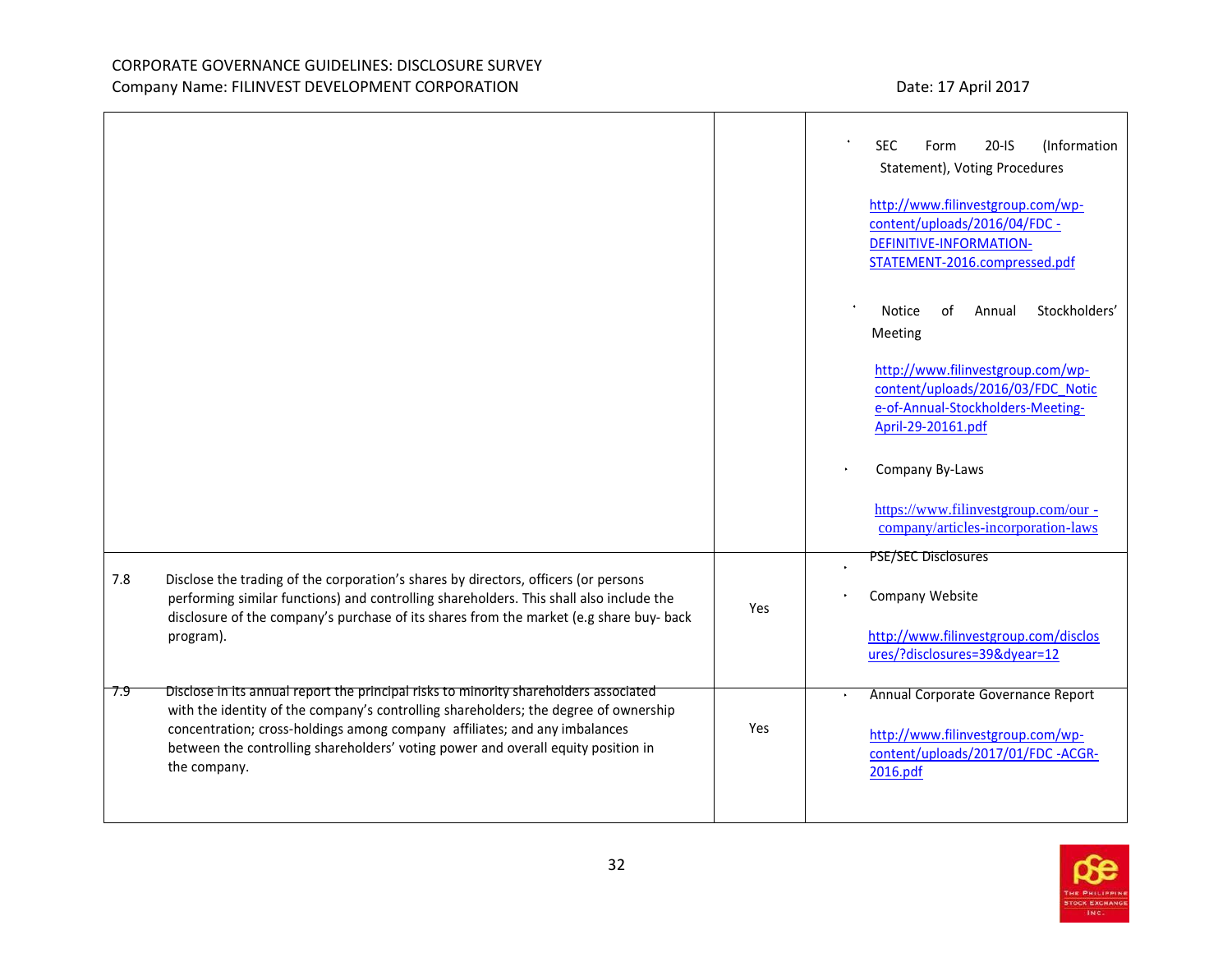|                                                                                                                                                                                                                                                                                                              |     | (Information<br><b>SEC</b><br>$20-IS$<br>Form<br>Statement)<br>http://www.filinvestgroup.com/wp-<br>content/uploads/2016/04/FDC -<br>DEFINITIVE-INFORMATION-                                                                                                                                 |
|--------------------------------------------------------------------------------------------------------------------------------------------------------------------------------------------------------------------------------------------------------------------------------------------------------------|-----|----------------------------------------------------------------------------------------------------------------------------------------------------------------------------------------------------------------------------------------------------------------------------------------------|
|                                                                                                                                                                                                                                                                                                              |     | STATEMENT-2016.compressed.pdf<br>Annual Report, Part III                                                                                                                                                                                                                                     |
|                                                                                                                                                                                                                                                                                                              |     | http://www.filinvestgroup.com/wp-<br>content/uploads/2016/05/FDC-Annual-<br>Report-20152.pdf<br>PSE/SEC Disclosures                                                                                                                                                                          |
|                                                                                                                                                                                                                                                                                                              |     | Company Website<br>http://www.filinvestgroup.com/disclo                                                                                                                                                                                                                                      |
| <b>Guideline No. 8:</b>                                                                                                                                                                                                                                                                                      |     | sures/?disclosures=39&dyear=12<br>http://www.filinvestgroup.com/our-<br>company/shareholding-structure/                                                                                                                                                                                      |
| RESPECTS AND PROTECTS THE RIGHTS AND INTERESTS OF EMPLOYEES,<br><b>COMMUNITY, ENVIRONMENT, AND OTHER STAKEHOLDERS</b>                                                                                                                                                                                        |     | holding<br>FDC<br>is<br>a<br>company<br>that<br>was                                                                                                                                                                                                                                          |
| Establish and disclose a clear policy statement that articulates the company's<br>8.1<br>recognition and protection of the rights and interests of key stakeholders specifically its<br>employees, suppliers & customers, creditors, as well the community,<br>environment and other key stakeholder groups. | Yes | established out<br>of<br>businesses<br>.ot<br>and Mercedes Gotianun<br>which<br>Andrew<br>started over half a century ago.<br>were<br>Through<br>businesses,<br>its<br>diverse<br>it<br>hasl<br>established a strong reputation as a dependable<br>development.<br>partner<br>in<br>economic |

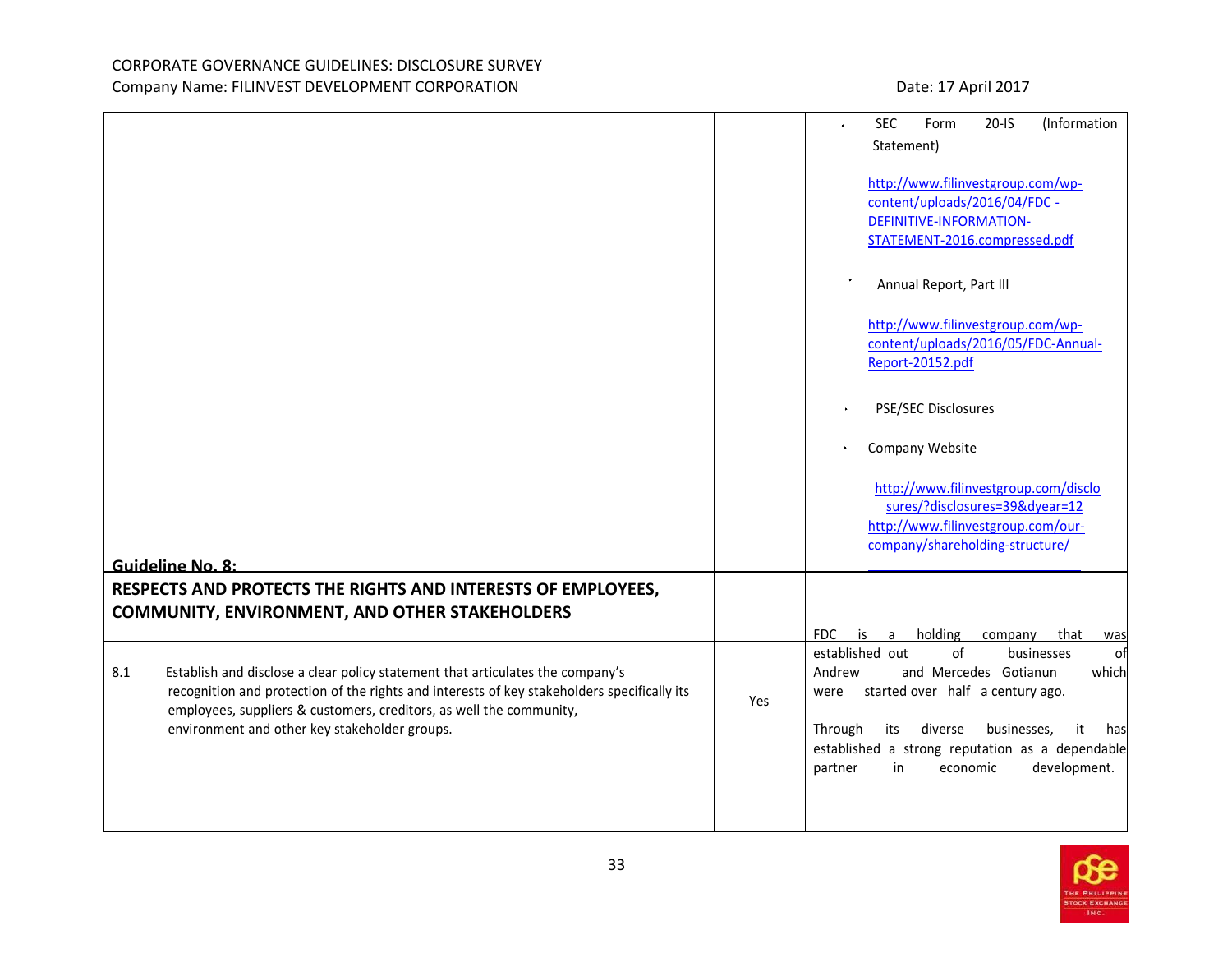It is built on the values of integrity, hard work and a philosophy of partnering with our employees to deliver goods and services that enhance the lives of customers and in so doing, create shareholder value.

Its aim is to grow this legacy of success by continuing to strengthen its position in the industries where it competes and embarking on new endeavors that will bolster its role in the nation's economic development.

Company Website  $\bullet$ 

[https://www.filinvestgroup.com/our -](https://www.filinvestgroup.com/our-company/vision-mission-and-core-values)

[company/vision-mission-and-core-](https://www.filinvestgroup.com/our-company/vision-mission-and-core-values)

[values](https://www.filinvestgroup.com/our-company/vision-mission-and-core-values)

[https://www.filinvestgroup.com/corpora](https://www.filinvestgroup.com/corporate-governance/company-policies) [te-governance/company-policies](https://www.filinvestgroup.com/corporate-governance/company-policies)

[https://www.filinvestgroup.com/governa](https://www.filinvestgroup.com/corporate-governance/code-business-conduct-and-ethics) [nce/code-of-business-conduct-and](https://www.filinvestgroup.com/corporate-governance/code-business-conduct-and-ethics)[ethics/](https://www.filinvestgroup.com/corporate-governance/code-business-conduct-and-ethics)

Annual Corporate Governance Report

[http://www.filinvestgroup.com/wp](http://www.filinvestgroup.com/wp-content/uploads/2017/01/FDC-ACGR-2016.pdf)[content/uploads/2017/01/FDC -ACGR-](http://www.filinvestgroup.com/wp-content/uploads/2017/01/FDC-ACGR-2016.pdf)[2016.pdf](http://www.filinvestgroup.com/wp-content/uploads/2017/01/FDC-ACGR-2016.pdf)

 $\bullet$ Company Website

[te-governance/company-policies](https://www.filinvestgroup.com/corporate-governance/company-policies)



8.2 Have in place a workplace development program. The mass of the state of the state of the state of the state of the state of the state of the state of the state of the state of the state of the state of the state of the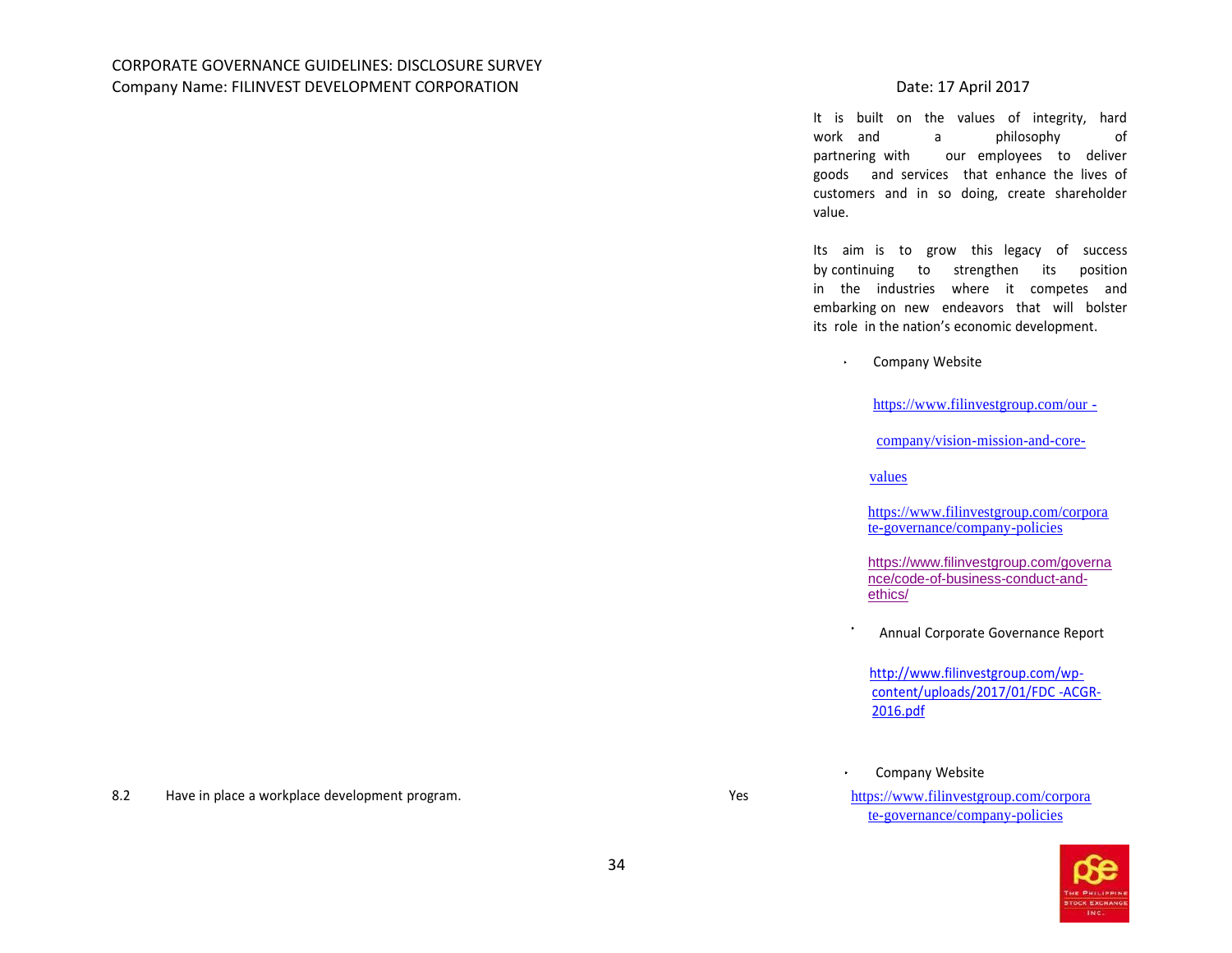|                                                                                                                                                                                                                                                          |     | https://www.filinvestgroup.com/corpo<br>rate-governance/code-business-<br>conduct-and-ethics                                                                                                                                                                                                                                                                                                                                                                                              |
|----------------------------------------------------------------------------------------------------------------------------------------------------------------------------------------------------------------------------------------------------------|-----|-------------------------------------------------------------------------------------------------------------------------------------------------------------------------------------------------------------------------------------------------------------------------------------------------------------------------------------------------------------------------------------------------------------------------------------------------------------------------------------------|
| Have in place a merit-based performance incentive mechanism such as an employee<br>8.3<br>stock option plan (ESOP) or any such scheme that awards and incentivizes employees, at<br>the same time aligns their interests with those of the shareholders. | Yes | Annual Corporate Governance Report<br>http://www.filinvestgroup.com/wp-<br>content/uploads/2017/01/FDC-ACGR-<br>2016.pdf<br>Company Website<br>https://www.filinvestgroup.com/cor<br>porate-governance/code-business-<br>conduct-and-ethics<br>Annual Corporate Governance Report<br>http://www.filinvestgroup.com/wp-<br>content/uploads/2017/01/FDC -ACGR-<br>2016.pdf<br>Annual Report<br>http://www.filinvestgroup.com/wp-<br>content/uploads/2016/05/FDC-<br>Annual-Report-20152.pdf |

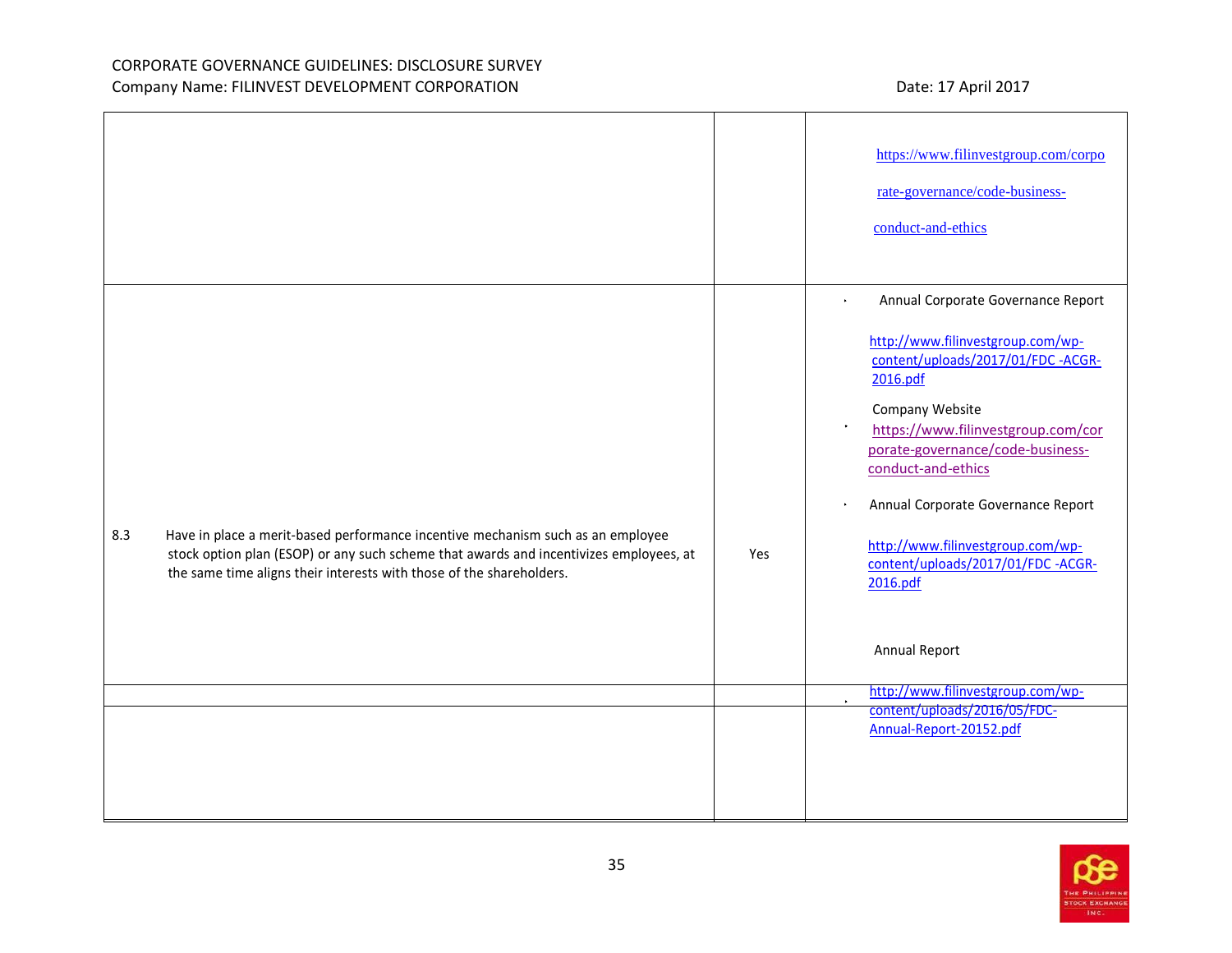8.4 Have in place a community involvement program.<br>
8.4 Annual Corporate Governance Report

[http://www.filinvestgroup.com/wp](http://www.filinvestgroup.com/wp-content/uploads/2017/01/FDC-ACGR-2016.pdf)[content/uploads/2017/01/FDC -ACGR-](http://www.filinvestgroup.com/wp-content/uploads/2017/01/FDC-ACGR-2016.pdf)[2016.pdf](http://www.filinvestgroup.com/wp-content/uploads/2017/01/FDC-ACGR-2016.pdf)

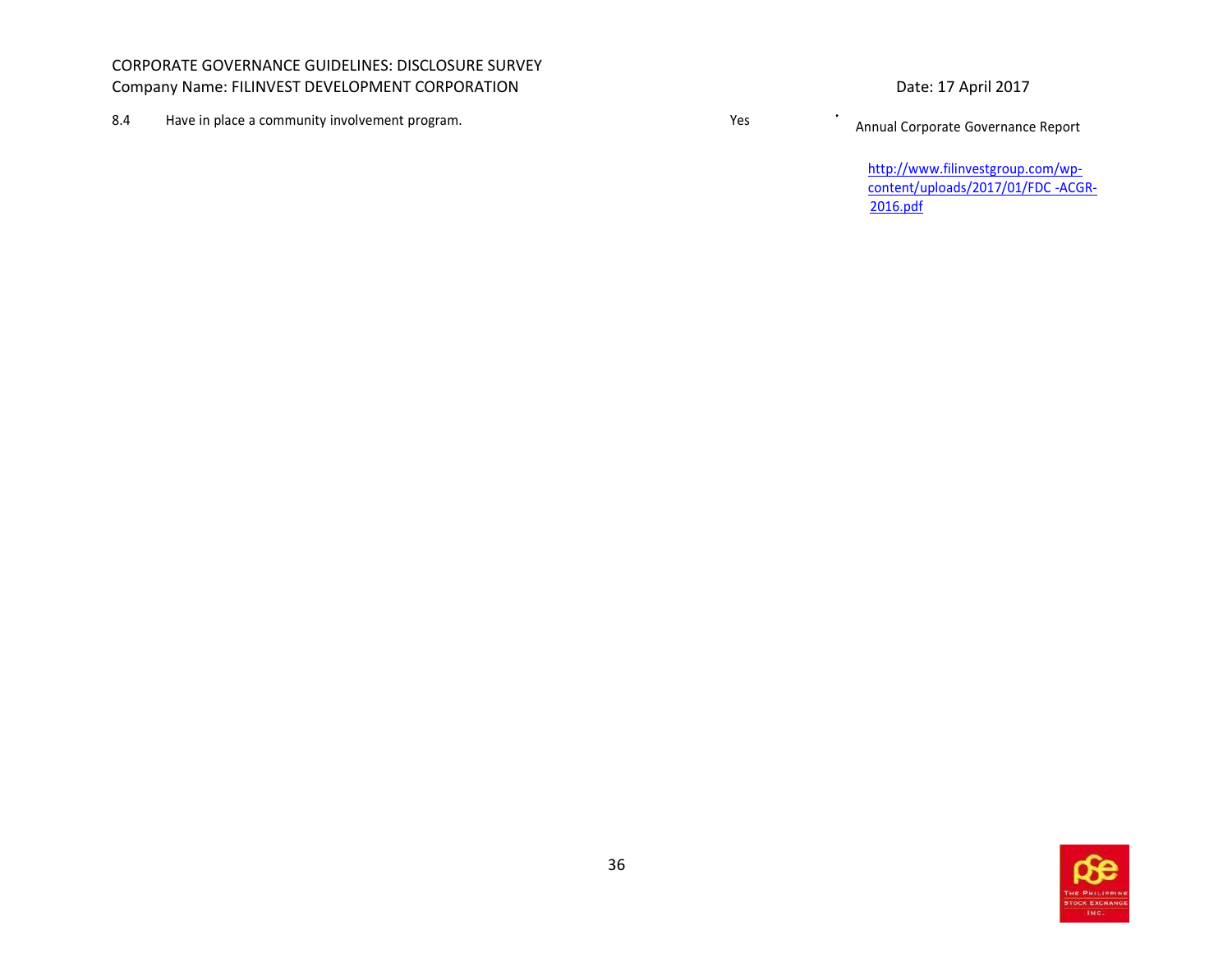|                |                                                                                                                                                                       |     | Annual Report                                                                                                                                                                                                                                                                                                                   |
|----------------|-----------------------------------------------------------------------------------------------------------------------------------------------------------------------|-----|---------------------------------------------------------------------------------------------------------------------------------------------------------------------------------------------------------------------------------------------------------------------------------------------------------------------------------|
|                |                                                                                                                                                                       |     | http://www.filinvestgroup.com/wp-<br>content/uploads/2016/05/FDC -<br>Annual-Report-20152.pdf<br>Company Website                                                                                                                                                                                                                |
|                |                                                                                                                                                                       |     | https://www.filinvestgroup.com/corpora<br>te-social-responsibility                                                                                                                                                                                                                                                              |
| 8.5            | Have in place an environment-related program.                                                                                                                         | Yes | <b>Annual Report</b><br>$\bullet$<br>http://www.filinvestgroup.com/wp-<br>content/uploads/2016/05/FDC-<br>Annual-Report-20152.pdf                                                                                                                                                                                               |
| 8.6            | Have clear policies that guide the company in its dealing with its suppliers,<br>customers, creditors, analysts, market intermediaries and other market participants. | Yes | <b>Company Website</b><br>https://www.filinvestgroup.com/corpora<br>te-governance/company-policies<br>https://www.filinvestgroup.com/corpora<br>te-governance/code-business-conduct-<br>and-ethics<br>Annual Corporate Governance Report<br>http://www.filinvestgroup.com/wp-<br>content/uploads/2017/01/FDC -ACGR-<br>2016.pdf |
|                | <b>Guideline No. 9:</b>                                                                                                                                               |     |                                                                                                                                                                                                                                                                                                                                 |
| <b>TRADING</b> | DOES NOT ENGAGE IN ABUSIVE RELATED-PARTY TRANSACTIONS AND INSIDER                                                                                                     |     |                                                                                                                                                                                                                                                                                                                                 |
| 9.1            | Develop and disclose a policy governing the company's transactions with related<br>parties.                                                                           | Yes | Company Website                                                                                                                                                                                                                                                                                                                 |

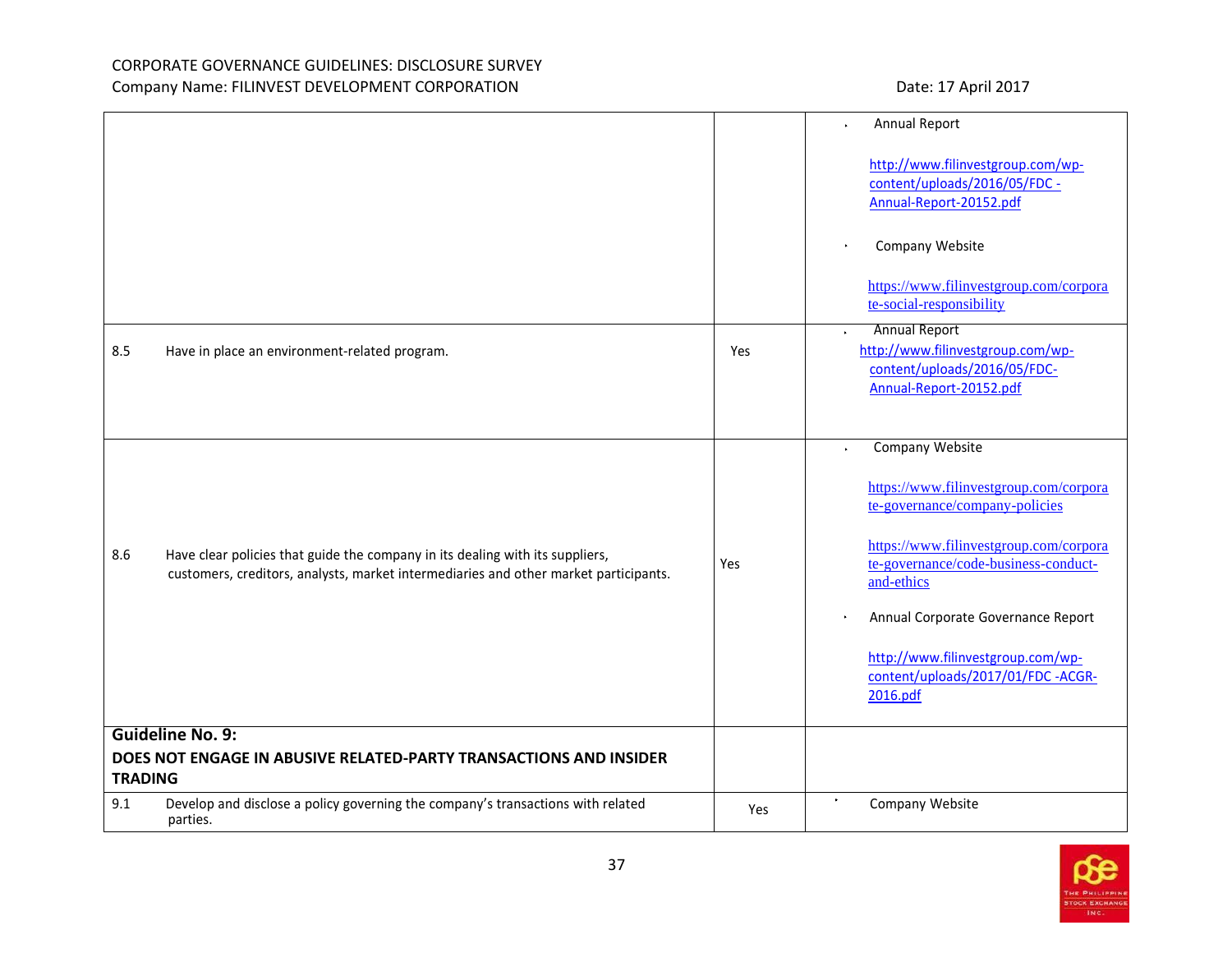|    |                                                                                                                                                                                                                                                                                                                                                                               |     | https://www.filinvestgroup.com/corpora<br>te-governance/company-policies<br>https://www.filinvestgroup.com/corpora                                                                               |
|----|-------------------------------------------------------------------------------------------------------------------------------------------------------------------------------------------------------------------------------------------------------------------------------------------------------------------------------------------------------------------------------|-----|--------------------------------------------------------------------------------------------------------------------------------------------------------------------------------------------------|
|    |                                                                                                                                                                                                                                                                                                                                                                               |     | te-governance/code-business-conduct-<br>and-ethics                                                                                                                                               |
|    |                                                                                                                                                                                                                                                                                                                                                                               |     | Annual Corporate Governance Report                                                                                                                                                               |
|    |                                                                                                                                                                                                                                                                                                                                                                               |     | http://www.filinvestgroup.com/wp-<br>content/uploads/2017/01/FDC -ACGR-<br>2016.pdf                                                                                                              |
|    |                                                                                                                                                                                                                                                                                                                                                                               |     | Annual Report, Part III, Item 12                                                                                                                                                                 |
|    |                                                                                                                                                                                                                                                                                                                                                                               |     | http://www.filinvestgroup.com/wp-<br>content/uploads/2016/05/FDC -Annual-<br>Report-20152.pdf                                                                                                    |
| 92 | Clearly define the thresholds for disclosure and approval for RPTs and categorize such                                                                                                                                                                                                                                                                                        |     | SEC Form 20 (IS) - Information<br>Statement<br>http://www.filinvestgroup.com/wp-<br>content/uploads/2016/04/FDC -<br>DEFINITIVE-INFORMATION-<br>STATEMENT-2016.compressed.pdf<br>Company Website |
|    | transactions according to those that are considered de minimis or transactions that<br>need not be reported or announced, those that need to be disclosed, and those that<br>need prior shareholder approval. The aggregate amount of RPT within any twelve (12)<br>month period should be considered for purposes of applying the thresholds for<br>disclosure and approval. | Yes | https://www.filinvestgroup.com/corpor<br>$\bullet$<br>ate-governance/company-policies<br>https://www.filinvestgroup.com/corpora<br>te-governance/company-policies                                |
|    |                                                                                                                                                                                                                                                                                                                                                                               |     |                                                                                                                                                                                                  |

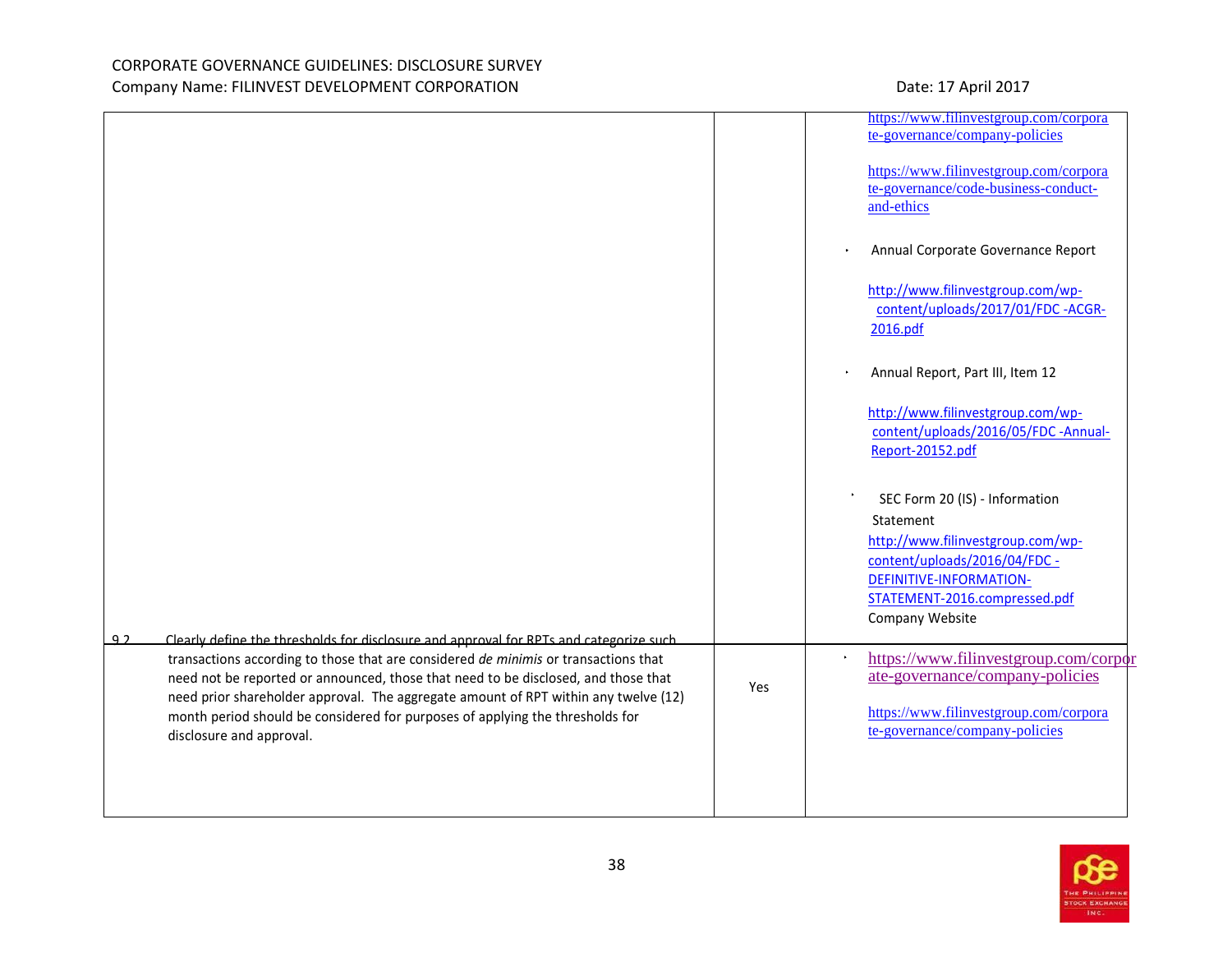|     |                                                                                                                                                                  |     | Annual Corporate Governance Report                                                                                                                                                                                                                                                                                                                 |
|-----|------------------------------------------------------------------------------------------------------------------------------------------------------------------|-----|----------------------------------------------------------------------------------------------------------------------------------------------------------------------------------------------------------------------------------------------------------------------------------------------------------------------------------------------------|
|     |                                                                                                                                                                  |     | http://www.filinvestgroup.com/wp-<br>content/uploads/2017/01/FDC -ACGR-<br>2016.pdf                                                                                                                                                                                                                                                                |
|     |                                                                                                                                                                  |     | Annual Report, Part III, Item 12<br>$\bullet$                                                                                                                                                                                                                                                                                                      |
|     |                                                                                                                                                                  |     | http://www.filinvestgroup.com/wp-<br>content/uploads/2016/05/FDC -<br>Annual-Report-20152.pdf                                                                                                                                                                                                                                                      |
|     |                                                                                                                                                                  |     | SEC Form 20 (IS) - Information<br>$\bullet$<br>Statement<br>http://www.filinvestgroup.com/wp-<br>content/uploads/2016/04/FDC -<br>DEFINITIVE-INFORMATION-<br>STATEMENT-2016.compressed.pdf                                                                                                                                                         |
| 9.3 | Establish a voting system whereby a majority of non-related party shareholders<br>approve specific types of related party transactions in shareholders meetings. | Yes | Company Website<br>$\bullet$<br>https://www.filinvestgroup.com/corpora<br>te-governance/company-policies<br>https://www.filinvestgroup.com/corpora<br>te-governance/code-business-conduct-<br>and-ethics<br>Annual Corporate Governance Report<br>$\bullet$<br>http://www.filinvestgroup.com/wp-<br>content/uploads/2017/01/FDC -ACGR-<br>2016.pdf |
|     |                                                                                                                                                                  |     |                                                                                                                                                                                                                                                                                                                                                    |

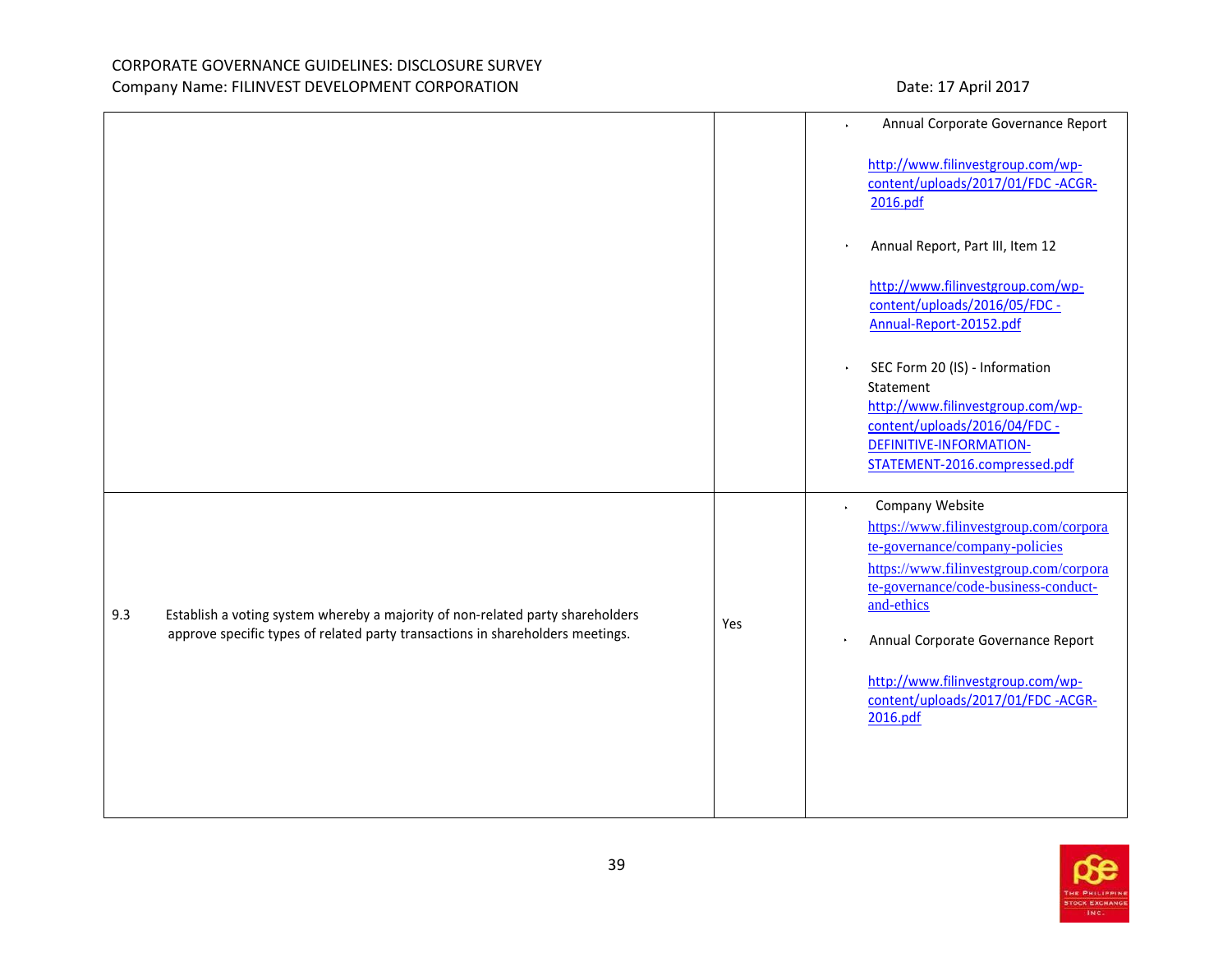|        |                                                                                                                                           |     | Annual Report, Part III, Item 12                                                                                                                                                                 |
|--------|-------------------------------------------------------------------------------------------------------------------------------------------|-----|--------------------------------------------------------------------------------------------------------------------------------------------------------------------------------------------------|
|        |                                                                                                                                           |     | http://www.filinvestgroup.com/wp-<br>content/uploads/2016/05/FDC-Annual-<br>Report-20152.pdf                                                                                                     |
|        |                                                                                                                                           |     | SEC Form 20-IS (Information<br>Statement)                                                                                                                                                        |
|        |                                                                                                                                           |     | http://www.filinvestgroup.com/wp-<br>content/uploads/2016/04/FDC -<br><b>DEFINITIVE-INFORMATION-</b><br>STATEMENT-2016.compressed.pdf                                                            |
| 9.4    | Have its independent directors or audit committee play an important role in<br>reviewing significant RPTs.                                | Yes | Revised<br>Corporate<br>Manual<br>on<br>Governance<br>$\bullet$<br>https://www.filinvestgroup.com/corpora<br>te-governance/manual-corporate-<br>governance<br>Annual Corporate Governance Report |
|        |                                                                                                                                           |     | http://www.filinvestgroup.com/wp-<br>content/uploads/2017/01/FDC-ACGR-<br>2016.pdf<br>Annual Report, Part III, Item 12                                                                           |
| $-9.5$ | Be transparent and consistent in reporting its RPTs. A summary of such transactions<br>shall be published in the company's annual report. | Yes | http://www.filinvestgroup.com/wp<br>content/uploads/2016/05/FDC<br>Annual-Report-20152.pdf                                                                                                       |
|        |                                                                                                                                           |     |                                                                                                                                                                                                  |

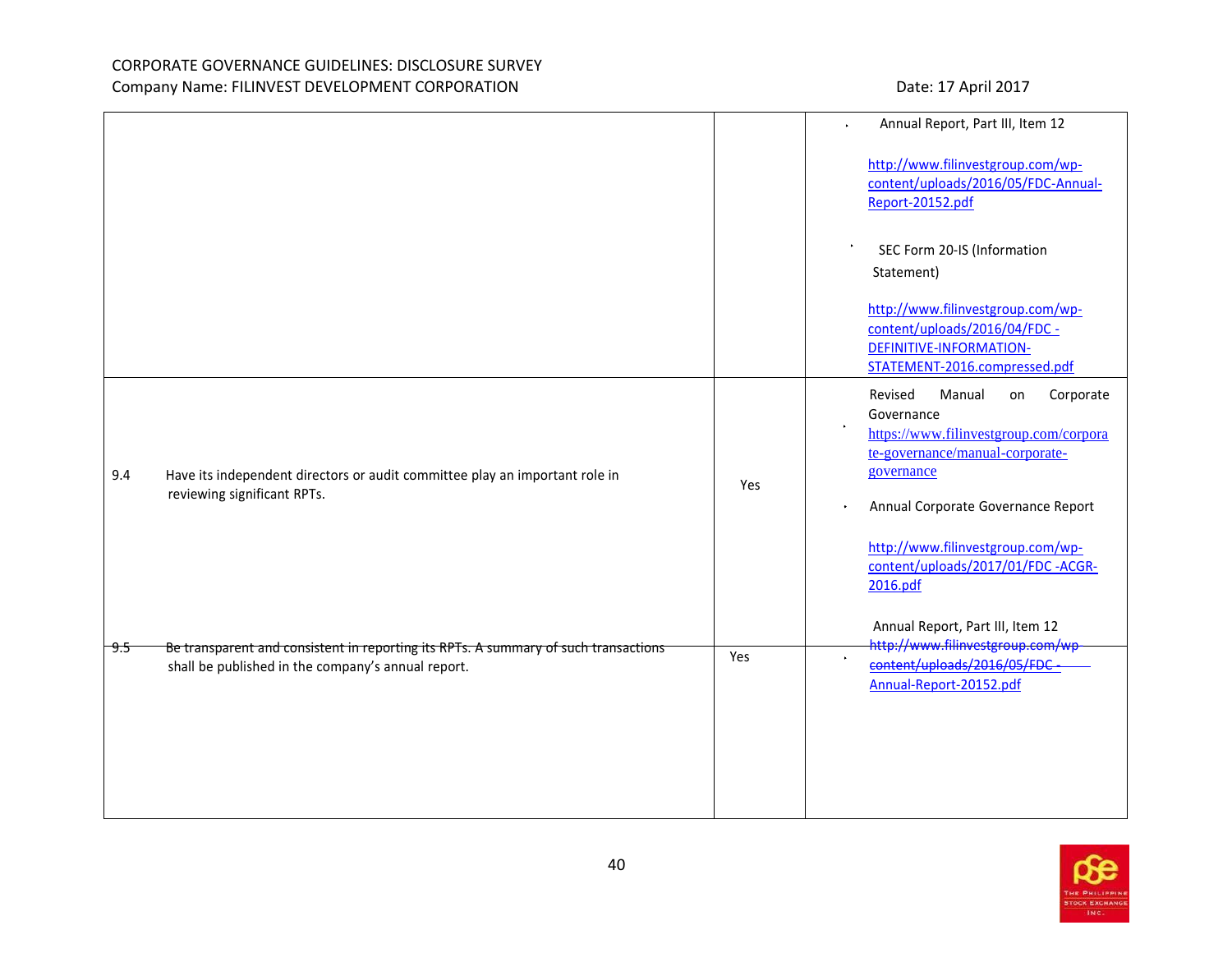|     |                                                                                                                                                                                             |     | (Information<br><b>SEC</b><br>Form<br>$20-IS$<br>Statement)<br>http://www.filinvestgroup.com/wp-<br>content/uploads/2016/04/FDC -<br>DEFINITIVE-INFORMATION-<br>STATEMENT-2016.compressed.pdf<br><b>Company Website</b>                                                                                                                                                                                                                                                                                                              |
|-----|---------------------------------------------------------------------------------------------------------------------------------------------------------------------------------------------|-----|--------------------------------------------------------------------------------------------------------------------------------------------------------------------------------------------------------------------------------------------------------------------------------------------------------------------------------------------------------------------------------------------------------------------------------------------------------------------------------------------------------------------------------------|
| 9.6 | Have a clear policy in dealing with material non-public information by company<br>insiders.                                                                                                 | Yes | https://www.filinvestgroup.com/corpora<br>te-governance/company-policies                                                                                                                                                                                                                                                                                                                                                                                                                                                             |
| 9.7 | Have a clear policy and practice of full and timely disclosure to shareholders of all<br>material transactions with affiliates of the controlling shareholders, directors or<br>management. | Yes | Annual Corporate Governance Report<br>$\bullet$<br>http://www.filinvestgroup.com/wp-<br>content/uploads/2017/01/FDC -ACGR-<br>2016.pdf<br>Company Website<br>https://www.filinvestgroup.com/corpora<br>te-governance/company-policies<br>Annual Report<br>http://www.filinvestgroup.com/wp-<br>content/uploads/2016/05/FDC -<br>Annual-Report-20152.pdf<br>(Information<br><b>SEC</b><br>Form<br>$20-IS$<br>$\bullet$<br>Statement)<br>http://www.filinvestgroup.com/wp-<br>content/uploads/2016/04/FDC -<br>DEFINITIVE-INFORMATION- |

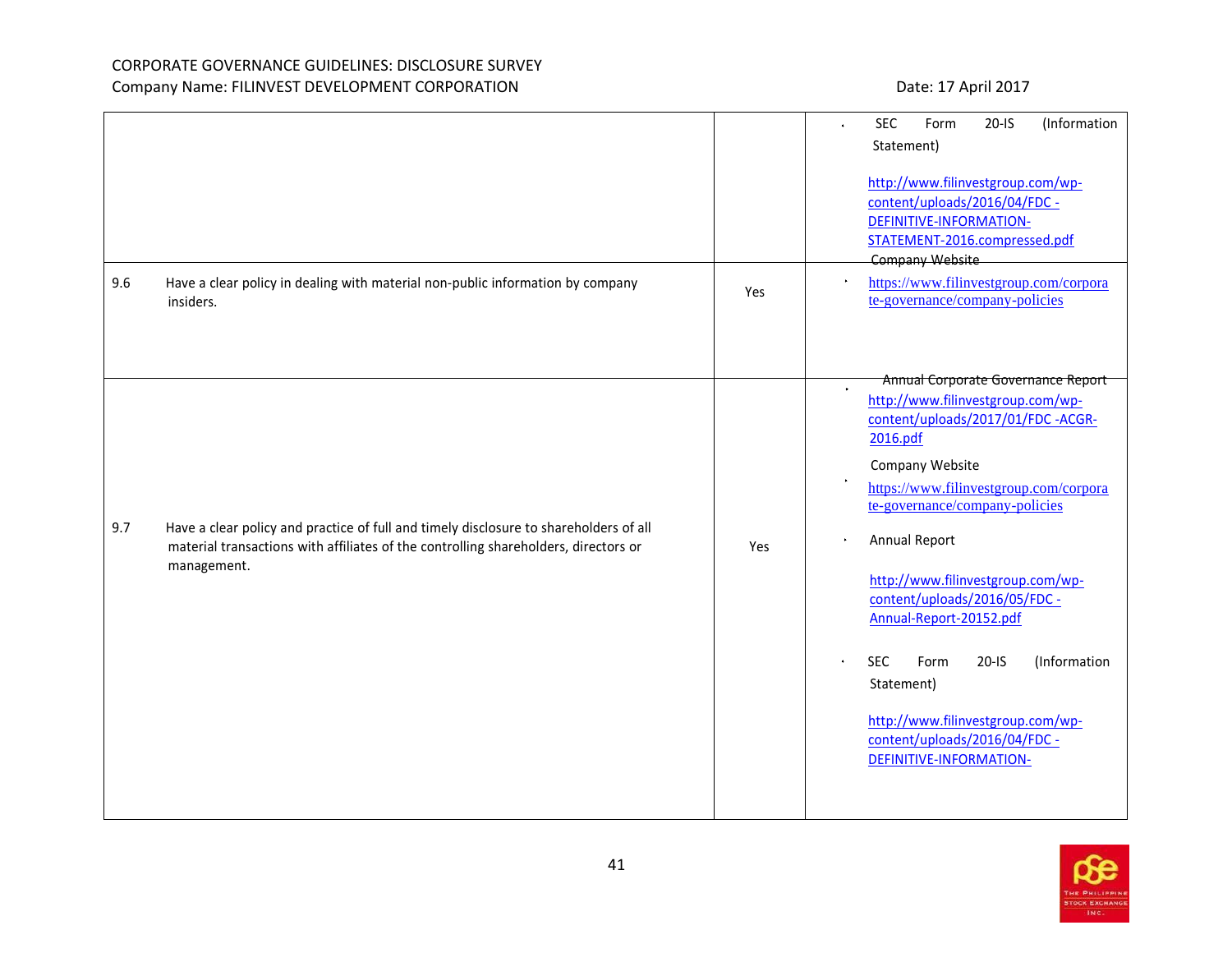|      |                                                                                                                                                                                                                       |     | STATEMENT-2016.compressed.pdf                                                                                                                                                                                                                                                                                                                                                                                                                                                                                                                                                                                                                                                                                                                                                                                                                                                                                                                                                                                                                                                                                                                |
|------|-----------------------------------------------------------------------------------------------------------------------------------------------------------------------------------------------------------------------|-----|----------------------------------------------------------------------------------------------------------------------------------------------------------------------------------------------------------------------------------------------------------------------------------------------------------------------------------------------------------------------------------------------------------------------------------------------------------------------------------------------------------------------------------------------------------------------------------------------------------------------------------------------------------------------------------------------------------------------------------------------------------------------------------------------------------------------------------------------------------------------------------------------------------------------------------------------------------------------------------------------------------------------------------------------------------------------------------------------------------------------------------------------|
|      | <b>Guideline No. 10:</b><br>DEVELOPS AND NURTURES A CULTURE OF ETHICS, COMPLIANCE, &<br><b>ENFORCEMENT</b>                                                                                                            |     |                                                                                                                                                                                                                                                                                                                                                                                                                                                                                                                                                                                                                                                                                                                                                                                                                                                                                                                                                                                                                                                                                                                                              |
| 10.1 | Formally adopt a code of ethics and proper conduct that guides individual behavior<br>and decision making, clarify responsibilities, and inform other stakeholders on the<br>conduct expected from company personnel. | Yes | holding<br><b>FDC</b><br>$\overline{is}$<br>company<br>that<br>a<br>was<br>of<br>established out<br>businesses<br>of<br>and Mercedes Gotianun<br>which<br>Andrew<br>were started over half a century ago.<br>its diverse<br>businesses,<br>it<br>Through<br>hasl<br>established a strong reputation as a dependable<br>partner in economic development.<br>It is built on the values of integrity, hard<br>work and<br>philosophy<br>a<br>ofl<br>our employees to deliver<br>partnering with<br>and services that enhance the lives of<br>goods<br>customers and in so doing, create shareholder<br>value.<br>Its aim is to grow this legacy of success<br>strengthen<br>by continuing<br>its<br>position<br>to<br>in the industries where it competes and<br>embarking on new endeavors that will bolster<br>its role in the nation's economic development.<br>Company Website<br>https://www.filinvestgroup.com/our-<br>company/vision-mission-and-core-values<br>https://www.filinvestgroup.com/corpora<br>te-governance/company-policies<br>https://www.filinvestgroup.com/corpor<br>ate-governance/code-business-conduct-<br>and-ethics |

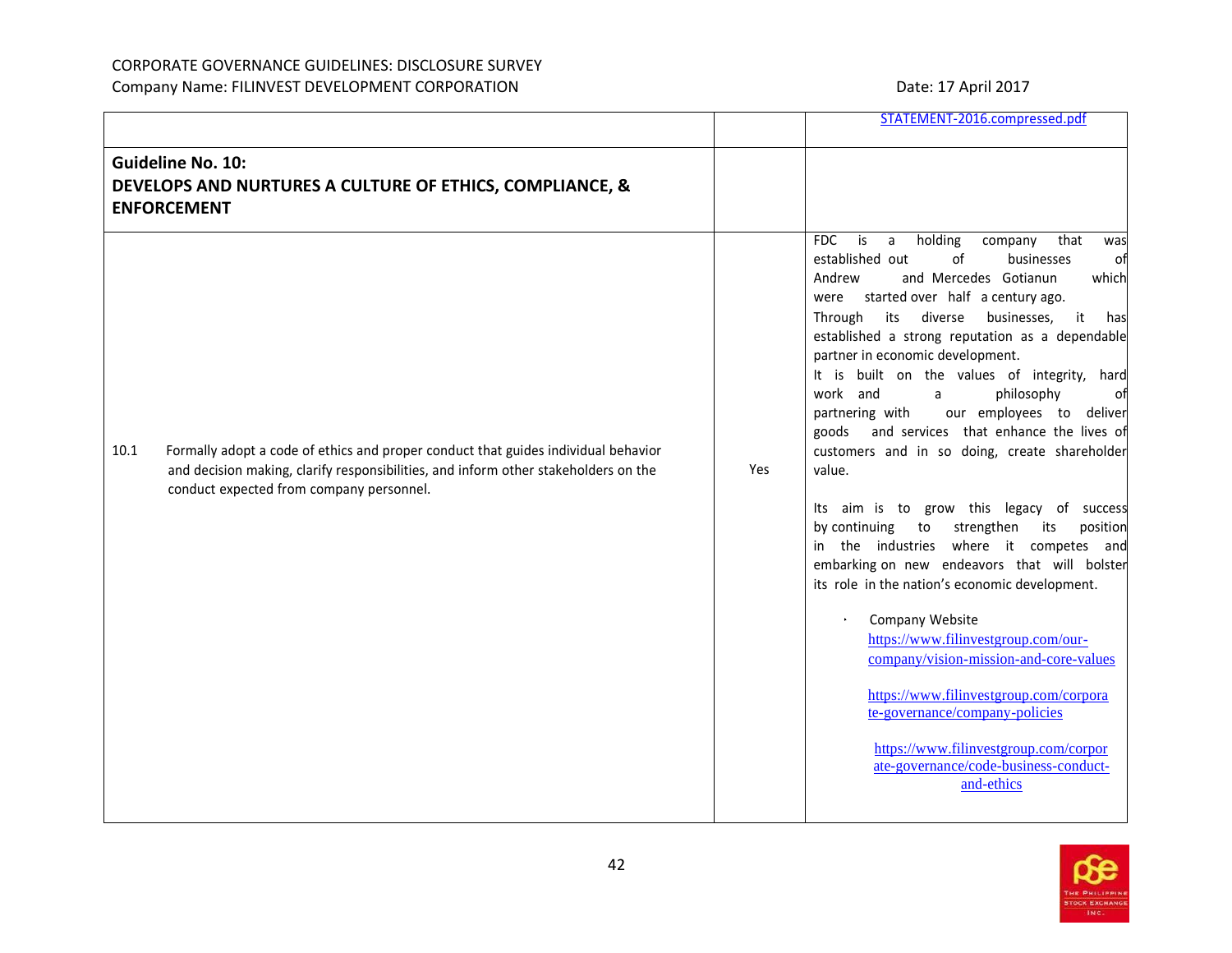| 10.2 | Have a formal comprehensive compliance program covering compliance with laws<br>and relevant regulations. The program should include appropriate training and<br>awareness initiatives to facilitate understanding, acceptance and compliance with<br>the said issuances. | Yes | Revised<br>Manual<br>Corporate<br>on<br>Governance<br>https://www.filinvestgroup.com/corpora<br>te-governance/manual-corporate-<br>governance<br>Annual Corporate Governance Report<br>http://www.filinvestgroup.com/wp-<br>content/uploads/2017/01/FDC-ACGR-<br>2016.pdf |
|------|---------------------------------------------------------------------------------------------------------------------------------------------------------------------------------------------------------------------------------------------------------------------------|-----|---------------------------------------------------------------------------------------------------------------------------------------------------------------------------------------------------------------------------------------------------------------------------|
| 10.3 | Not seek exemption from the application of a law, rule or regulation especially when it<br>refers to a corporate governance issue. Should it do so, it has to disclose the<br>reason for such action as well present the specific steps being taken to finally comply     | Yes | Annual Report, Part IV<br>http://www.filinvestgroup.com/wp-<br>content/uploads/2016/05/FDC -<br>Annual-Report-20152.pdf<br>Revised<br>Manual<br>Corporate<br>on<br>Governance                                                                                             |
| 10.4 | with the applicable law, rule or regulation.<br>Have clear and stringent policies and procedures on curbing and penalizing company                                                                                                                                        | Yes | https://www.filinvestgroup.com/corpora<br>te-governance/manual-corporate-<br>governance<br>Company Website                                                                                                                                                                |
|      | or employee involvement in offering, paying and receiving bribes.                                                                                                                                                                                                         |     | https://www.filinyestgroup.com/corpora<br>te-governance/company-policies                                                                                                                                                                                                  |

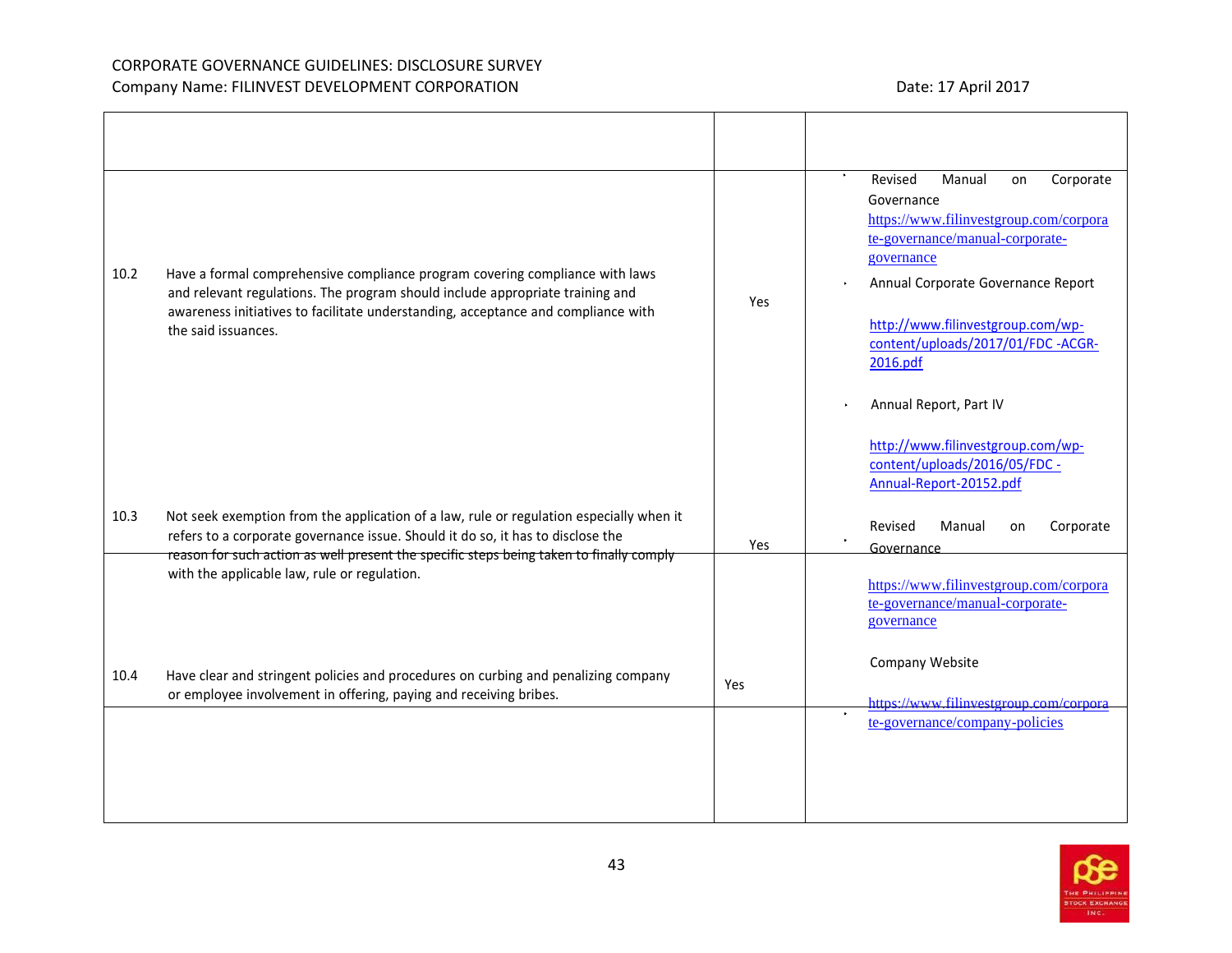|      |                                                                                                                                                                                                                                                   |     | https://www.filinvestgroup.com/corpora<br>te-governance/code-business-conduct-<br>and-ethics<br>Revised<br>Manual<br>Corporate<br>on<br>Governance                                                                                              |
|------|---------------------------------------------------------------------------------------------------------------------------------------------------------------------------------------------------------------------------------------------------|-----|-------------------------------------------------------------------------------------------------------------------------------------------------------------------------------------------------------------------------------------------------|
| 10.5 | Have a designated officer responsible for ensuring compliance with all relevant laws,<br>rules, and regulation, as well as all regulatory requirements.                                                                                           | Yes | https://www.filinvestgroup.com/corpora<br>te-governance/manual-corporate-<br>governance<br>Annual Report                                                                                                                                        |
| 10.6 | Respect intellectual property rights.                                                                                                                                                                                                             | Yes | http://www.filinvestgroup.com/wp-<br>content/uploads/2016/05/FDC-<br>Annual-Report-20152.pdf                                                                                                                                                    |
|      |                                                                                                                                                                                                                                                   |     | Revised<br>Manual<br>Corporate<br>on                                                                                                                                                                                                            |
| 10.7 | Establish and commit itself to an alternative dispute resolution system so that<br>conflicts and difference with counterparties, particularly with shareholders and<br>other key stakeholders, would be settled in a fair and expeditious manner. | Yes | Governance<br>$\bullet$<br>https://www.filinvestgroup.com/corpora<br>te-governance/manual-corporate-<br>governance<br>Annual Corporate Governance Report<br>http://www.filinvestgroup.com/wp-<br>content/uploads/2017/01/FDC -ACGR-<br>2016.pdf |
|      |                                                                                                                                                                                                                                                   |     | Company By-Laws<br>https://www.filinvestgroup.com/our -<br>company/articles-incorporation-laws                                                                                                                                                  |